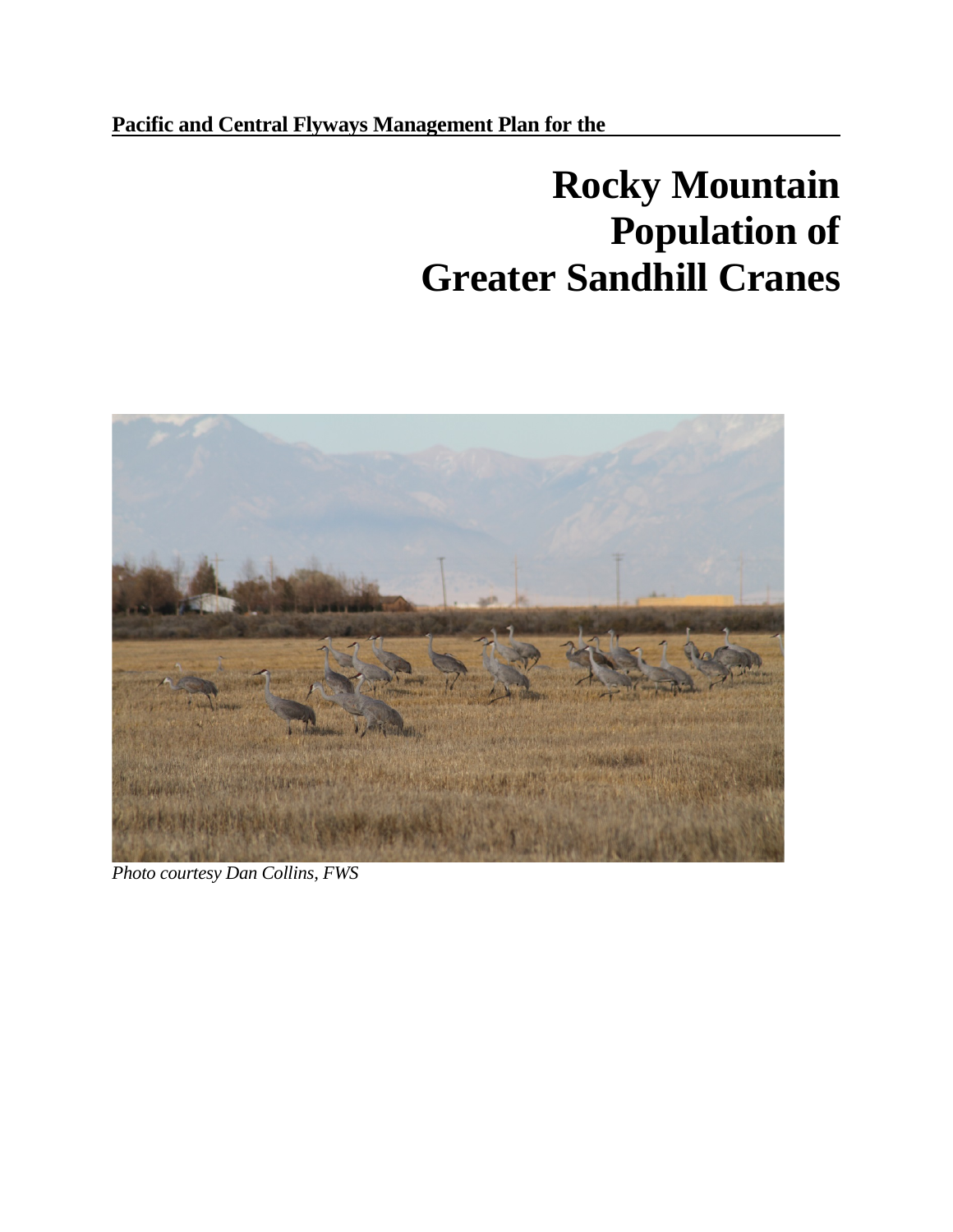This management plan is one of a series of cooperatively developed plans for managing various populations of migratory birds of the Pacific and Central Flyways. Inquiries about this plan may be directed to member states of the Pacific and Central Flyway Councils or to the Pacific Flyway Representative, U.S. Fish and Wildlife Service, Division of Migratory Bird Management, 1211 SE Cardinal Court, Suite 100, Vancouver, Washington 98683-9684, or to the Central Flyway Representative, U.S. Fish and Wildlife Service/MBMO, 755 Parfet Street, Suite 496B, Lakewood, Colorado 80215.

Suggested citation: Pacific Flyway Council and Central Flyway Council. 2016. Pacific and Central Flyways Management plan for the Rocky Mountain population of greater sandhill cranes. Pacific Flyway Council and Central Flyway Council, care of the U.S. Fish and Wildlife Service's Pacific Flyway Representative, Vancouver, Washington. 47pp.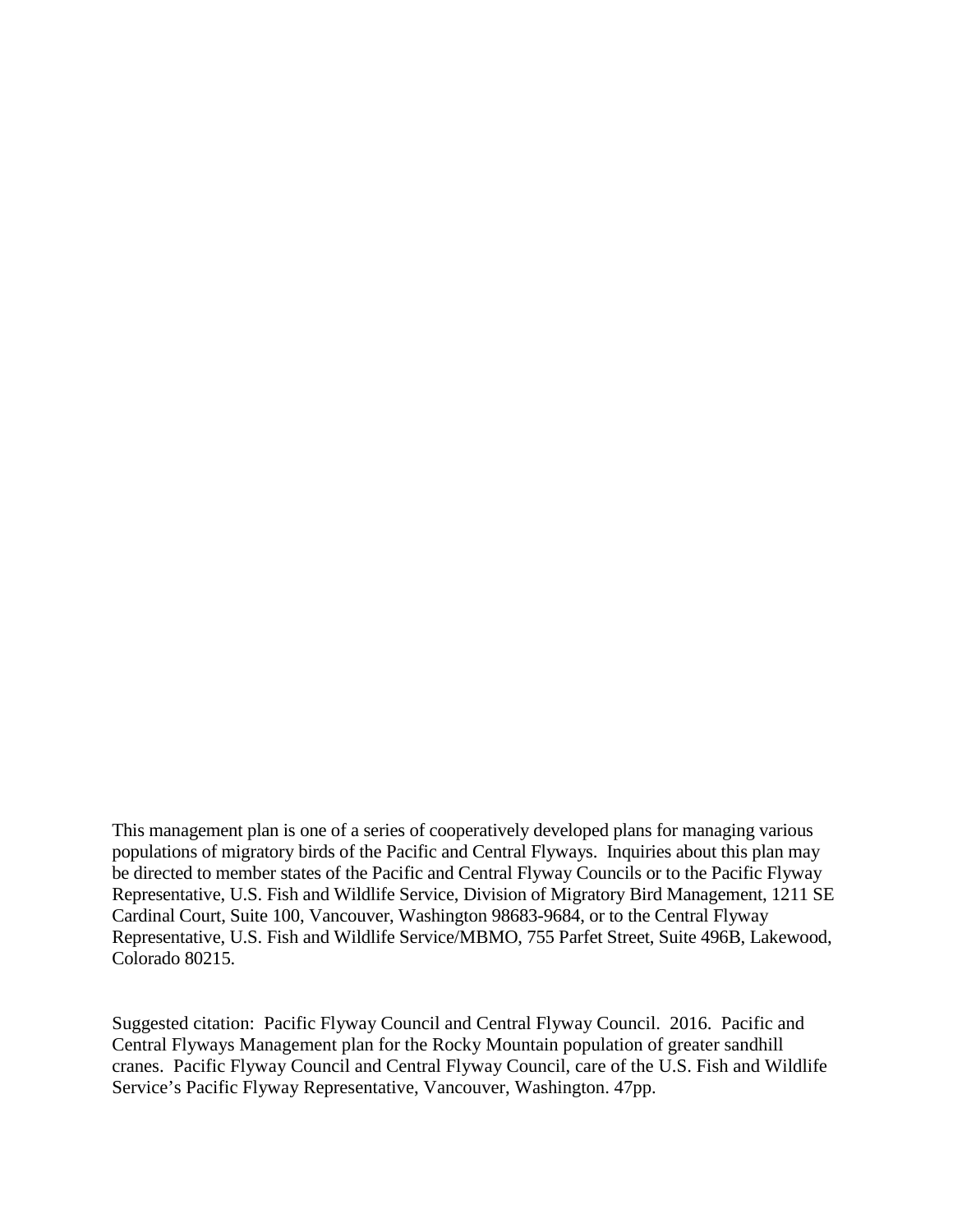# **PACIFIC AND CENTRAL FLYWAYS MANAGEMENT PLAN**

# **FOR THE ROCKY MOUNTAIN POPULATION OF GREATER SANDHILL CRANES**

Prepared for the

Pacific Flyway Council Central Flyway Council Secretaria de Medio Ambiente Recursos Naturales y Pesca U.S. Fish and Wildlife Service

by the

Rocky Mountain Population of Sandhill Cranes Subcommittee of the Pacific Flyway Study Committee

and the Central Flyway Webless Migratory Game Bird Technical Committee

> March 1982 Revised March 1987 Revised March 1991 Revised July 1997 Revised March 2007 Revised March 2016

Approved by:  $\bigcup_{\mathcal{U}} \bigcup_{\mathcal{U}} \bigcup_{\mathcal{U}} \bigcup_{\mathcal{U}} \bigcup_{\mathcal{U}} \bigcup_{\mathcal{U}} \bigcup_{\mathcal{U}} \bigcup_{\mathcal{U}} \bigcup_{\mathcal{U}} \bigcup_{\mathcal{U}} \bigcup_{\mathcal{U}} \bigcup_{\mathcal{U}} \bigcup_{\mathcal{U}} \bigcup_{\mathcal{U}} \bigcup_{\mathcal{U}} \bigcup_{\mathcal{U}} \bigcup_{\mathcal{U}} \bigcup_{\mathcal{U}} \bigcup_{\mathcal{U}} \bigcup_{\mathcal{U}} \bigcup_{\mathcal$ Chairperson, Pacific Flyway Council Date

Approved by:  $\sqrt{\frac{m}{2}}$  March 15, 2016

Chairperson, Central Flyway Council Date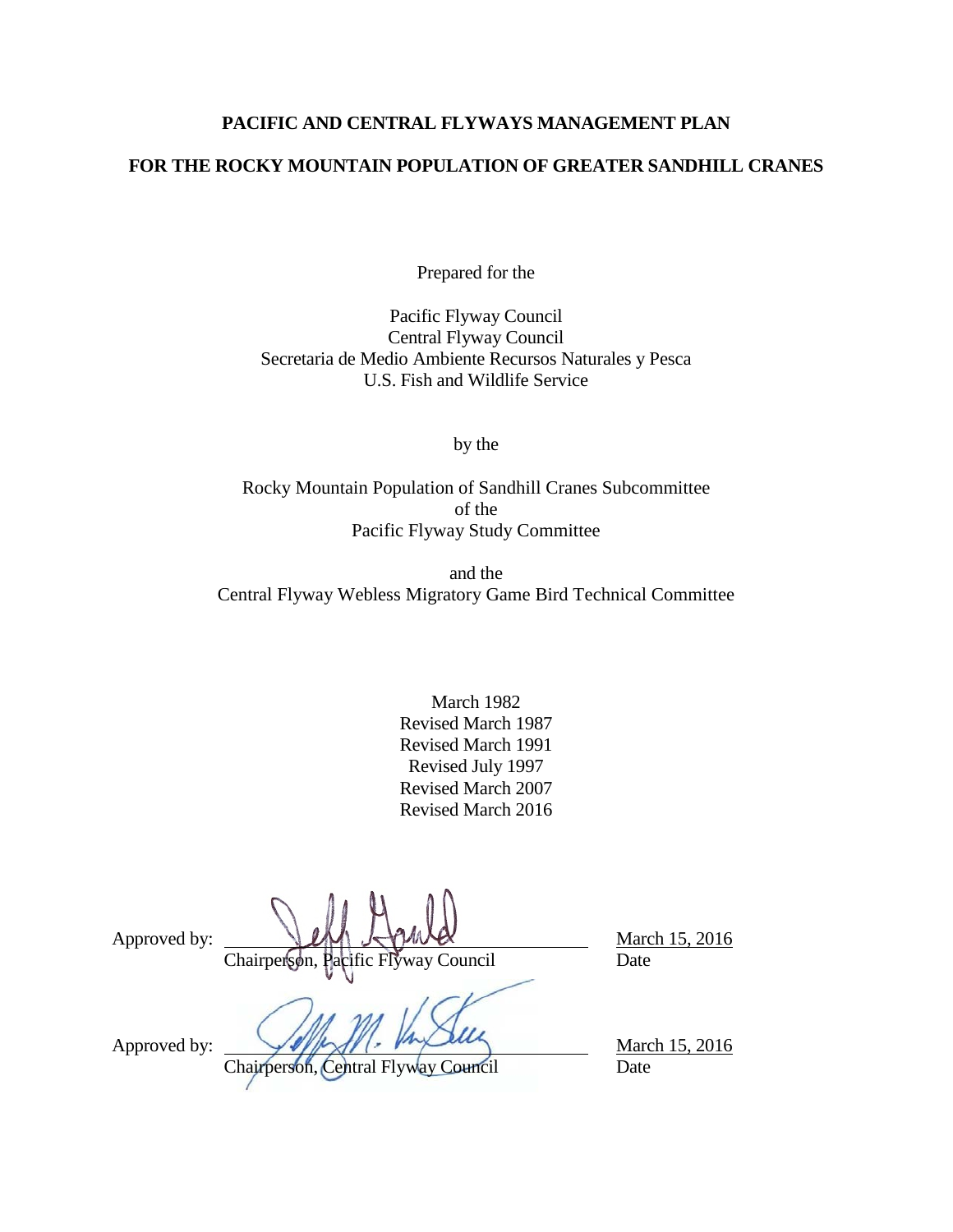#### **ACKNOWLEDGEMENTS**

<span id="page-3-0"></span>Prepared by the Subcommittees on the Rocky Mountain Population of Greater Sandhill Cranes, Pacific Flyway Study Committee, and Central Flyway Webless Migratory Game Bird Technical Committee:

Anis Aoude, Arizona Game and Fish Department Jim Gammonley, Colorado Parks and Wildlife Jeff Knetter, Idaho Department of Fish and Game Jim Hansen, Montana Fish, Wildlife, and Parks Claire Gower, Montana Fish, Wildlife, and Parks Kristin Madden, New Mexico Department of Game and Fish Blair Stringham, Utah Division of Wildlife Resources Steve Tessmann, Wyoming Game and Fish Department Larry Roberts, Wyoming Game and Fish Department Nathaniel Huck, Wyoming Game and Fish Department Dave Olson, U.S. Fish and Wildlife Service Jim Dubovsky, U.S. Fish and Wildlife Service Todd Sanders, U.S. Fish and Wildlife Service Joseph Sands, U.S. Fish and Wildlife Service

Assistance from: Rod Drewien (USFWS and Pacific Flyway consultant), Dan Collins (USFWS), and Phil Thorpe (USFWS)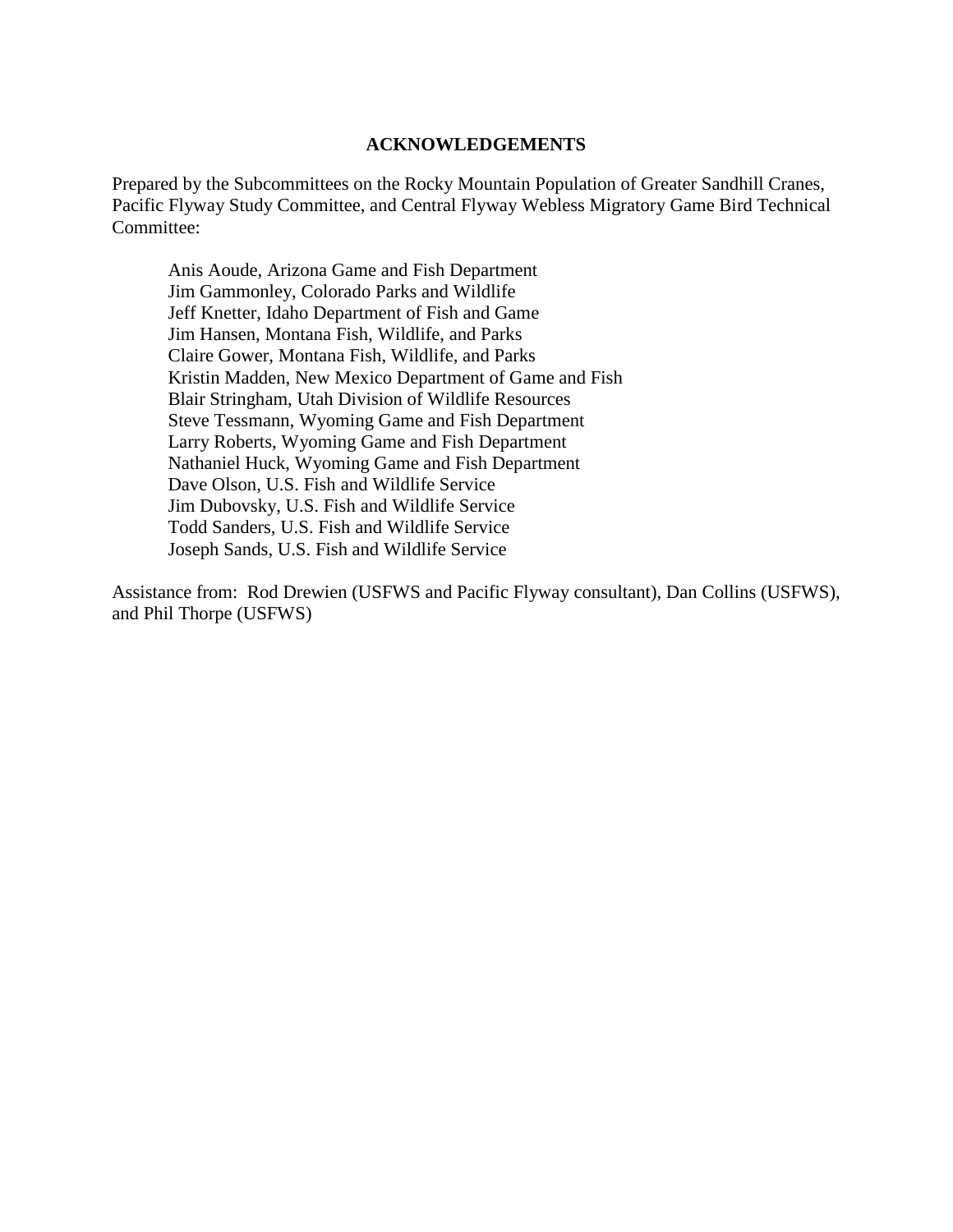# **TABLE OF CONTENTS**

# Page

<span id="page-4-0"></span>

| Habitat |  |
|---------|--|
|         |  |
|         |  |
|         |  |
|         |  |
|         |  |
|         |  |
|         |  |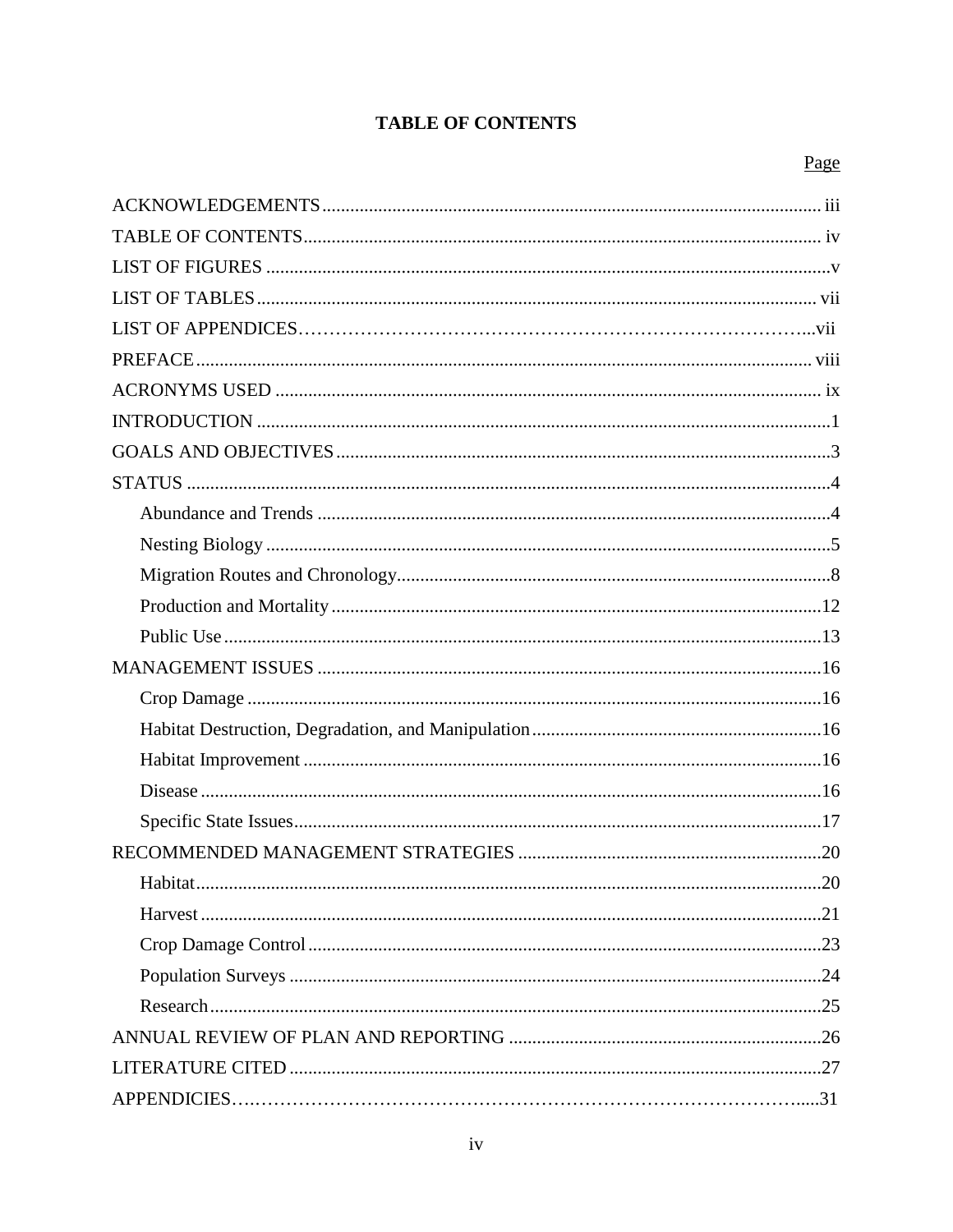# **LIST OF FIGURES**

<span id="page-5-0"></span>

| sandhill cranes (adapted from Thorpe et al. 2013; See Table 1 for location   |                                                                                                                                                                                                                                                                                                                                                   |
|------------------------------------------------------------------------------|---------------------------------------------------------------------------------------------------------------------------------------------------------------------------------------------------------------------------------------------------------------------------------------------------------------------------------------------------|
| to migration stopover and winter ranges and return (adapted from Drewien and |                                                                                                                                                                                                                                                                                                                                                   |
|                                                                              | Figure 1. Distribution of the Rocky Mountain population of greater sandhill cranes<br>Figure 2. Recruitment (% juveniles) in the Rocky Mountain population of greater<br>Figure 3. September survey locations for the Rocky Mountain population of greater<br>Figure 4. Migration Chronology of RMP greater sandhill cranes from breeding grounds |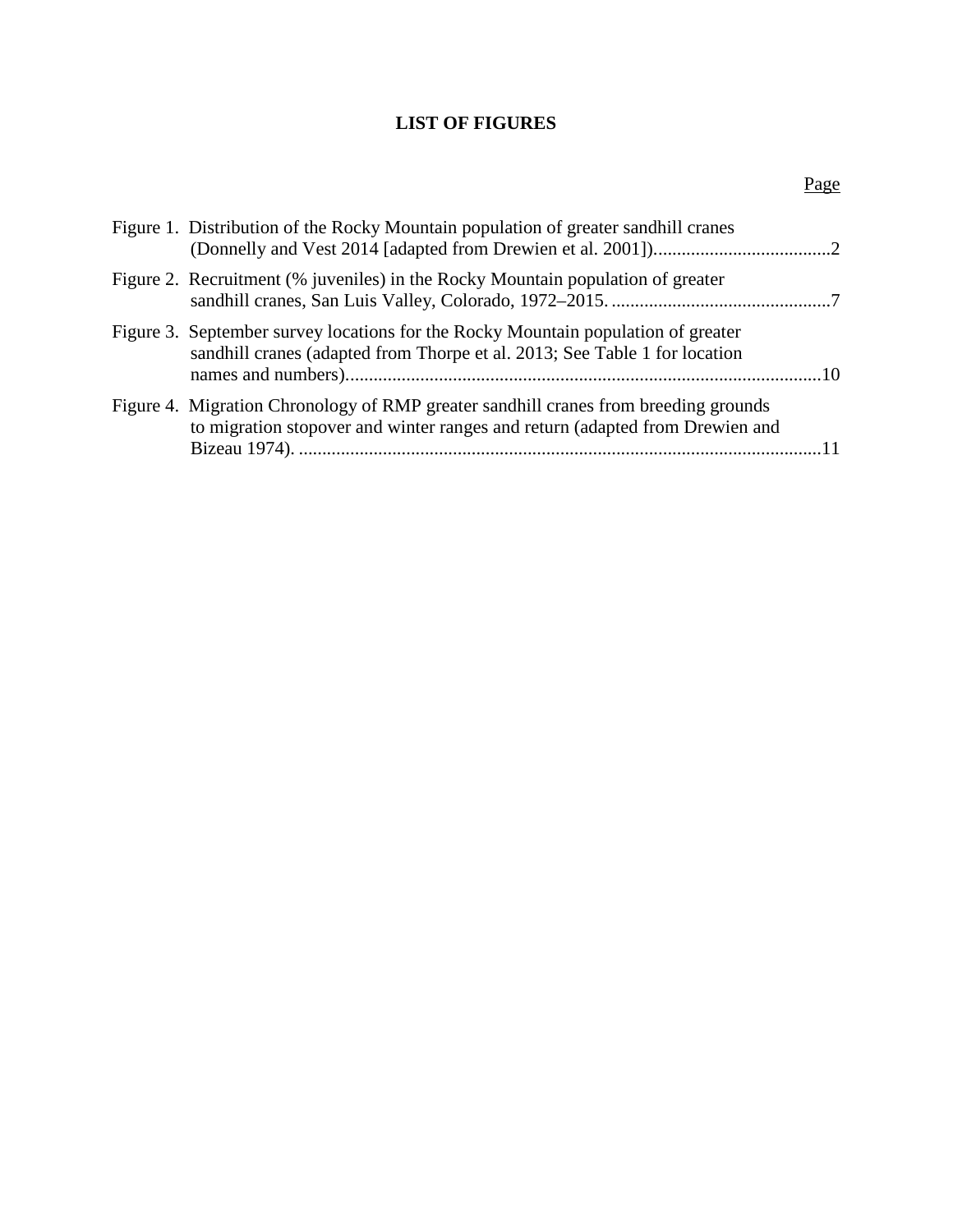# **LIST OF TABLES**

# Page

<span id="page-6-0"></span>

| Table 1. Staging areas to be surveyed annually during the September pre-migration |  |
|-----------------------------------------------------------------------------------|--|
| Table 2. Annual Rocky Mountain population greater sandhill crane allowable and    |  |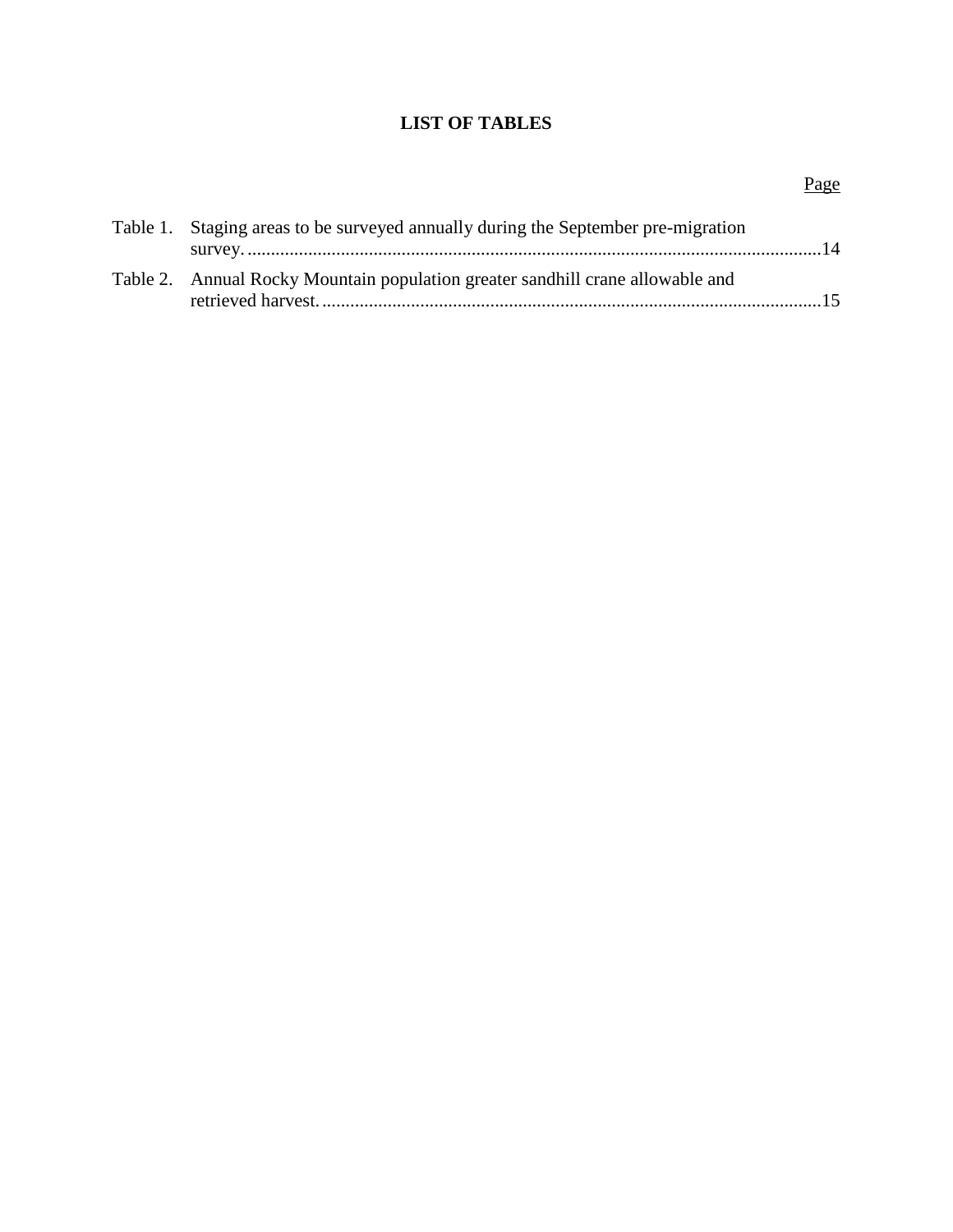# **LIST OF APPENDICES**

| Appendix A. Rocky Mountain population pre-migration staging areas and associated             |
|----------------------------------------------------------------------------------------------|
|                                                                                              |
|                                                                                              |
| Appendix B. Peak winter sandhill crane counts (all subspecies) in the Rio Grande Valley, New |
| Mexico. Counts include three subspecies from the Rocky Mountain and Mid-continent            |
|                                                                                              |
|                                                                                              |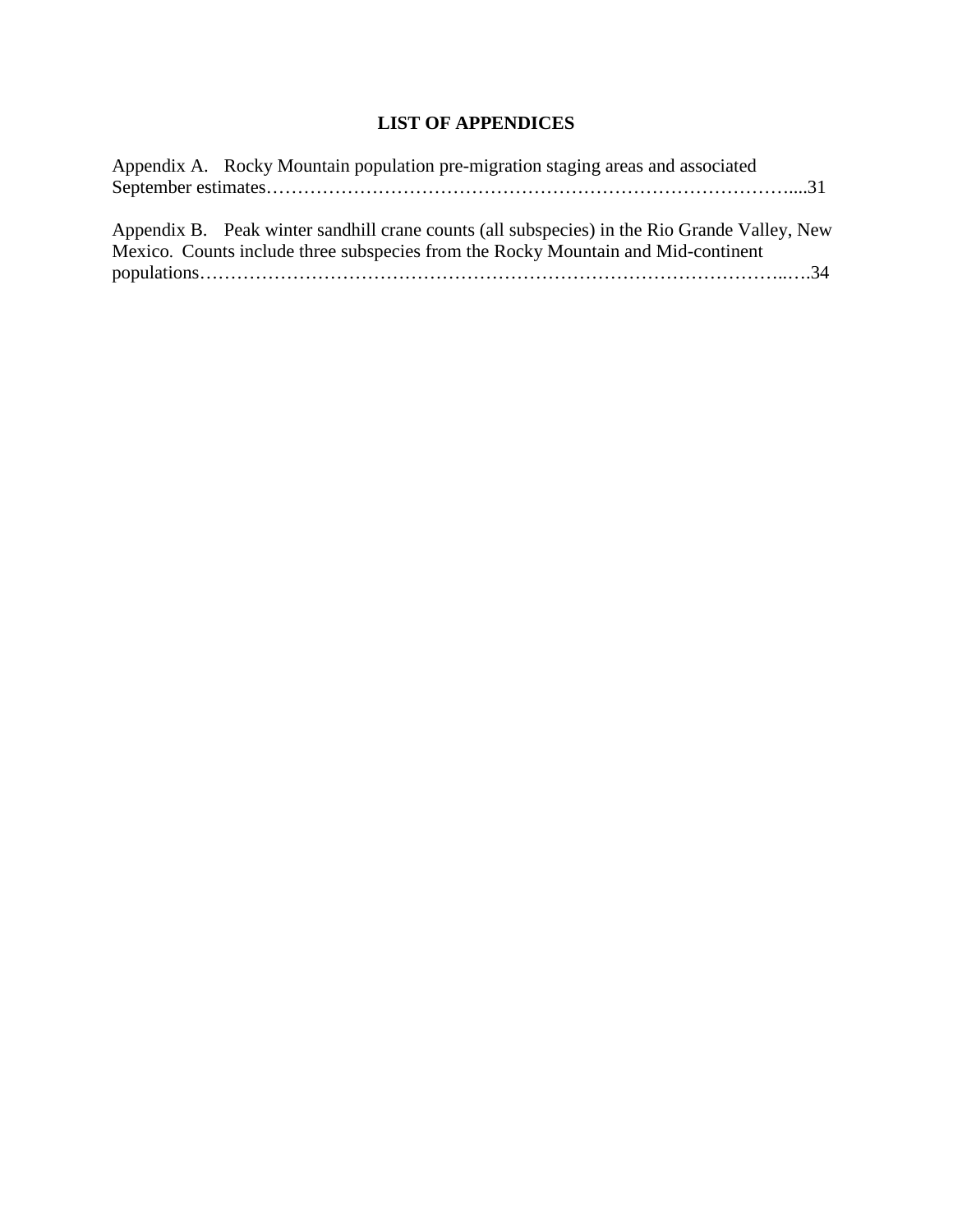#### **PREFACE**

<span id="page-8-0"></span>The Pacific and Central Flyway Councils are administrative bodies that forge cooperation among public wildlife agencies for the purpose of protecting and conserving migratory birds. Each Council is composed of the director or an appointee from the public wildlife agency in each state and province in the flyway from the United States, Canada, and Mexico. Migratory birds use four major migratory routes (Pacific, Central, Mississippi, and Atlantic flyways) in North America. Because of the unique biological characteristics and relative number of hunters in these regions, state and federal wildlife agencies adopted the flyway structure for administering migratory bird resources within the United States. Each flyway has its own Council.

Flyway management plans are developed by Council technical committees and include biologists from state, federal, and provincial wildlife and land-management agencies, universities, and others. Management plans typically focus on populations, which are the primary unit of management, but may be species or subspecies specific. Management plans identify issues, goals, and actions for the cooperative management of migratory birds among State and Federal agencies to protect and conserve these birds in North America. Management of some migratory birds requires coordinated action by more than one flyway. Plans identify common goals and objectives, establish priority of management actions and responsibility for them, coordinate collection and analysis of biological data, foster collaborative efforts across geo-political boundaries, document agreements on harvest strategies, and emphasize research needed to improve conservation and management. Population sustainability is the first consideration, followed by equitable recreational and subsistence harvest opportunities. Management plans generally have a 5-year planning horizon, with revisions as necessary to provide current guidance on coordinated management. Management strategies are recommendations and do not commit agencies to specific actions or schedules. Fiscal, legislative, and priority constraints influence the level and timing of management activities.

Management plans are not intended as an exhaustive compendium of information available, research needed, and management actions. Plans include summaries of historical data and information from recent surveys and research that help identify: (1) the current state of the resource (i.e., population), (2) desired future condition of the resource (i.e., population goals and objectives), (3) immediate management issues managers face, and (4) management actions necessary and assignment of responsibilities to achieve the desired future condition, including harvest strategies and monitoring to evaluate population status and management progress.

The first Pacific Flyway management plan for the Rocky Mountain Population of Sandhill Cranes was adopted March 1982. This document is the fifth revision of that plan. It was developed by the Pacific Flyway Study Committee, Rocky Mountain Population Sandhill Crane Subcommittee, and the Central Flyway Webless Migratory Game Bird Technical Committee.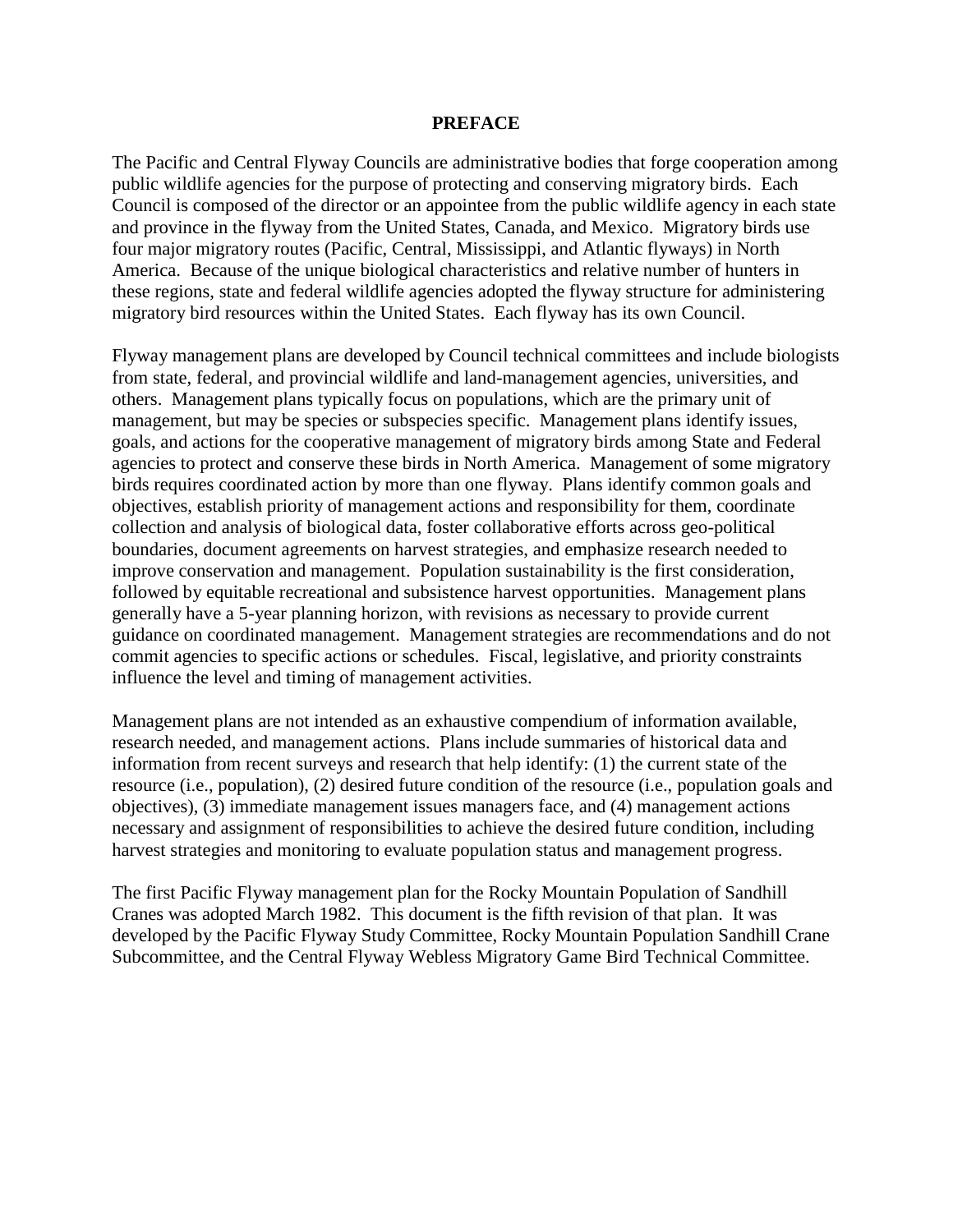# **ACRONYMS USED**

<span id="page-9-0"></span>

| <b>AGFD</b>              | Arizona Game and Fish Department                                                                   |
|--------------------------|----------------------------------------------------------------------------------------------------|
| <b>CFWMGBTC</b>          | Central Flyway Webless Migratory Game Bird Technical Committee                                     |
| <b>CPW</b>               | Colorado Division of Parks and Wildlife                                                            |
| <b>FWS</b>               | U.S. Fish and Wildlife Service, Department of the Interior                                         |
| <b>MCP</b>               | Mid-continent Population                                                                           |
| <b>MRGV</b>              | Middle Rio Grande Valley, New Mexico                                                               |
| <b>NRCS</b>              | <b>Natural Resources Conservation Service</b>                                                      |
| <b>NWR</b>               | National Wildlife Refuge                                                                           |
| <b>RMP</b>               | Rocky Mountain Population of greater sandhill cranes                                               |
| <b>SLV</b>               | San Luis Valley, Colorado                                                                          |
| <b>WGFD</b>              | Wyoming Game and Fish Department                                                                   |
| <b>Wildlife Services</b> | U.S. Dept. of Agriculture-Animal and Plant Health Inspection Services-<br><b>Wildlife Services</b> |
| WMA                      | Wildlife Management Area                                                                           |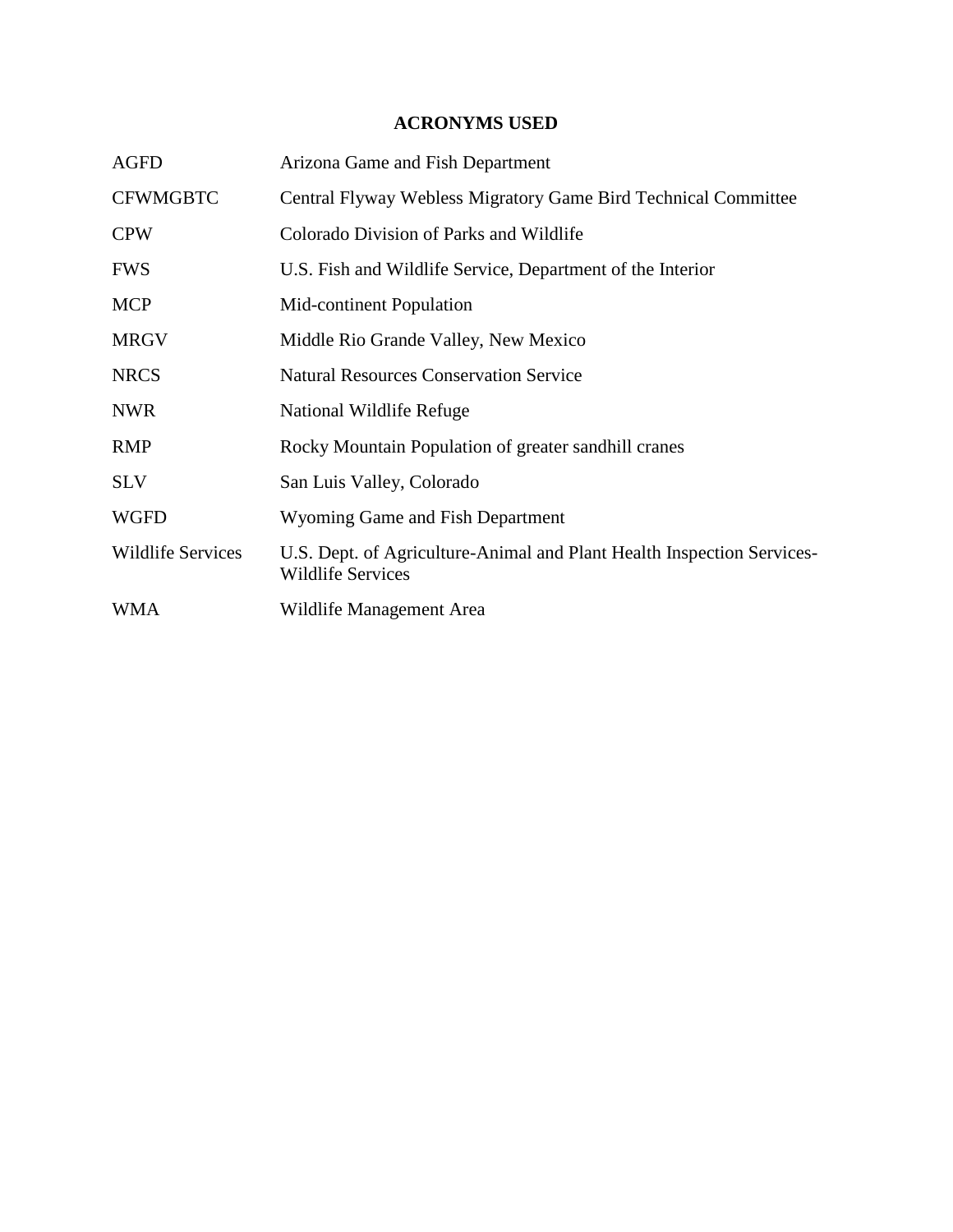## **PACIFIC AND CENTRAL FLYWAYS MANAGEMENT PLAN FOR THE ROCKY MOUNTAIN POPULATION OF GREATER SANDHILL CRANES**

#### **INTRODUCTION**

<span id="page-10-0"></span>Five populations of greater sandhill cranes (*Grus canadensis tabida*) have been identified in North America. These include the Eastern, Rocky Mountain, Lower Colorado River Valley, Central Valley populations, and the of Mid-Continent (made up of greater, lesser [*G. c. canadensis*] and Canadian [*G. c. rowani*] subspecies) sandhill cranes (Braun et al. 1975, Lewis 1977, Tacha et al. 1984). The 2015 Status and Harvest of Sandhill Cranes (Kruse and Dubovsky 2015) reports 3-year average population estimates as follows: Mid-Continent Population 648,616; Eastern Population 78,532; Rocky Mountain Population 18,482; Lower Colorado River Valley Population 2,989.

Numbers and distribution of Rocky Mountain Population (RMP) cranes, expanded markedly from 400–600 birds in the mid-1940s (Walkinshaw 1949) to 10,000–15,000 birds by 1971 (Drewien and Bizeau 1974). Their current breeding range includes portions of Montana, Idaho, Wyoming, Utah, and Colorado (Fig. 1). Recent records confirm breeding in extreme southwestern Alberta, which probably involve RMP pioneers following the Rocky Mountain Front northward from Montana (Semenchuk in Drewien et al. 2001). Johnson, Natrona, and Sheridan counties in Wyoming are reporting the presence of cranes during summer, which may indicate these birds are moving further east (Tessmann, Wyoming Game and Fish Department [WGFD], personal communication).

The major spring and fall migration staging area is the San Luis Valley (SLV), Colorado, where virtually the entire population spends 3–4 months annually (Drewien and Bizeau 1974, Kauffeld 1982). Several important overnight stopovers are used by RMP cranes during spring and fall migration including Harts Basin and the Grand Valley, Colorado, the Green River near Jensen to Ouray National Wildlife Refuge (NWR) in Utah (Drewien and Bizeau 1974, Peterson and Drewien 1997) and Cochiti and Jemez reservoirs, New Mexico (Stahlecker 1992).

The principal wintering area is the Middle Rio Grande Valley (MRGV), New Mexico. Smaller numbers winter in southwestern New Mexico, southeastern Arizona, and the northern highlands of Mexico (Drewien and Bizeau 1974, Perkins and Brown 1981, Drewien et al. 1996). On winter areas, RMP cranes mix with the Mid-continent population (MCP), and cannot be managed separately (Lewis 1977, Drewien and Bizeau 1974, Drewien et al. 1996).

The distribution of RMP cranes between the Pacific and Central flyways continues to be dynamic, in response to changing land use, climate, and likely other factors. Complementary planning between all jurisdictions is needed to ensure coordinated management of the RMP is based on shared objectives and the best available information.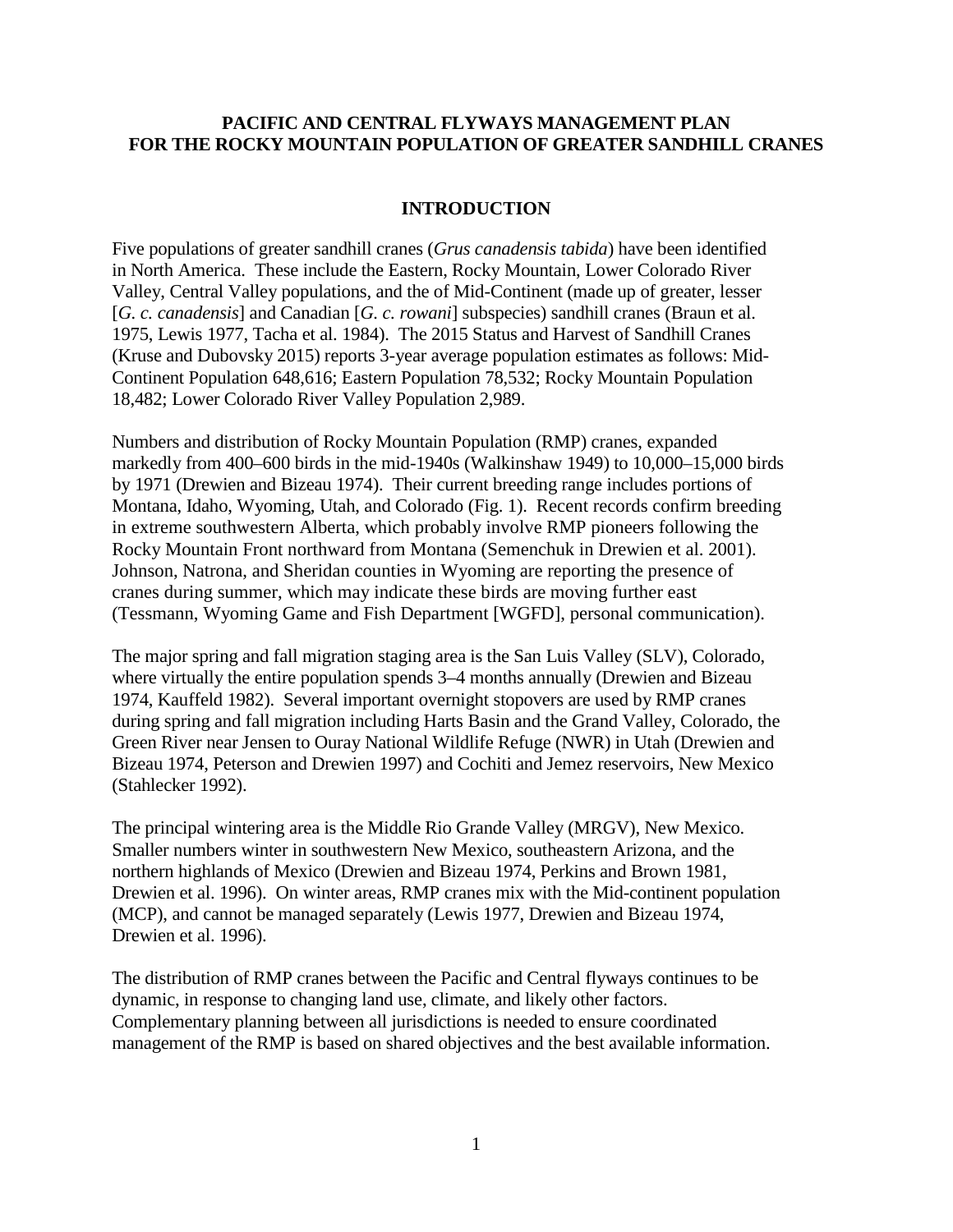

<span id="page-11-0"></span>Figure 1. Distribution of the Rocky Mountain population of greater sandhill cranes (Donnelly and Vest 2014 [adapted from Drewien et al. 2001]).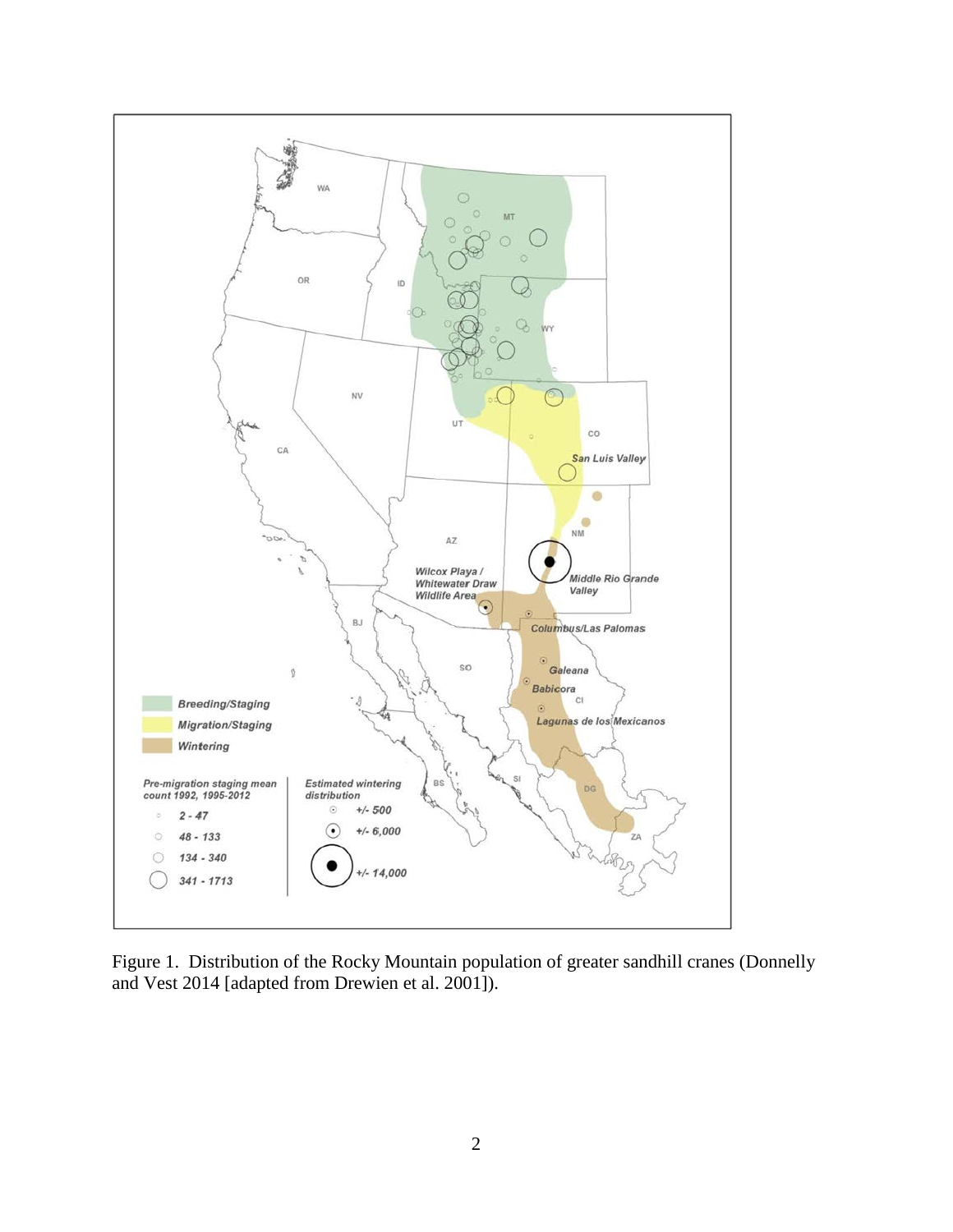<span id="page-12-0"></span>This plan is a revision of the March 2007 RMP crane plan. The plan addresses habitats (breeding range, fall staging areas, migration routes, fall and spring stopover areas, and winter areas), status, uses, current management, problems associated with the population, and crane hunting guidelines.

## **GOALS AND OBJECTIVES**

The goal is to manage RMP cranes to ensure long-term conservation, meet needs for consumptive and non-consumptive uses, and minimize depredation and nuisance concerns.

#### **Objectives**

1. Maintain the population between 17,000–21,000 cranes as measured by the recent 3-year average index of total cranes from the September pre-migration survey.

A crane population of 19,000  $(+ 2,000)$  provides numerous opportunities for viewing, recreational hunting, and does not result in intolerable crop damage in most areas. There is currently sufficient habitat to support the population objective. A population in excess of 21,000 cranes may significantly increase the probability of crop damage, disease related mortality and overcrowding, particularly in the primary MRGV winter area. Conversely, a population of less than 17,000 reduces opportunities for consumptive and non-consumptive uses.

Most RMP cranes stage in specific locations throughout the summer range states during late August to early October, but migration chronology can vary between years. The September pre-migration timeframe provides the best opportunity to survey this population. The population objective of this plan will be based on September surveys. To minimize the potential effect of a poor count during a single year, population management decisions will be based on an average of the three most recent, reliable (defined on page 32) September premigration surveys.

2. Maintain and protect suitable habitats in sufficient quantity and quality to support the population objective and recent past spatial distribution (Table 1), while encouraging population expansion where desirable.

Sufficient breeding, wintering, and migration habitat is required to maintain a stable population. Some areas of historic range suitable for nesting pairs are currently not occupied, and some staging and wintering areas are overcrowded (Subcommittee on Rocky Mountain Sandhill Cranes 2007). Breeding birds pioneering into unoccupied areas should be encouraged to expand, and migrating and wintering birds may be encouraged to use alternate areas through various management practices (e.g., creation of food plots, new roost sites, or protected areas). Cooperative management between state management areas and federal refuges could significantly improve spatial distribution and habitat for cranes.

Increasing human impacts on crane habitats will likely result in short and long-term habitat loss. As habitat is lost due to changing agricultural practices and crops, cranes are restricted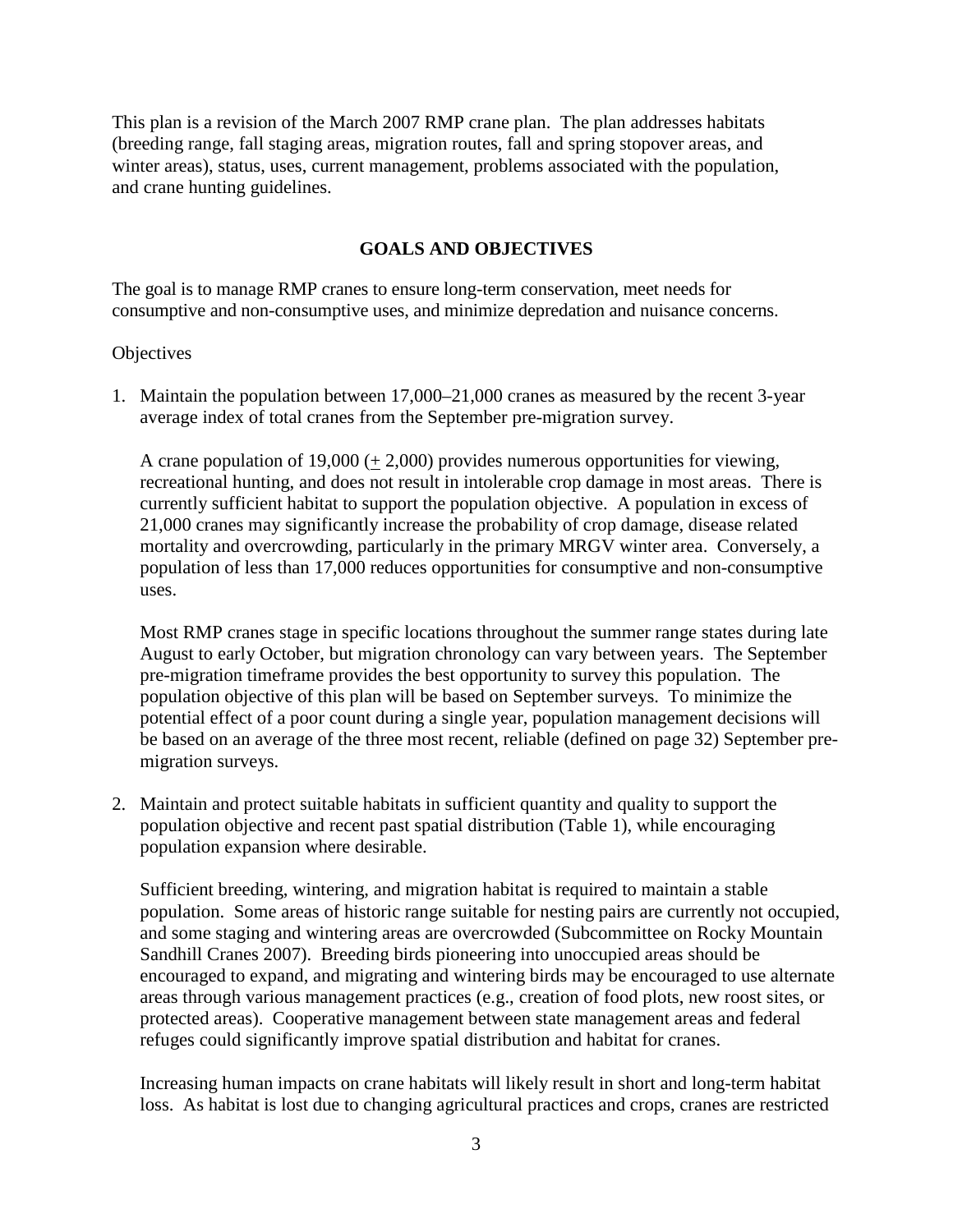to fewer areas. Food supply, roost sites, and overcrowding are becoming priority concerns for population maintenance, especially on winter areas (Mitchusson 2003).

3. Provide for recreational uses of RMP cranes.

Due to their large size and palatability, sandhill cranes have long been hunted for food. Crane remains were found in ancient kitchen middens at Wupatki Pueblo, Arizona and in Rio Grande pueblos (Walkinshaw 1949). Crane hunting is the primary tool for reducing localized crop damage. In most states, demand exceeds the availability of permits (Lockman et al. 1987). Crane hunting alleviates many potential depredation complaints and garners support for crane management.

Watching and photographing sandhill cranes is a popular activity. Expenditures by birders was nearly \$41 billion in 2011, and 60% of birders reported observing waterbirds (U.S. Fish and Wildlife Service 2011). Crane festivals attract birders from across the country and other nations to view and photograph wildlife, and participate in other wildlife-related events contributing to the local economies (Case and Sanders 2009).

4. Minimize crop depredations by RMP cranes.

Large numbers of cranes use private lands in the Rocky Mountain region. Cranes forage primarily in agricultural areas, and may cause significant damage to agricultural crops. Some landowners tolerate crane use on private lands, while others have been quite vocal and have filed complaints with the U.S. Department of Agriculture-Animal and Plant Health Inspection Service-Wildlife Services (Wildlife Services) and state agencies. Hunting seasons are the most effective means to reduce sandhill crane depredations, provide recreational opportunity, and improve crane spatial distributions. Crane hunting, along with hazing and timed crop manipulations on refuges can be used to encourage crane use on refuges and reduce agricultural damage (Taylor 1999).

# <span id="page-13-1"></span><span id="page-13-0"></span>**STATUS**

## **Abundance and Trends**

Historically, the SLV in March was the best location to census RMP cranes. Virtually the entire population is in the valley between 5–15 March. Beginning in March 1984, the U.S. Fish and Wildlife Service (FWS) annually counted cranes in the SLV using a systematic aerial transect survey with a photographic correction factor (Benning et al. 1997). Adverse weather conditions, including partial snow cover and high winds, occasionally reduced visibility, producing some counts of questionable accuracy.

During early years of the March survey, a small number of MCP lesser sandhill cranes (<5%) mixed with the RMP. Ground surveys provided an index of the presence of lesser sandhill cranes, and the RMP counts were adjusted accordingly. Between 1993 and 1996, MCP (greater, lesser, and Canadian subspecies) abundance increased significantly, making the total estimated crane count in the SLV 22–33% higher.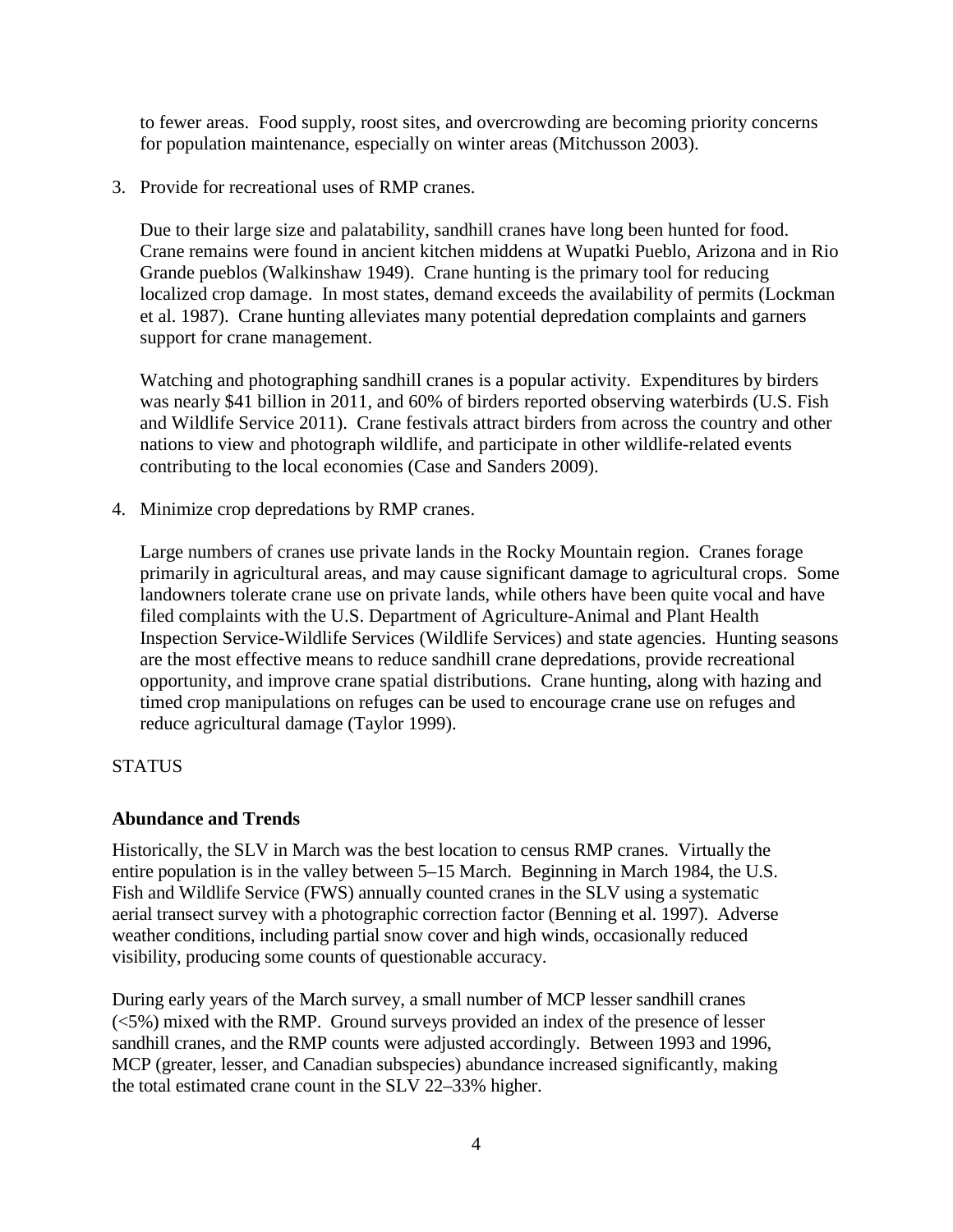The Pacific Flyway and Central Flyway RMP sandhill crane subcommittees concurred with the assessment by Drewien and Benning (1996, personal communication) that spring counts do not provide a reliable population estimate for the RMP. The spring survey was abandoned in 1997 and was replaced with a September pre-migration survey in the summer range states. The time period in September for a reliable survey is relatively brief and is weather dependent, but the population is temporally and spatially isolated from other subspecies. Recent satellite telemetry data indicate possible intermingling of RMP cranes with Lower Colorado River Valley population of cranes (Collins et al 2015). Regardless, September surveys in the pre-migration areas continue to form a solid basis to derive population indices for management decisions.

Coordinated surveys must be done within a minimal time frame to avoid duplicate counting or missing birds that move. Surveys of the RMP on the September premigration staging areas provide an underestimate of true abundance of the fall population because the counts are not corrected for birds present but not seen by aerial survey crews and that some hunting mortality in the survey area has already occurred during early September seasons.

Recruitment rates at Grays Lake were high, 13–14% during 1961–1971. However, population recruitment rates recorded in the SLV declined during the late 1980s–mid-1990s (Drewien et al. 1995). The 1982–1985 average recruitment of young was 8.3% and the 1986–1995 average was 5.2%. Drewien's studies indicate decreased production was caused by drought conditions, during which predation on young increased. An apparent increase of predation by coyotes coincided with changes in predator control practices including elimination of compound 1080 by the FWS beginning in 1972.

Below normal recruitment from 1986–1995 had reduced the population from the 1985 level of 20,382. Habitat deterioration (long-term drought and poor wetland conditions) and predation are cited as the primary factors impacting recruitment (Drewien et al. 1995). Changes in farming practices in the SLV also may impact food availability for pre-nesting cranes during the spring migration. However, recruitment rebounded to 9.4% in 1996 in response to improved wetland conditions on breeding areas. The recruitment rate from 1972 to 2015 averaged 8.2% (Fig. 2). The most recent 3-year average (2013–2015) was 9.6% and the 2015 recruitment rate was 11.3% (Brown 2015). Hunting in the northern states occurs prior to the SLV recruitment survey in addition to other mortality factors occurring during migration. This may influence observed recruitment, as juveniles have higher mortality rates (Drewien et al. 2001).

## <span id="page-14-0"></span>**Nesting Biology**

*Reproduction.*—Sandhill cranes are perennially monogamous with pair bonds maintained outside the breeding season (Walkinshaw 1949; Tacha et al. 1992, 1994). Greater sandhill cranes have successfully nested in their third year (Lewis 1977). However, the most productive RMP cranes were >7–8 years old (Drewien et al. 2001). Pair bonds may form and dissolve before successful reproduction occurs (Nesbitt and Wenner 1987). Following successful reproduction, mate changes are rare unless a mate dies (Tacha 1988, Nesbitt 1989). RMP cranes arrive at Grays Lake, Idaho, during late March or early April when the valley is still snow-covered (Dan Collins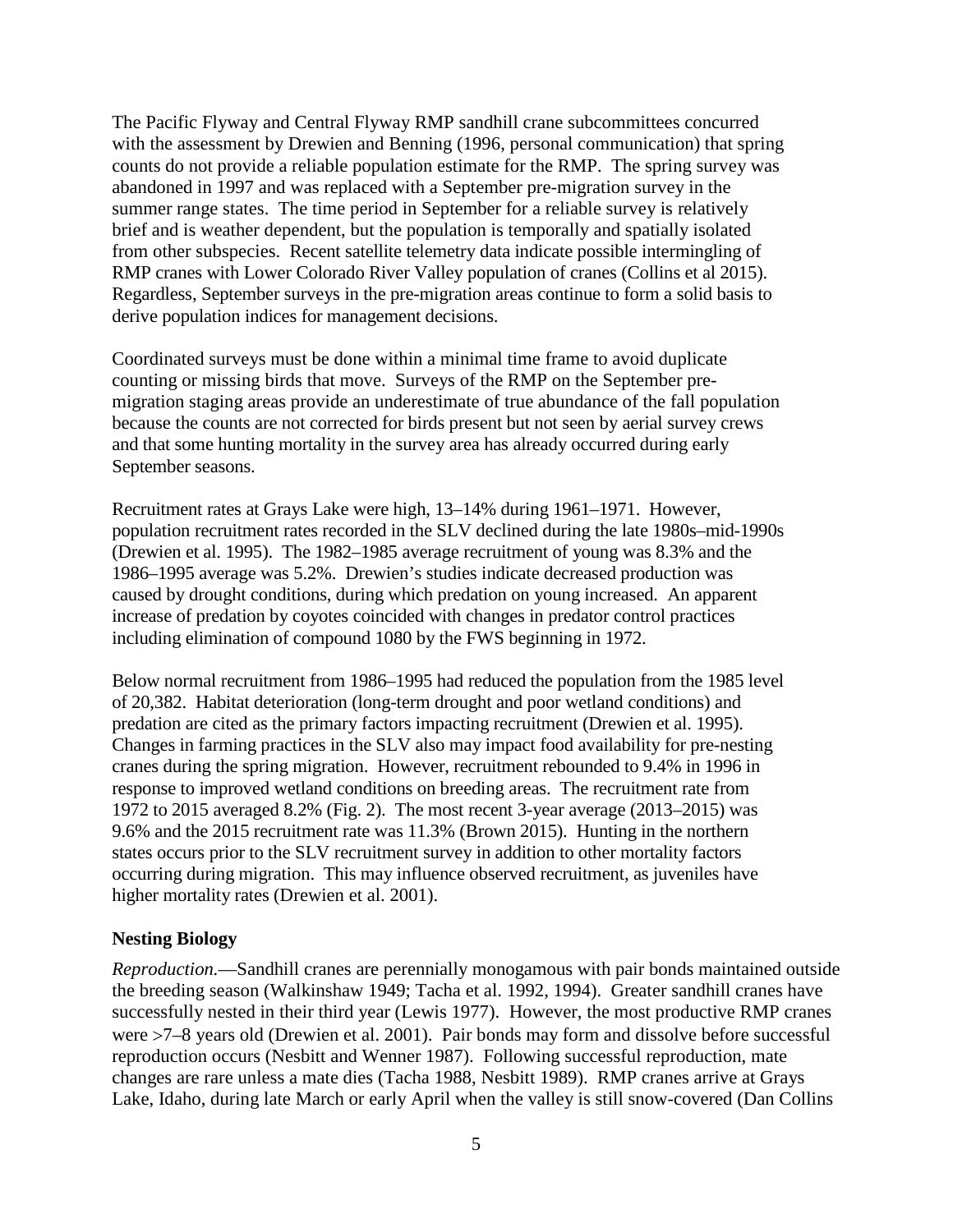U.S. Fish and Wildlife Service, personal communication). In mid-April as weather moderates and snow levels decline, pairs disperse to breeding territories (Drewien 1973).

After arrival, most breeding pairs establish territories 2–4 weeks before nest building and egg laying starts (Drewien 1973). Pairs become aggressive toward their young of the previous year and proclaim their territory with loud, synchronized unison calls (Walkinshaw 1973). Pairs return to the same territory annually and both members assist in territorial defense. Pairs maintain mutually exclusive territories, and maximum aggressive behavior occurs during the pre-nesting period as adjacent pairs reestablish boundaries and drive off trespassing non-territorial cranes (Drewien 1973). The male is the most active in territory defense and females are less likely to retain the territory after loss of mates (Nesbitt and Tacha 1997).

Most habitat components are found within territories, including nest sites, food, roost sites, escape cover, and water. These components can be supplied by large marsh complexes (Drewien 1973); smaller, scattered marshes (Walkinshaw 1973, Armbruster 1987); bogs in northern boreal forests (Taylor 1976); intermittent streams in sagebrush parklands (Bieniasz 1979); and mountain meadows and beaver (*Castor canadensis*) ponds (Drewien 1973).

Sub-territories can partially or entirely cover pre-nesting, nesting, brood, and post-brood periods (Drewien 1973). RMP cranes at Grays Lake, Idaho, have the highest reported nesting density with a mean territory size of 17 ha (Drewien 1973). Isolation from human activity appears to be an important criterion for selection and use of nesting territories by cranes. Sandhill cranes have the propensity to desert their nests or territories due to human disturbances (Walkinshaw 1973, Drewien 1973, Boise 1976).

Nests may be established on dry-land sites with almost no nest material, but are more often in water on piles of emergent aquatic plants, sticks, grass, mud, and sphagnum (Lewis 1977). Nest size and complexity vary by location; those on dry sites are small and contain little material while those on water are larger and usually contain considerable nest material (Drewien 1973). At Grays Lake, RMP cranes nest from late April through early July (Drewien 1973).

Clutches usually contain two eggs; but occasionally may contain one or three eggs (Lewis 1977). Average clutch size is 1.9, but decreases in more northern-breeding birds (Nesbitt 1989, Tacha et al. 1994). Incubation begins after the first egg is laid (Drewien 1973, Lewis 1977). Both sexes share incubation duties during the day, but the female is the primary nest attendant at night (Drewien 1973, Nesbitt 1989). Nest success averages about 50%, but has been as high as 78% (Tacha et al. 1992, 1994; Drewien 1973). After 28–31 days of incubation, eggs hatch asynchronously (Drewien 1973, Lewis 1977). Sandhill cranes raise a single brood to fledging in a given year, but will renest following loss of eggs in northern nesting populations, or loss of eggs or young in southern populations (Tacha et al. 1994).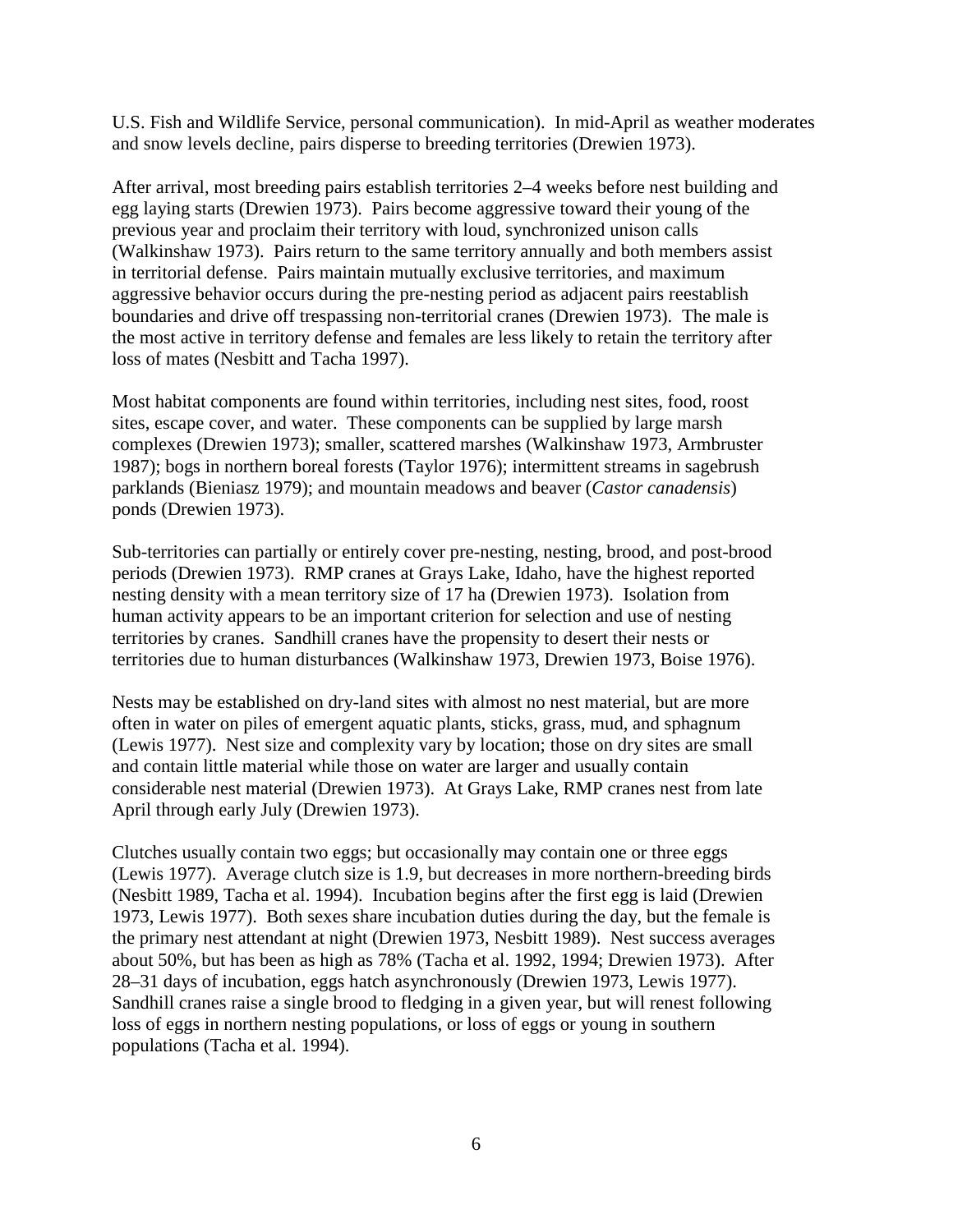

<span id="page-16-0"></span>Figure 2. Recruitment (% juveniles) in the Rocky Mountain population of sandhill cranes, San Luis Valley, Colorado, 1972–2015.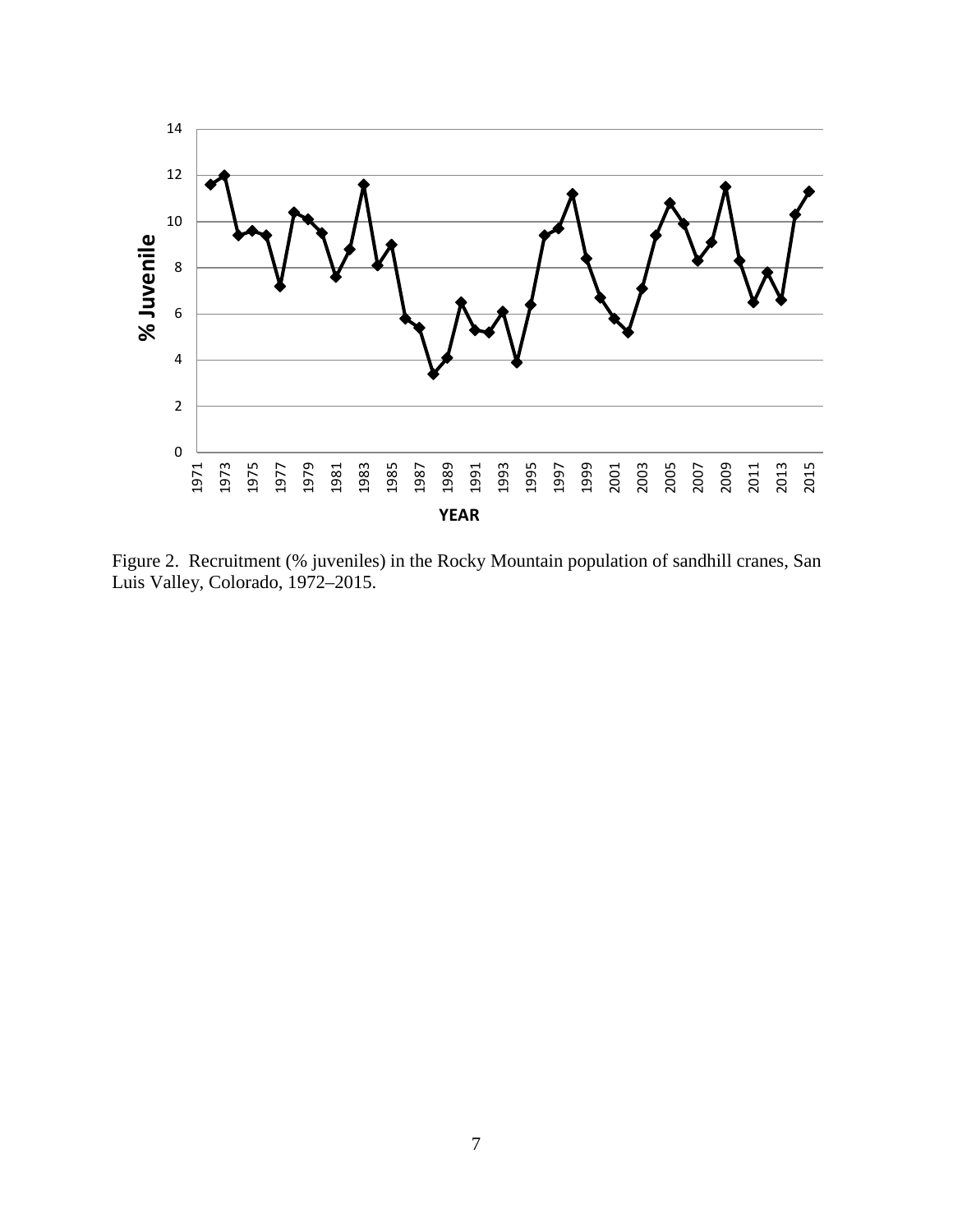Hatching takes 24 to 36 hours. The precocial colt is dry in a few hours and can walk the next day. After colts hatch, the family moves to open uplands or meadows for feeding. The family returns to the marsh each night to roost, often at the nest site or on platforms built by the parents (Lewis 1977). Both parents feed the young, but females do most post-hatch brooding (Tacha et al. 1994). During the preflight period, colts feed almost exclusively on animal matter, then transition to agricultural grains after fledging (Lewis 1977). The cranes fledge at 67–75 days with an average post-fledging brood size of 1.31 (range 1.21–1.35) at Grays Lake, Idaho (Drewien 1973). Young are usually independent at about 10 months of age (Drewien 1973, Drewien et al. 2001, Tacha et al. 1994).

Drewien (1973) found that nest success was 78% at Grays Lake NWR, ID. However, McWethy and Austin (2009) found at Grays Lake NWR, ID that nest success varied with habitat: apparent nest success for nests found in rushes was 0.86, sedges 0.75, mixed sedge willows 0.67, cattails 0.60 and willows 0.25. RMP sandhill crane clutches averaged 1.9 eggs (Drewein 1973). Cranes were capable of renesting when clutches were lost prior to mid-incubation. Mean brood sizes at hatching and fledging were 1.77 and 1.35, respectively.

*Breeding Areas.—*Typical nesting habitat occurs in river valleys, marshes, and wet meadows of northern Colorado, northern and central Utah, western and central Wyoming, southeastern and central Idaho, and central and western Montana, particularly in open country used for livestock where human populations are low. Increases in home development and subdivisions are negatively impacting some habitats in portions of eastern Idaho, western Wyoming, northern Utah, and southwestern Montana (Drewien and Thorpe 2005). Suitable, vacant crane habitat may be available in western Alberta and eastern Montana.

#### <span id="page-17-0"></span>**Migration Routes and Chronology**

*Fall.*—In mid-August and September, cranes begin to arrive on pre-migration staging areas in Idaho, Wyoming, Utah, Montana, and Colorado (Drewien and Bizeau 1974, Drewien et al. 1995; Appendix A, Fig. 3). Most staging areas are attractive to cranes because of the availability of grain, mainly barley, located in close proximity to shallow lakes, marshes, and river bottoms used as roosting sites (Drewien and Bizeau 1974). Observations of marked cranes at staging areas suggest they generally move to the major pre-migration staging area nearest their summering site annually (Drewien and Bizeau 1974). Normally, crane numbers peak at specific staging areas in September, but timing varies somewhat by area and year. Most cranes leave premigration staging areas by late September and early October (Fig. 4).

Some staging areas (e.g., Star Valley and Bear River Valley, Wyoming), have become less suitable as land uses and agricultural practices have been altered. Increases in home development and subdivisions are negatively impacting some pre-migration staging habitats in portions of eastern Idaho, western Wyoming, and southwestern Montana (Drewien and Thorpe 2005).

The cranes continue south to the SLV, Colorado. It is the only major migratory staging area for RMP cranes, used by almost the entire population for extended periods each spring and fall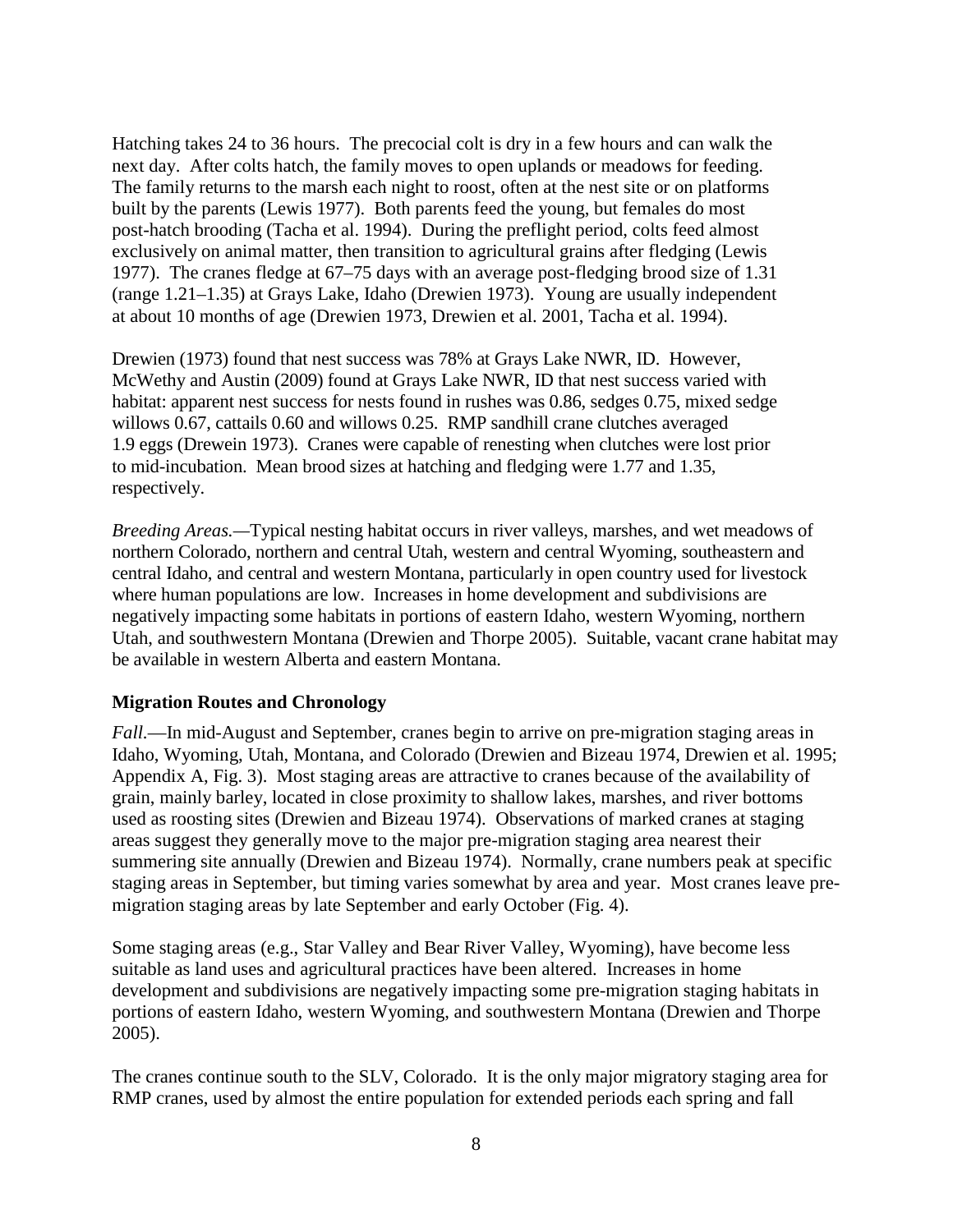(Drewien and Bizeau 1974, Kauffeld 1982, Brown and Drewien 1995, Drewien et al. 1995, Benning et al. 1997). Peak use during fall occurs from late September to early November (ranging from late August to mid-December).

Roosting areas include the Monte Vista NWR Higel State Wildlife Area (SWA), Rio Grande SWA, the channel of the Rio Grande River, and private marshes and wet meadows along the river from the town of Monte Vista to the Alamosa NWR within the SLV. In fall, most cranes feed in private, harvested small-grain (wheat, barley, and triticale) fields (Drewien and Bizeau 1974; Kauffeld 1982; Drewien et al. 1995, 2001).

Many RMP cranes stop overnight or for several days at locations in western Colorado, northern New Mexico, and northeastern Utah. Sightings of color-marked cranes indicate many consistently use four locations in addition to the SLV, Colorado; (1) the Green River Valley between Jensen and Ouray NWR, Utah, (spring and fall), (2) Hart's Basin near Eckert, Colorado (spring) (Peterson and Drewien 1997); (3) Grand Valley, Colorado (near Grand Junction); and (4) northern New Mexico (Stahlecker 1992). Smaller numbers of migrating cranes stop at other localities, notably sites in the Gunnison and White River valleys, Colorado.

*Wintering Areas.*—Cranes begin to depart the SLV during late October and follow the Rio Grande River Valley south into the MRGV, New Mexico, southwestern New Mexico, southeastern Arizona, and northern Mexico (Drewien and Bizeau 1974; Fig. 1). Most RMP cranes terminate migration in Valencia and Socorro counties of the MRGV. Smaller numbers winter in southwestern New Mexico (Sierra, Grant, Dona Ana, and Luna counties) and Maxwell NWR, and the Sulphur Springs Valley in Cochise County, Arizona. About 10% continue into Chihuahua and Durango, Mexico, where they mix with more abundant lesser sandhill cranes (Drewien et al. 1996). Historically, the largest number of cranes wintered on Bosque del Apache NWR; however, since 2012, state Wildlife Management Areas (WMAs) and private lands have attracted more cranes, on average wintering 60% to over 80% of the cranes in the MRGV, probably due to changes in agricultural practices (Ashley Inslee, USFWS, Bosque del Apache NWR, unpublished data) (Appendix B).

On all winter areas, RMP cranes mix with other subspecies. In the MRGV, Gila River Valley, and the Pecos River Valley, MCP cranes comprise the majority of winter flocks. The proportion of lesser sandhill cranes wintering in the MRGV has increased in recent years. In other wintering areas, especially southwestern New Mexico, southeastern Arizona, and Mexico, smaller subspecies predominate. In 2012, the Arizona Game and Fish Department (AGFD) counted 34,459 cranes, in the Sulfur Springs Valley. Of those, 20–30% were estimated as RMP cranes. The total number of RMP cranes wintering in this area has increased markedly over the last 20 years, although the percentage comprised of RMP cranes has remained relatively constant. Some of this may be due to wetland drainage in Mexico (Drewien et al. 2003) and changes in agricultural crops from grain to cotton and chile in southwestern New Mexico (Mitchusson 2003). Current estimates of the number of wintering cranes vary between years in the MRGV (Appendix B). A portion of the RMP crane population are now beginning to spend the winter in northwest Colorado instead of migrating down to the MRGV (Gammonley, Colorado Division of Parks and Wildlife [CPW], personal communication).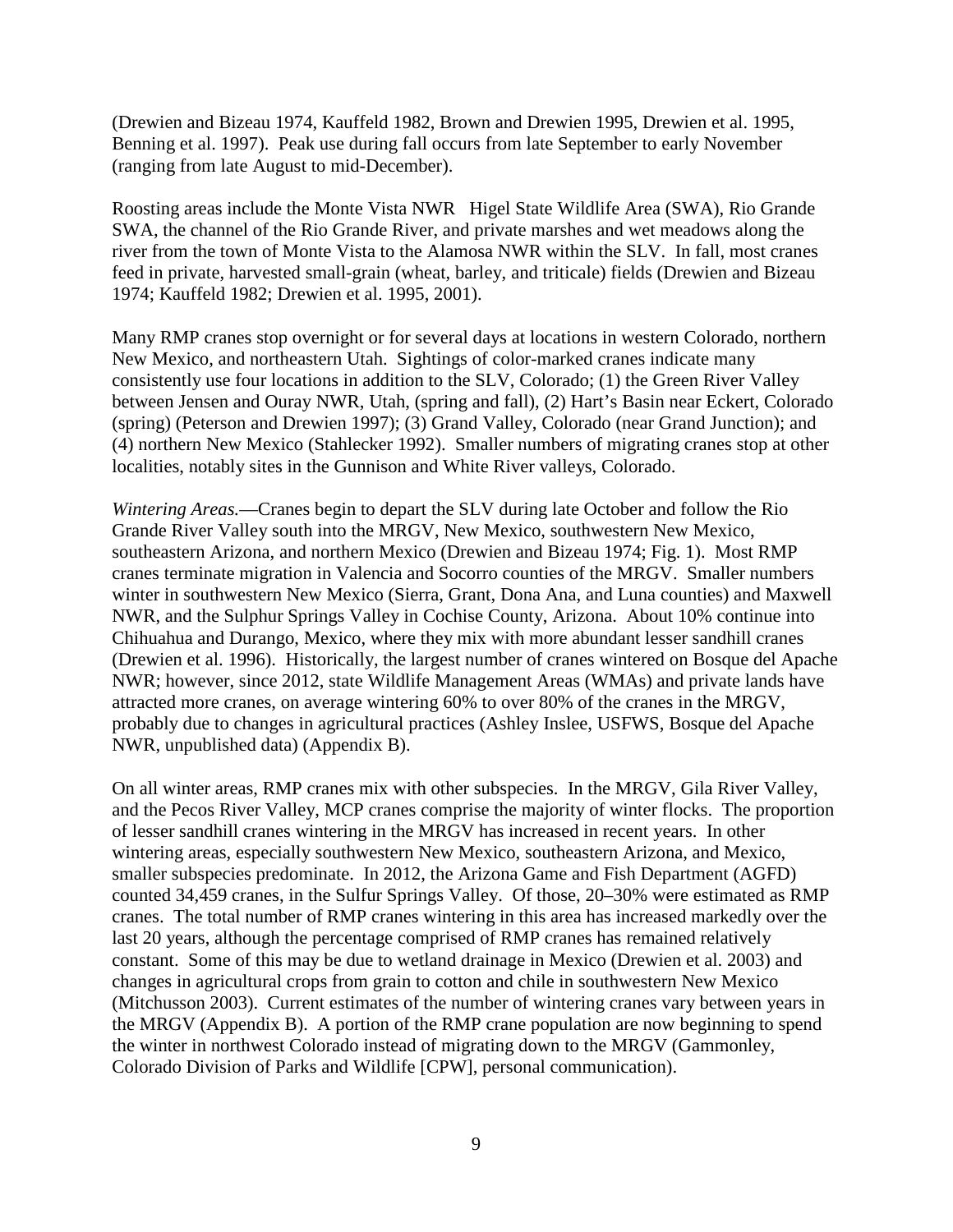

<span id="page-19-0"></span>Figure 3. September survey locations for the Rocky Mountain Population of greater sandhill cranes (adapted from Thorpe et al. 2015; See Table 1 for location names and numbers).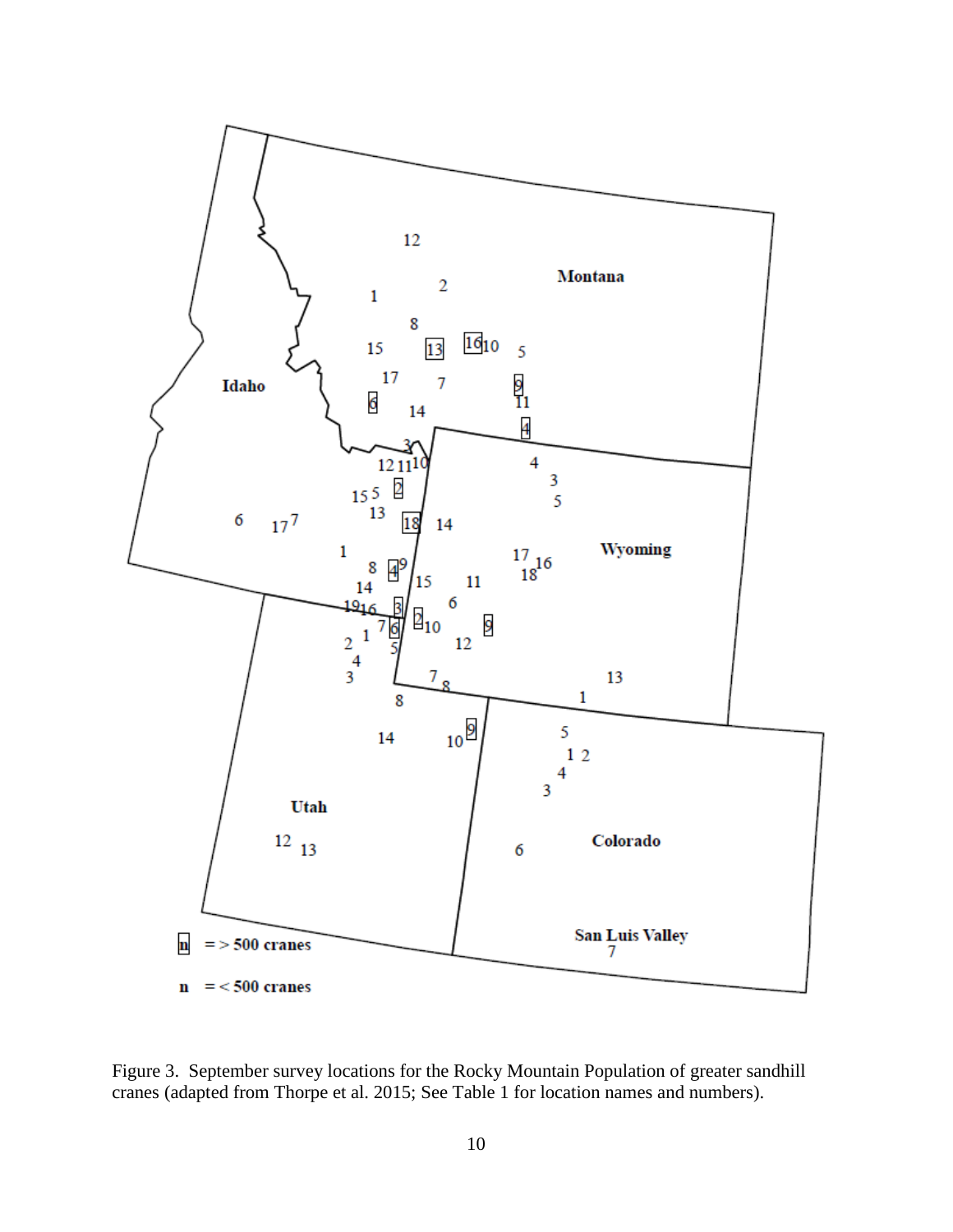

<span id="page-20-0"></span>Figure 4. Migration chronology of Rocky Mountain Population greater sandhill cranes from breeding grounds to migration stopover and winter ranges and return (adapted from Drewien and Bizeau 1974).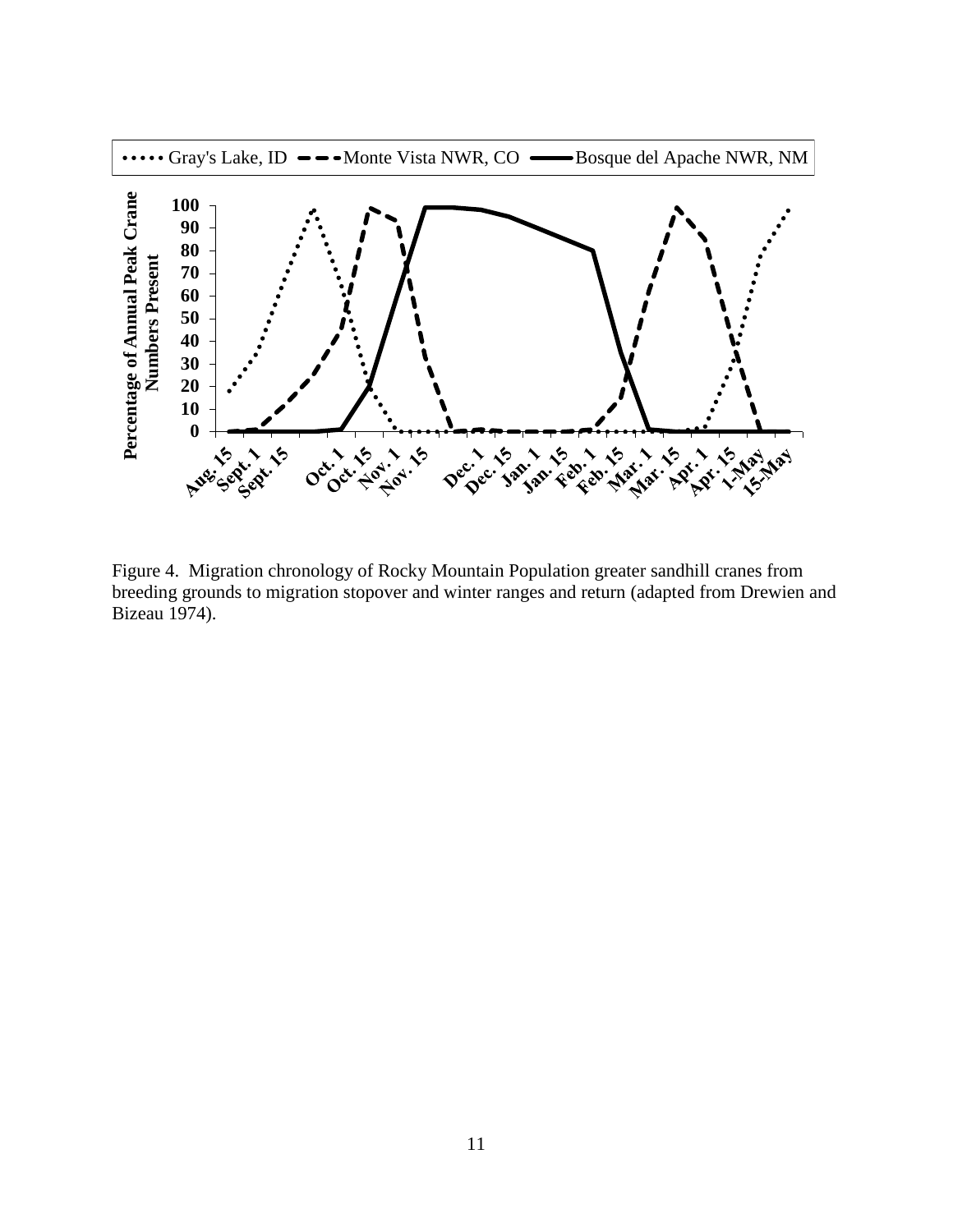*Spring Migration Routes.*—Migration from wintering areas begins as early as late-January or early February and follows the reverse pattern of fall movements (Drewien and Bizeau 1974, Drewien et al. 1999). RMP cranes return to the SLV where peak use occurs between mid-February and early April. The majority of crane use in spring occurs on the Alamosa and Monte Vista NWRs. A portion of small grains are not harvested in the fall, but left standing until spring to feed migrating cranes and other migratory birds when waste grain is in short supply elsewhere in the valley. After leaving the SLV, many cranes migrate to the Bear River Valley in portions of Idaho, Utah, and Wyoming, where they remain for a short period before returning to their breeding grounds (Drewien and Bizeau 1974).

# <span id="page-21-0"></span>**Production and Mortality**

*Population Dynamics.*—Sandhill cranes have the lowest known recruitment (percent juveniles in fall) of any avian species hunted in North America (Drewien et al. 1995). Nonbreeding cranes make up a relatively large proportion of the population, and for RMP cranes at Grays Lake, Idaho, they comprise 31–39 % of the total population annually (Drewien 1973).

Factors such as availability of food and water, weather, and predation on the breeding grounds appear to primarily influence brood size (Drewien et al. 1995). During 2015, fall recruitment in RMP cranes was estimated at 11.3% with a mean brood size of 1.18 (Fig. 2; Brown 2015). About 20% of the RMP crane recruitment comes from those nesting pairs that have two or sometimes three young in their broods (Drewien et al. 1995).

Adult cranes are long-lived, but mortality on eggs and young colts can be high. Crows (*Corvus brachyrrhynchos*) and striped skunks (*Mephitis mephitis*) are primarily egg predators while ravens (*Corvus corax*), raccoons (*Procyon lotor*), and coyotes (*Canis latrans*) prey on eggs and young birds (Armbruster 1987, Littlefield and Thompson 1987, Littlefield and Lindstedt 1992). Golden eagles (*Aquila chrysaetos*) also attack and kill cranes (Armbruster 1987, Drewien et al. 2001, Mitchusson 2003).

Estimated annual survival for RMP cranes from 1972–1985 was 95% (Drewien et al. 1995). With expanded hunting throughout the RMP range, current annual RMP crane adult survival is estimated at 89% (W. Kendall, USGS Colorado State University Cooperative Research Unit, personal communication). Most (>70%) mortality is due to human causes. Legal and illegal shooting accounts for 58.3%, with hunting (53.9%) being the single most important mortality factor. Other non-shooting mortality factors were by unknown causes (24.4%), power-line and fence collisions or entanglements (10.0%), and other factors (7.3%). The proportion of cranes lost to shooting increases with age, whereas non-shooting mortality declines with age, which suggests older cranes learn to avoid many forms of non-shooting mortality (Drewien et al. 2001).

Diseases such as avian botulism (*Clostridium botulinum*) and avian cholera (*Pasteurella*  spp.) are leading causes of non-shooting mortality (Windingstad 1988, Tacha et al. 1994). Avian tuberculosis (*Mycobacterium avium*), aspergillosis (*Aspergillus* spp.), ingestions of mycotoxins, and lead poisoning are other causes of nonshooting mortality (Windingstad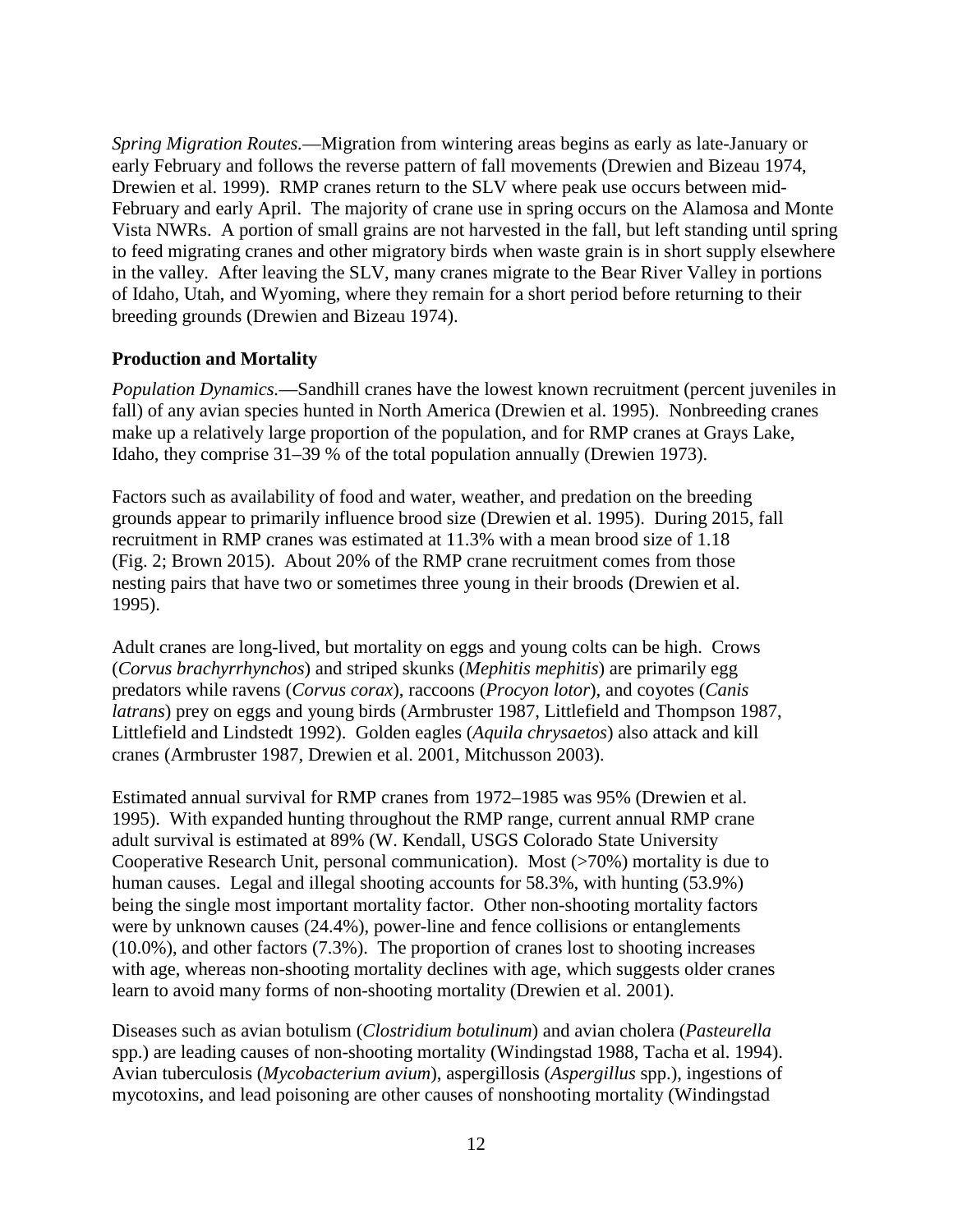1988; Tacha et al. 1992, 1994). Hail storms and lightning are notable, but localized, environmental causes of crane mortality (Windingstad 1988).

Since the 1980s, incidences of avian cholera and avian tuberculosis in cranes have increased in the MRGV, and have been associated with increases in winter populations of lesser snow geese (*Chen caerulescens*) and Ross's geese (*Chen rossii*; Snyder et al. 1987, Taylor and Kirby 1990, Drewien et al. 2001). Lesser snow geese and Ross's geese are carriers of avian cholera (Samuel et al. 2005) and often mix with sandhill cranes on winter and migration areas. Outbreaks of avian cholera in cranes at Bosque del Apache NWR have occurred in nine winters during 1984–1999, including a peak loss of 110 cranes in 1993–1994 (Drewien et al. 2001).

# <span id="page-22-0"></span>**Public Use**

*Harvest.*—Regulated hunting of RMP cranes occurs in Arizona, Idaho, Montana, New Mexico, Utah, and Wyoming (Table 3 and Appendix A). In Mexico, subsistence and recreational hunters also pursue cranes, but their take of RMP cranes is unknown. Recreational hunting is allowed only in registered UMAs (Unidad de Manejo para la Conservacion de Vida Silvestre – Management Unit for the Conservation of Wildlife). Any state within the range of the RMP may choose to hunt cranes provided the hunts meet the conditions of this plan. Harvest of RMP cranes varies annually based on the status of the population and recruitment, and in some years has exceeded 1,000 birds. The highest recorded harvest was 1,392 birds in 2009; 2014 harvest was 624 (Table 4). The average U.S. harvest for the period since all states within the range of RMP cranes began hunting them except Colorado (1998–2014) was 792 birds (data from Kruse and Dubovsky 2015). Hunting of RMP cranes can help mitigate, and in some cases prevent, crop damage in areas where cranes concentrate. These crops are often near fall pre-migration staging and stopover areas and selected wintering areas. Hunting in these areas directs harvest at cranes that damage crops.

The allowable harvest of RMP cranes is calculated annually and the realized harvest is monitored using a permit system. The methods used to set harvest levels are discussed in more detail in the management section.

<span id="page-22-1"></span>*Nonconsumptive Use.*—Sandhill cranes are impressive in areas of concentration and are of special interest to the general public. Throughout their range "crane festivals" are attended by thousands of watchers, photographers, and bird lovers annually at several important staging and wintering locations. These locations include Socorro, New Mexico; Willcox, Arizona; and Monte Vista, Colorado. Gatherings of people and cranes provide a venue to promote awareness and understanding of RMP cranes and plays a part in crane conservation. Individual state wildlife agencies and the FWS have cooperatively developed and distributed information on the life history of RMP cranes and important management issues.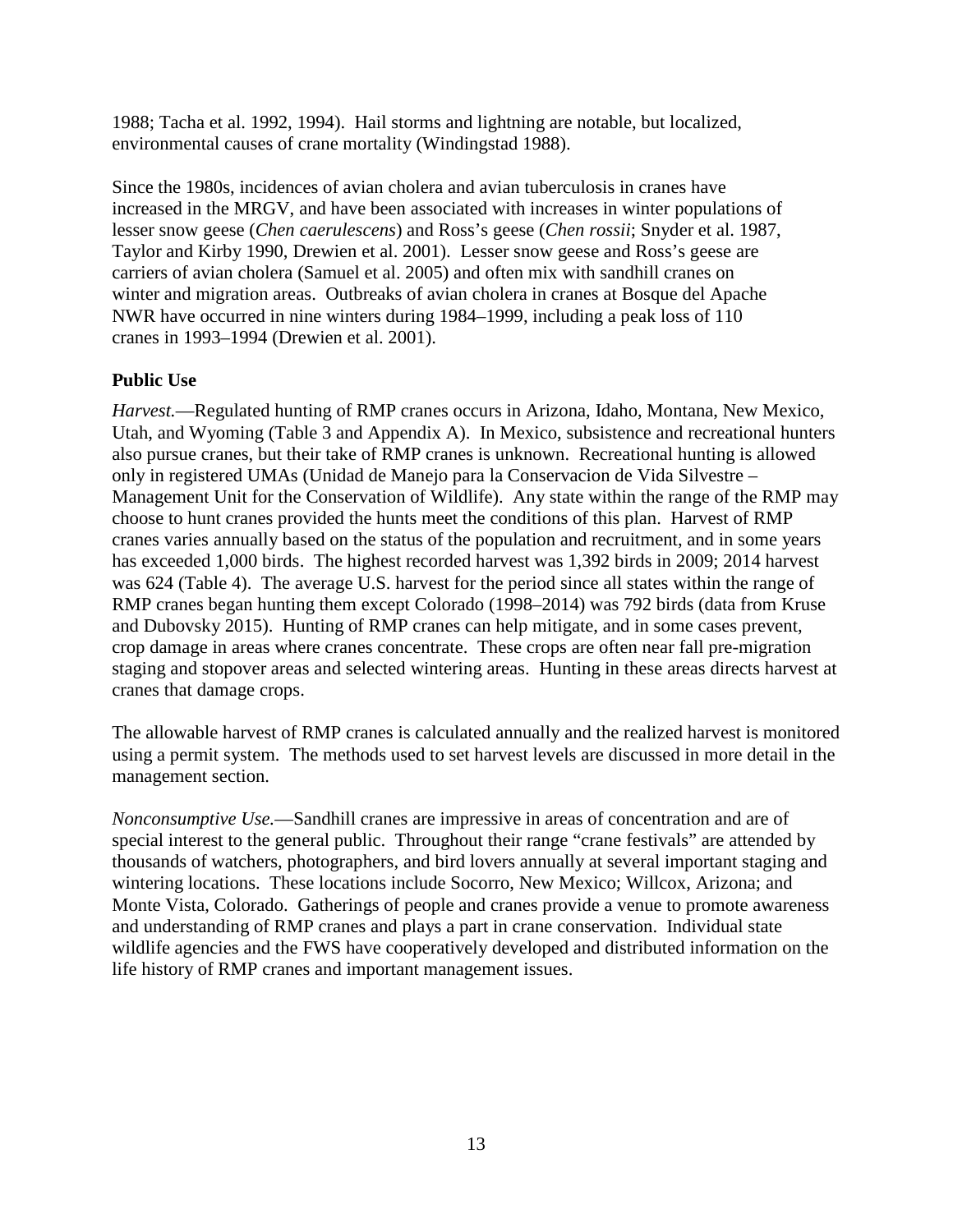| Colorado                  | Idaho                                                          | Montana                          | Utah                     | Wyoming                                                                                                                     |
|---------------------------|----------------------------------------------------------------|----------------------------------|--------------------------|-----------------------------------------------------------------------------------------------------------------------------|
| Yampa Valley              | <b>American Falls</b><br>Reservoir                             | Blackfoot/Ovando<br>Valley       | <b>Cache County</b>      | <b>Baggs</b>                                                                                                                |
| Lower Elk River           | Ashton-St.<br>Anthony                                          | Cascade-Ulm                      | <b>Box Elder County</b>  | <b>Bear River Valley</b>                                                                                                    |
| White River               | <b>Bear River Valley</b>                                       | <b>Centennial Valley</b>         | Davis County             | Greybull<br>River/Otto                                                                                                      |
| Williams Fork<br>River    | <b>Blackfoot</b><br>Reservoir                                  | Clark Fork of the<br>Yellowstone | <b>Weber County</b>      | Shoshone<br>River/Ralston                                                                                                   |
| <b>Little Snake River</b> | Camas NWR                                                      | Deadman's Basin                  | Morgan County            | Worland                                                                                                                     |
| Delta County              | Camas Prairie                                                  | Dillon-Twin<br><b>Bridges</b>    | <b>Bear River Valley</b> | <b>Big Piney-Daniel</b>                                                                                                     |
| San Luis Valley           | Carey Lake area                                                | <b>Gallatin Valley</b>           | <b>Round Valley</b>      | <b>Bridger Valley</b>                                                                                                       |
|                           | Chesterfield<br>Reservoir                                      | Helena Valley                    | <b>Summit County</b>     | Lonetree                                                                                                                    |
|                           | <b>Grays Lake NWR</b>                                          | Melville                         | Jensen                   | Farson                                                                                                                      |
|                           | Henry's Lake Flats                                             | Musselshell River                | Pelican Lake area        | Hams Fork                                                                                                                   |
|                           | <b>Island Park</b><br>Reservoir                                | <b>Otter Creek</b>               | <b>Leland Bench</b>      | Pinedale-Cora-<br>Boulder                                                                                                   |
|                           | Kilgore                                                        | Teton River-Eureka<br>Reservoir  | <b>Wasatch County</b>    | Seedskadee NWR                                                                                                              |
|                           | Market Lake WMA                                                | <b>Toston-Townsend</b>           |                          | Saratoga                                                                                                                    |
|                           | Marsh Valley                                                   | <b>Upper Madison</b><br>Valley   |                          | <b>Jackson Hole</b>                                                                                                         |
|                           | Mud Lake WMA                                                   | <b>Warm Springs</b>              |                          | <b>Star Valley</b>                                                                                                          |
|                           | Oxford Slough-<br>Swan Lake                                    | White Sulphur<br>Springs         |                          | <b>Hidden Valley</b>                                                                                                        |
|                           | <b>Silver Lake</b><br><b>Teton Basin</b><br><b>Malad River</b> | Whitehall                        |                          | Ocean Lake<br><b>Riverview Valley</b><br><b>Barnum</b><br>Mayoworth<br><b>Sussex</b><br><b>Buffalo</b><br>33 Mile<br>Dayton |

Table 1. Staging areas to be surveyed annually during the September pre-migration survey.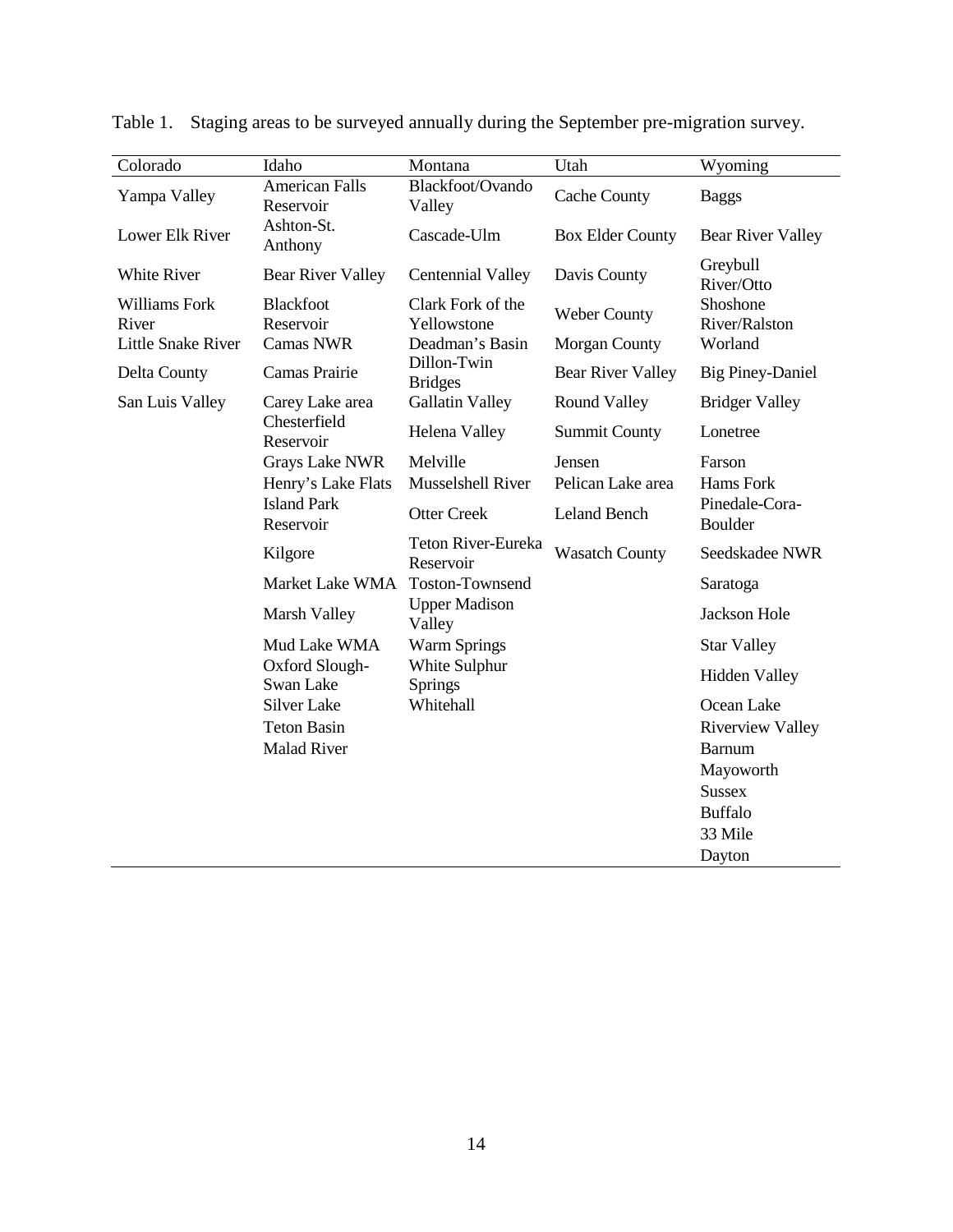|      |                                   |    |     |     | <b>Retrieved Harvest</b> |           |     |       |
|------|-----------------------------------|----|-----|-----|--------------------------|-----------|-----|-------|
| Year | Allowable<br>Harvest <sup>I</sup> | AZ | ID  | MT  | <b>NM</b>                | <b>UT</b> | WY  | Total |
| 1981 |                                   | 20 |     |     |                          |           |     | 20    |
| 1982 |                                   | 9  |     |     |                          |           | 143 | 152   |
| 1983 |                                   | 35 |     |     |                          |           | 154 | 189   |
| 1984 |                                   | 33 |     |     |                          |           | 101 | 134   |
| 1985 |                                   | 40 |     |     |                          |           | 138 | 178   |
| 1986 |                                   | 23 |     |     |                          |           | 195 | 218   |
| 1987 |                                   | 60 |     |     |                          |           | 190 | 250   |
| 1988 |                                   | 40 |     |     | 310                      |           | 128 | 478   |
| 1989 | 800                               | 51 |     |     | 483                      | 54        | 125 | 713   |
| 1990 | 374                               | 9  |     |     | 79                       | 35        | 58  | 181   |
| 1991 | 800                               | 44 |     |     | 47                       | 48        | 101 | 240   |
| 1992 | 800                               | 39 |     | 42  | 147                      |           | 168 | 396   |
| 1993 | 780                               | 61 |     | 45  | 297                      | 28        | 115 | 546   |
| 1994 | 864                               | 27 |     | 40  | 416                      | 34        | 150 | 667   |
| 1995 | 547                               | 33 |     | 41  | 270                      | 27        | 77  | 448   |
| 1996 | 545                               | 27 | 20  | 49  | 236                      | 32        | 84  | 448   |
| 1997 | 632                               | 22 | 136 | 62  | 114                      | 30        | 82  | 446   |
| 1998 | 693                               | 37 | 135 | 59  | 180                      | 34        | 93  | 538   |
| 1999 | 974                               | 21 | 190 | 71  | 198                      | 54        | 124 | 658   |
| 2000 | 1,141                             | 37 | 193 | 91  | 257                      | 69        | 163 | 810   |
| 2001 | 1,175                             | 26 | 278 | 87  | 288                      | 77        | 142 | 898   |
| 2002 | 833                               | 42 | 194 | 51  | 160                      | 60        | 132 | 639   |
| 2003 | 668                               | 34 | 146 | 50  | 169                      | 57        | 72  | 528   |
| 2004 | 656                               | 35 | 142 | 51  | 189                      | 53        | 124 | 594   |
| 2005 | 906                               | 50 | 189 | 49  | 236                      | 62        | 116 | 702   |
| 2006 | 1,321                             | 10 | 235 | 54  | 327                      | 87        | 194 | 907   |
| 2007 | 1,320                             | 43 | 187 | 73  | 276                      | 103       | 138 | 820   |
| 2008 | 1,714                             | 24 | 185 | 85  | 379                      | 101       | 162 | 936   |
| 2009 | 1,940                             | 67 | 254 | 124 | 603                      | 149       | 195 | 1,392 |
| 2010 | 1,985                             | 56 | 253 | 108 | 547                      | 190       | 182 | 1,336 |
| 2011 | 1,777                             | 37 | 293 | 90  | 522                      | 154       | 166 | 1,262 |
| 2012 | 1,270                             | 85 | 275 | 129 | 417                      | 91        | 134 | 1,131 |
| 2013 | 771                               | 38 | 135 | 94  | 241                      | 96        | 74  | 678   |
| 2014 | 676                               | 20 | 134 | 121 | 183                      | 72        | 94  | 624   |

<span id="page-24-0"></span>Table 2. Annual Rocky Mountain Population sandhill crane allowable and retrieved harvest.

<sup>I</sup> Includes Mexico's portion.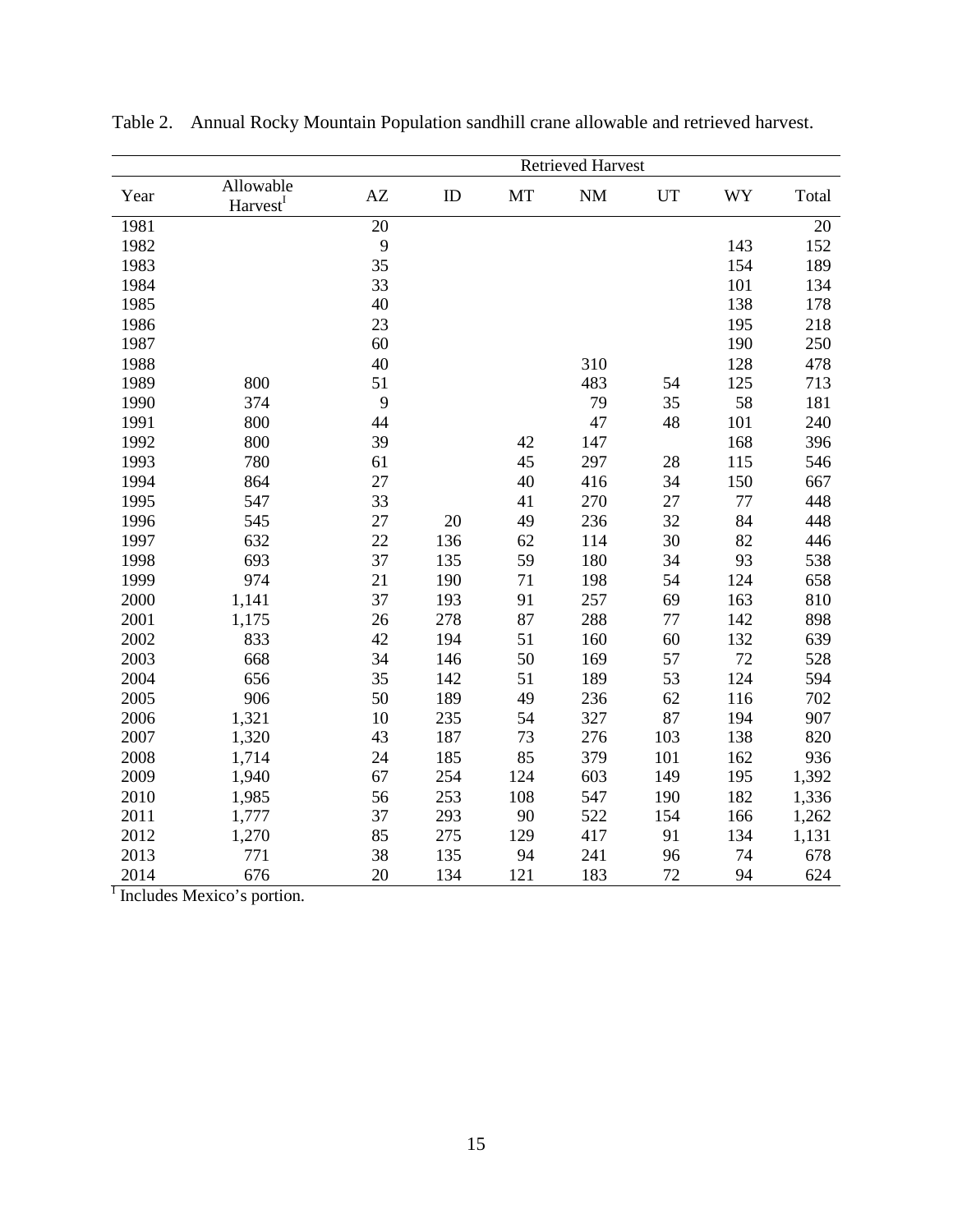# **MANAGEMENT ISSUES**

# <span id="page-25-1"></span><span id="page-25-0"></span>**Crop Damage**

Increases in densities of RMP cranes, whether produced by normal recruitment or forced concentrations of birds due to shrinking habitats, contribute to increases in damage to private agricultural crops. Although cranes are known to eat a variety of crops, invertebrates, and even small mammals, crop damage has been described as either consuming the fruit or plant (or seed) in early stages of germination. Damage to unharvested cereal grain crops can be significant, especially in the vicinity of the higherelevation pre-migration staging areas where harvest is often delayed until September. Some of these problems are alleviated by habitat improvement projects on state and federal lands and through carefully-designed and regulated sport hunting programs in the U.S portion of the RMP range.

## <span id="page-25-2"></span>**Habitat Destruction, Degradation, and Manipulation**

Issues affecting RMP crane habitat vary among regions. The various seasonal habitats continue to be impacted from a variety of causes, including housing and industrial developments, changing agricultural practices (e.g., converting small grain crops to other commodities like cotton or alfalfa), overgrazing by livestock, oil and gas exploration and development, drought, flood control projects, water diversions, water pollution, and wetland drainage. Hazards, such as transmission lines and even stock fences, contribute to annual mortality.

## <span id="page-25-3"></span>**Habitat Improvement**

State agencies continue to work with other land-management agencies and private landowners to improve nesting habitat. Habitat projects have focused on acquiring and manipulating land to provide food (corn and sorghum) and roosting areas for cranes, some of which are accomplished by actively pumping water to traditionally dry areas.

Wetland management most often includes pumping and irrigating to provide foraging and loafing sites, and open water for roosting sites Increasing water conflicts between urban, agricultural, interstate stream compacts, and endangered species management (e.g., the silvery minnow [*Hybognathus amarus*]), especially during drought periods, can also adversely impact crane habitats. Without the regular high flows to scour river vegetation, roost sites become overgrown, concentrating birds into fewer open areas.

#### <span id="page-25-4"></span>**Disease**

Shrinking habitats in fall staging and wintering areas, particularly roosting areas, increase the risk of disease outbreaks due to overcrowding of birds. Avian tuberculosis, cholera, botulism, and lead poisoning have also caused crane mortality in wintering areas.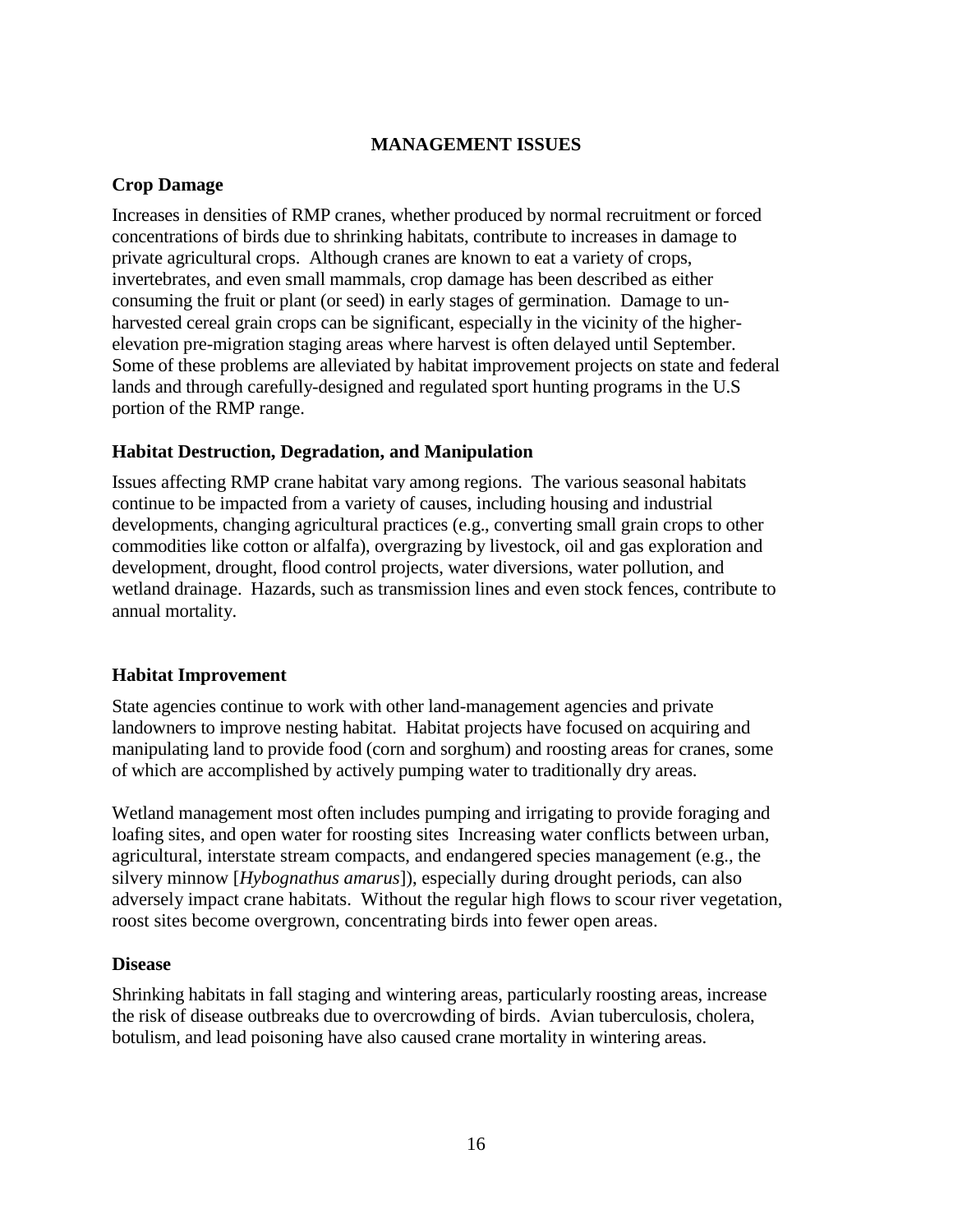## <span id="page-26-0"></span>**Specific State Issues**

*Arizona.*— The planned placement of a high tension powerline next to the Willcox Playa could have potential impact on a crane roosting site. There are shifts from grains, corn, and sorghum towards alfalfa and cotton. Cranes consume alfalfa only when the plants are small; cotton is of no value to cranes. Arizona has implemented a cooperative agreement with several local farmers to grow corn and leave waste grain for cranes. There remains a concern that should agricultural practices change, forage availability could become a problem in the future. Under current conditions, roosting habitat is secure, but food availability may limit population size.

Botulism is potentially a problem on Willcox Playa, the major roost area. A minor outbreak occurred in 1980. The AGFD has attempted to mitigate this problem with additional roost areas at Crane Lake (within Wilcox Playa itself) and Whitewater Draw.

*Colorado.*— The lowering of the water table in the SLV has resulted in loss of foraging wetlands, forcing cranes to become primarily dependent on grain crops for nutrition. Fall tilling and irrigation of harvested small grain fields in the SLV has reduced the supply of grain available in the spring for cranes and waterfowl. Additional food sources may be developed to maintain body condition and reproductive potential of cranes returning to nesting areas.

*Idaho.*—A major segment of the RMP nests in eastern Idaho and nearly 30% of the population stages there in September. As such, grain and potato farmers often express concern of damage caused by cranes during this time period. Some operators claim they cannot afford the loss in revenue resulting from cranes feeding on their crops. On numerous occasions, they have requested relief from the Idaho Department of Fish and Game and the Idaho Congressional delegation. In the early 2000s, a lure crop program was implemented in Caribou County to issue annual payments to farmers who provide foraging areas to staging cranes. The implementation of hunting seasons and the lure crop program has improved farmer tolerance for cranes in this area. Urban development in Teton Basin, Teton County, is removing habitat traditionally used by RMP cranes; consequently, capacity to support summering and staging cranes has been reduced, while potential for crop damage complaints has increased. Efforts to document and protect important crane use areas in Teton Basin are ongoing. In addition, crane use of the Grays Lake NWR has declined over the past 20–25 years because of changes in habitat management. This decline is concurrent with increased crop damage problems in the Blackfoot Reservoir area since the 1990s.

*Mexico.*—Additional information for this section should be solicited from Secretaria de Medio Ambiente y Recursos Naturales. Crop damage during the winter period may be a problem. Though potential excessive subsistence and recreational harvests of cranes is unlikely, better harvest information is desirable. The loss of wetland habitats is likely to continue and increase from a variety of land developments. Principle causes of wetland degradation throughout Mexico include water diversions, pollution, deforestation, overgrazing, and other effects associated with human population growth (Drewien et al. 1996, 2003). The greatest threat could be the proposal by the Mexican government to drain much of the Babicora Basin in west-central Chihuahua, the most important crane wintering location in Mexico. Babicora Basin's importance is greatest for the lesser subspecies. However, loss of this wetland would eliminate potential use by RMP cranes. The Galeana area in northwest Chihuahua was formerly an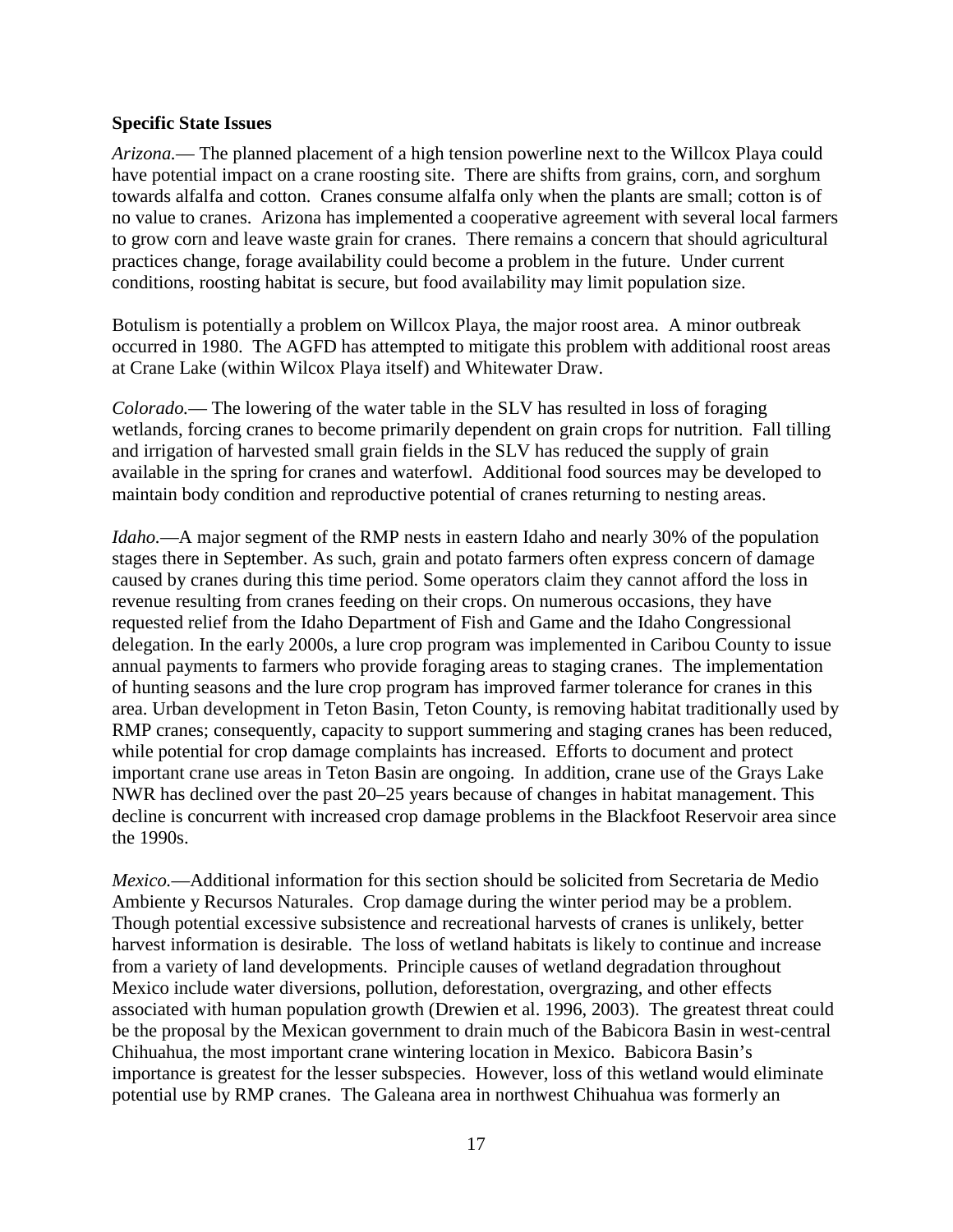important RMP winter area during the 1970s–1990s (Drewien et al. 1996). The primary roosting wetland was recently drained, resulting in greatly reduced crane use of this winter site.

*Montana.*—Damage to unharvested cereal grain crops can be significant, especially in the vicinity of the higher-elevation pre-migration staging areas where harvest is often delayed until September. Breeding areas, especially in Intermountain valleys, are experiencing increased urbanization and subdivision encroachment. This results in additional power lines and greater potential for aerial collisions.

*New Mexico.*—Increased urbanization, changes in agricultural crops, and water management have negatively impacted sandhill crane habitat. Urban development in portions of the MRGV from Los Lunas to San Antonio has eliminated many winter sites and more will be lost in the near future. In 2006, an important agricultural winter site near Los Lunas was sold and is being converted to housing. This property supported up to 1,000 cranes and 7,100 geese. As habitat is lost, wintering cranes and waterfowl are restricted to fewer areas. Food supply and overcrowding are becoming priority concerns for population maintenance. However, the city of Albuquerque's Open Space Division currently manages nearly 200 acres of food production for cranes and waterfowl. Houses built on the MRGV floodplain now prevent the very large spring flows necessary to scour the riverbed and alter the river channel to maintain suitable unvegetated roost sites. As lands are converted from agricultural uses to urban areas, more hazards for sandhill cranes in the form of power lines and fences will be created. Currently, urbanization does not pose a large threat to the other wintering areas, but there is the potential conflict as agricultural lands and water supplies are diverted from agricultural practices to urban uses.

Periodically depredations by cranes have been severe in Valencia, Socorro, Sierra, Dona Ana, and Luna counties. As habitat is lost and wintering waterfowl and cranes are restricted to fewer areas, food supply and overcrowding are becoming priority concerns for population maintenance. Changes in crop patterns in most locations has reduced feeding habitat (less grain and more alfalfa, cotton, and chile).

*Utah.*—Urban expansion along the Wasatch Front and Cache and Summit counties continues to consume natural and agricultural habitats important to breeding and staging crane populations. Depredations on remaining agricultural areas are consequently growing in some areas and reduced tolerance for cranes can be problematic.

*Wyoming.*—RMP cranes will stage near several agricultural projects in central and western Wyoming during late summer to early fall, where crop damage can be a problem. The damage is often compounded by feeding activities of RMP Canada geese that also congregate in the same areas. Controlled hunts in September effectively disperse cranes and geese from grain fields. However, new damage situations occasionally arise as agricultural practices change and crane distribution shifts.

Agricultural interests have voiced concern about fall crop damage by RMP cranes in all hunt areas. Recently, these interests have voiced concern about spring and fall crop damage on the east and south sides of the Big Horn Mountains. Food resources in pre-migration staging areas are limited and therefore crop depredations occur. Expansion of barley production in the Farson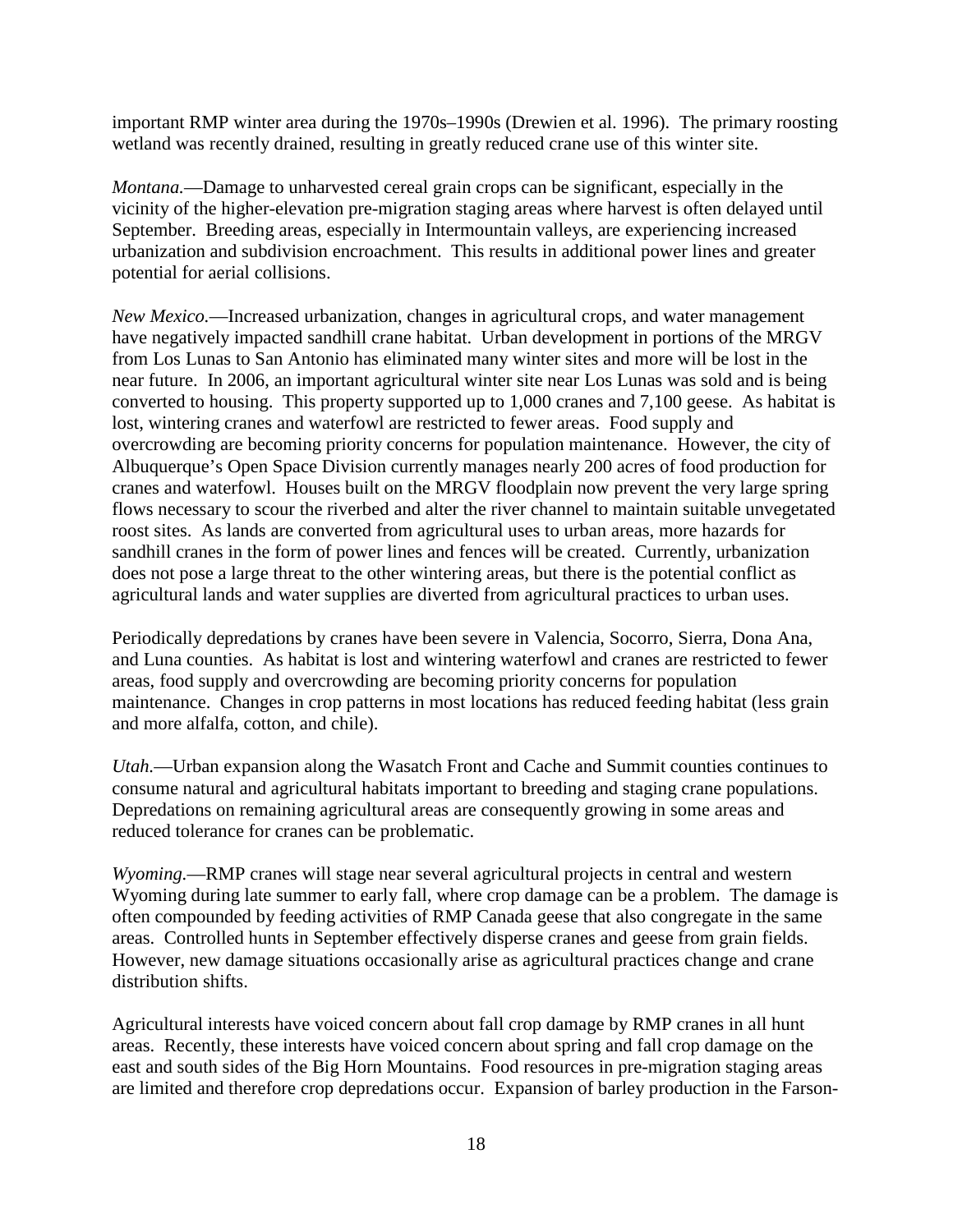Eden area the last seven years has not resulted in an increase in crop damage by cranes and geese. Staging by several hundred to a thousand cranes along the Greybull and Shoshone rivers in Park and Big Horn counties is a fairly recent development, which has caused some crop damage complaints in that region. During the last decade, the Boysen-Riverton area had the highest number of crop depredation complaints. Except on the Ocean Lake Habitat Unit, the WGFD does not plant supplemental feed to attract cranes or geese away from private grain fields. Farm operators continue to request additional permits and longer seasons to alleviate crop damage. Damage to newly planted row crops in the spring is a more difficult issue, which cannot be addressed by controlled hunting seasons.

Valley floor and floodplain development throughout Wyoming seriously threatens many of the State's most limited and important wildlife habitats. Ongoing development in the Star Valley has impacted preferred crane roost sites. The explosion of subdivisions in the lower Star Valley has reached the point where an aerial survey is no longer flown. Numbers of cranes using this area have declined substantially in recent years (Thorpe et al. 2015; Table 1).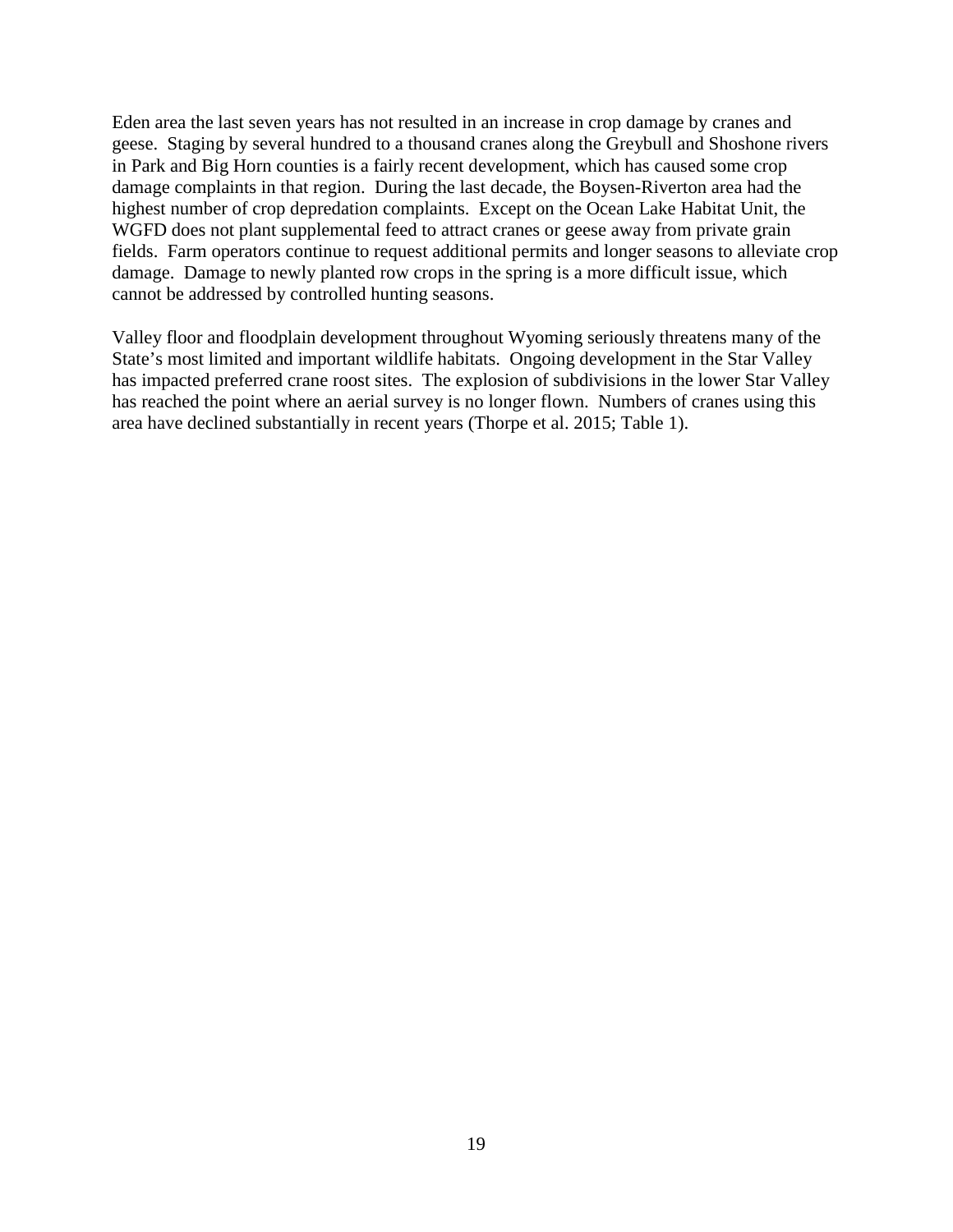# **RECOMMENDED MANAGEMENT STRATEGIES**

<span id="page-29-0"></span>The following management strategies are recommended and considered priorities. The degree and timing of their implementation by various lead agencies will be influenced by manpower and fiscal and legislative constraints beyond the scope of this plan. Whenever possible and appropriate, plans for other species and populations of Pacific and Central Flyway birds should also consider the management procedures in this plan. Improved coordination between state and federal refuges throughout the region would greatly enhance sandhill crane management.

# <span id="page-29-1"></span>**Habitat**

- 1. Maintain and enhance crane habitat on private, state, and federal land, including wildlife refuges, by providing foraging sites and sufficient loafing and roosting sites. Feeding sites should include native food items and agricultural grains.
	- a. Identify important breeding, staging and wintering areas, including roosting, loafing, and feeding sites to provide and protect habitat on public and private lands.

Lead agencies: FWS, State Wildlife Agencies, Natural Resource Conservation Service (NRCS) Schedule: Ongoing

b. Work with state, federal, and private land managers to ensure sufficient forage is available to migrating and overwintering cranes.

Lead agencies: FWS, State Wildlife Agencies Schedule: Ongoing

c. Manage wetlands and uplands to reduce dependency on small grains.

Lead agencies: FWS, State Wildlife Agencies, NRCS, Bureau of Land Management (BLM), U.S. Forest Service (USFS) Schedule: Ongoing

d. Lead agencies will be responsible for identifying habitat presently important to cranes and locating willing sellers or those willing to enter into cooperative agreements to protect these lands.

Lead agencies: FWS, State Wildlife Agencies, NRCS, BLM, USFS Schedule: Ongoing

- 2. Identify and reduce environmental and man-made hazards that cause crane mortality.
	- a. Work with local utility companies when locating new power lines and encourage them to mark new and existing power lines, bury lines, or locate lines away from high use areas to reduce lethal crane strikes.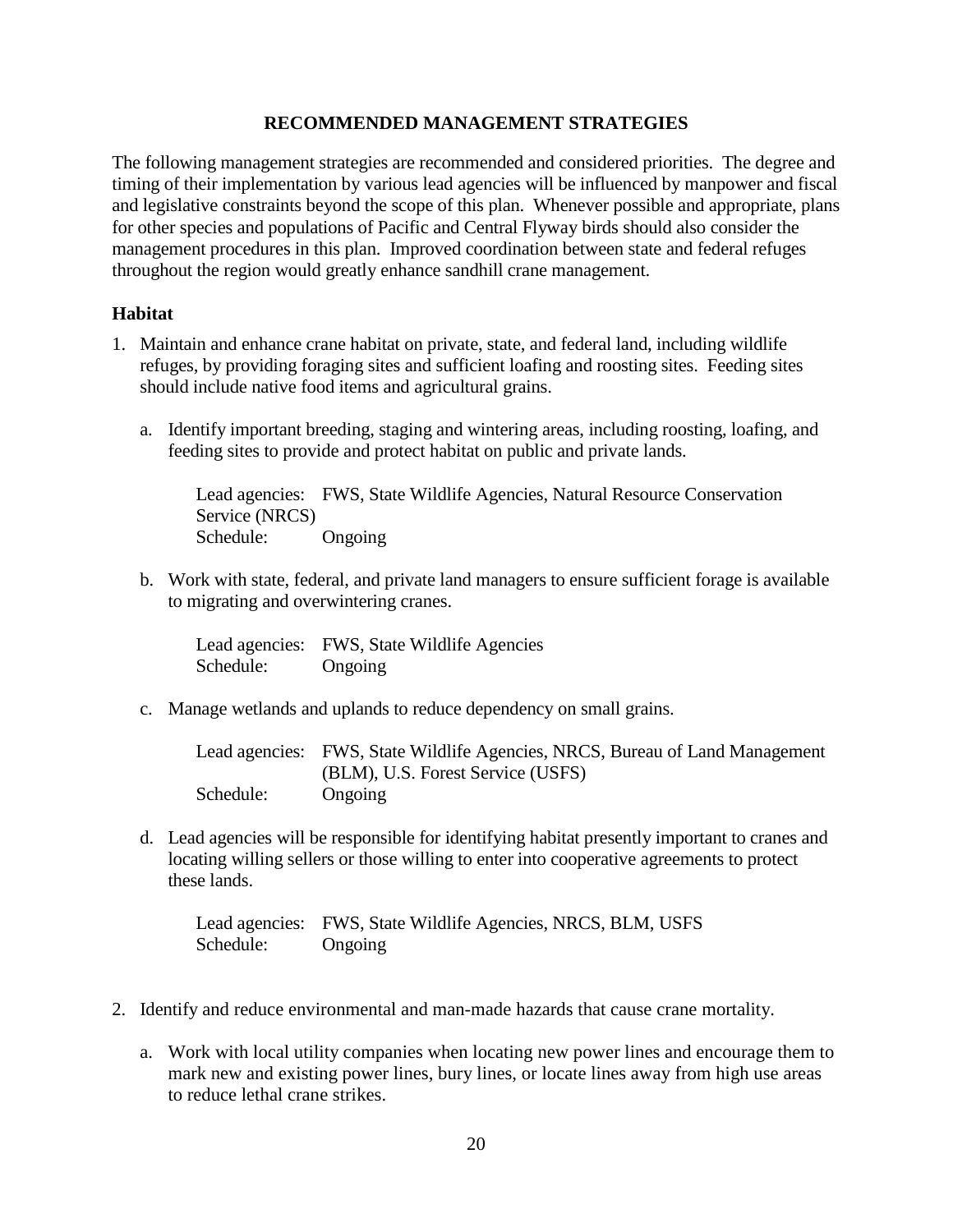Lead agencies: FWS, State Wildlife Agencies Schedule: Ongoing

# <span id="page-30-0"></span>**Harvest**

1. Maintain hunting regulations that meet the objectives of this plan. Hunting will be allowed when the 3-year average of the fall population index exceeds 15,000. If the 3-year average of the fall population index is less than 15,000, hunting may be permitted to meet specific management objectives, including alleviation of localized crop damage and distribution concerns.

Because portions of the RMP range overlap with other subspecies, states hunting mixed populations will estimate the racial composition of the hunted population once every three years in operational hunt areas. States that hunt mixed populations (NM and AZ) are required to estimate harvested subspecies composition through measuring the length of wing chord, tarsus, and posterior nares to bill tip of harvested cranes (Schmitt and Hale 1997) or other appropriate methods. Only estimated RMP harvest will be included in the allowable harvest allocation. States that consider all harvested cranes in a hunt area as RMP cranes are not required to monitor racial composition.

2. The total allowable harvest for the population will be based on the formula:

 $H = C x P x R x L x f where:$ 

- $H =$  total allowable harvest for the population
- $C =$  the average of the three most recent, reliable fall population indices
- $P =$  the average proportion of fledged chicks in the fall population in the SLV during the most recent three years for which data are available
- $R =$  estimated recruitment of fledged chicks to breeding age  $(0.5)$
- $L =$  retrieval rate of 0.80 (allowance for an estimated 20% crippling loss)
- $f = (C/16,000)3$  (a variable factor used to adjust the total harvest to achieve a desired effect on the entire population.

When results of the RMP crane fall population survey and recruitment survey are available each year (by 1 December), the FWS Pacific Flyway Representative will use the available data and the harvest formula to calculate the overall allowable harvest and the state harvest allocations for the subsequent hunting season. The Pacific Flyway Representative will share the resultant allowable harvest and harvest allocation results with the FWS Central Flyway Representative, and each representative will pass this information to the appropriate technical committee of the Pacific and Central Flyway councils by early February. The Pacific Flyway Representative also will notify the FWS Regulations Specialist of the resultant allowable harvest allocations to be published in the Federal Register with the final rule on migratory bird hunting season frameworks.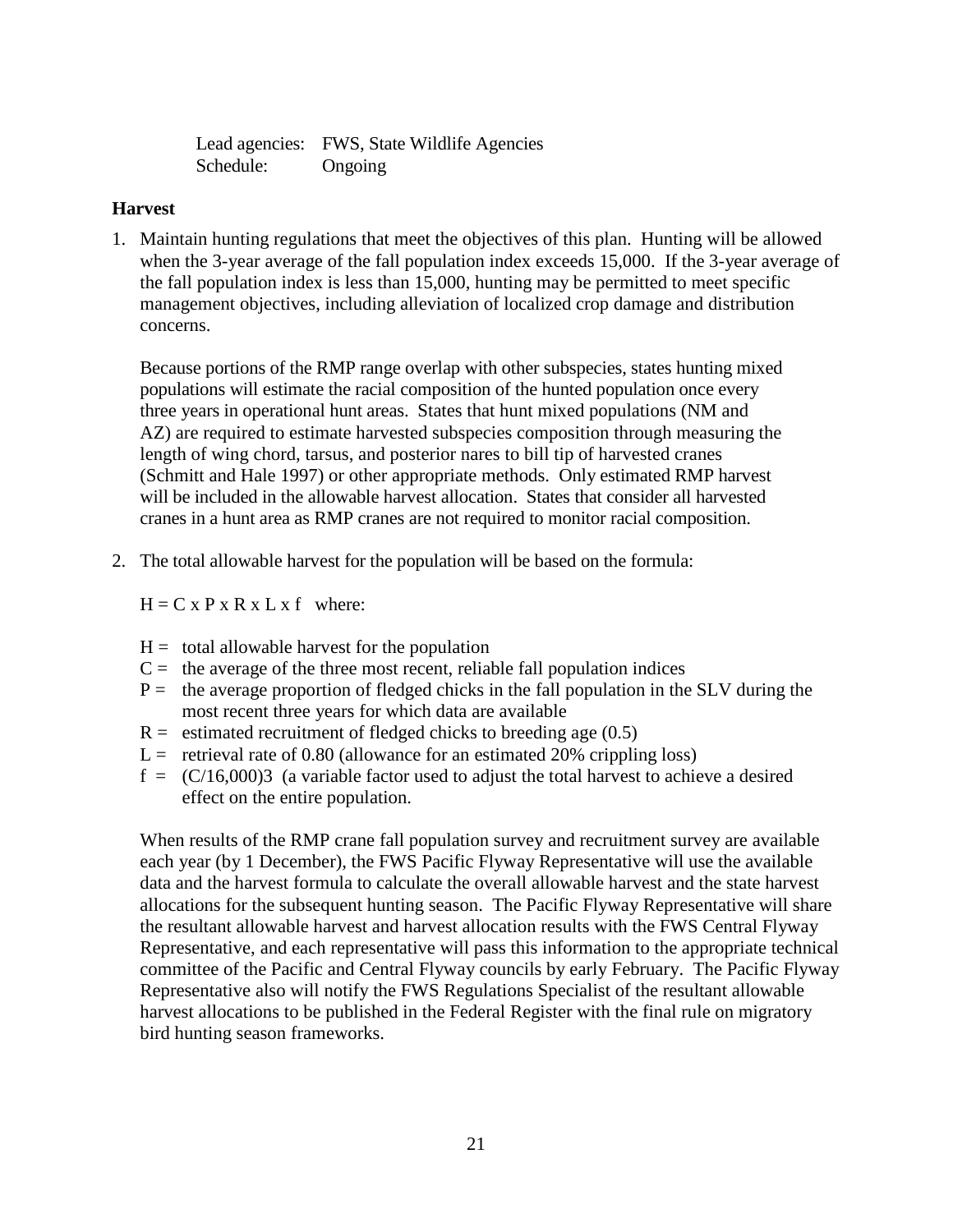The allowable harvest will be allocated among states based on RMP crane distribution and relative abundance. Specifically, 55% of the annual allowable harvest will be allocated to summer range states and 45% will be allocated to winter range and migration stopover states. Summer range states include Alberta, Idaho, Montana, Wyoming, Utah, and Colorado. Winter range and migration stopover states include Utah, Colorado, New Mexico, Arizona, and Mexico. The allowable harvest will be further allocated among summer range and winter range and migration stopover states based on the relative abundance of cranes among states within each seasonal range. For summer range states, a 5-year moving average of the most recent reliable estimates (e.g., 2016 season determination using data during 2011–2015) from the September survey will be used to determine the proportion of the population in each state, and this will be used accordingly to allocate 55% of the allowable harvest. For winter range and migration stopover states, a fixed value for the proportion of the population in each state will be used accordingly to allocate 45% of the allowable harvest. The fixed values for the winter range and migration stopover states are 62% for New Mexico, 13% for Arizona, 13% for Colorado, 6% for Utah, and 6% for Mexico.

Any summer range allocation not used by a state will be made available to other summer range states. However, Colorado's unused summer portion will be allocated to wintering states. Any winter range and migration stopover allocation not used by a state will be made available to other winter range and migration stopover states. Unused birds (e.g.; Colorado) will be reapportioned to either summer or winter range states based on each states percentage of birds as above.

- 3. A state proposing a new hunt in an area not hunted before must present the subcommittees at least three consecutive years of data (i.e., the most recent three years) on RMP numbers in the proposed hunt area. The state must also commit to continued monitoring. The state must notify the subcommittees, Pacific Flyway Study Committee, and Central Flyway Webless Migratory Game Bird Technical Committee (CFWMGBTC) in writing of its intentions at least 30 days prior to the subcommittees' meetings.
- 4. The following information must be collected and reported to the subcommittees at the appropriate meeting following each hunt:
	- a. Number of cranes harvested
	- b. Racial composition of the harvest (if applicable)
	- c. Age composition of the harvest
	- d. Crippling-loss rates
	- e. Number of hunters participating
	- f. Number of hunter days
	- g. Hunter success rate
	- h. An assessment of the effectiveness of the hunting season
- 5. Hunting will be permitted in the states of Arizona, Colorado, Idaho, Montana, New Mexico, Utah, and Wyoming. State hunting seasons must: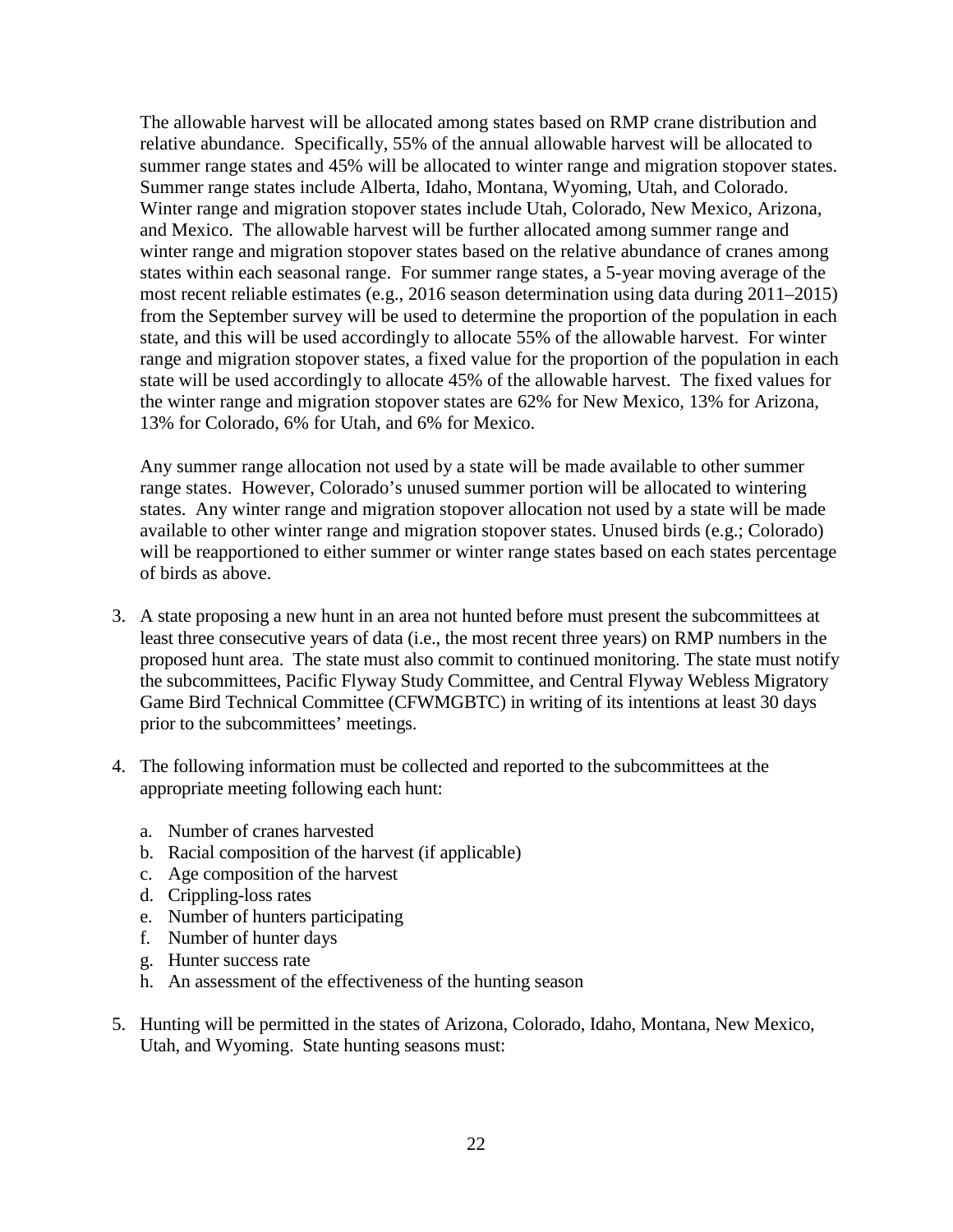- a. Be between 1 September and 31 January
- b. Have a daily bag limit not to exceed three cranes
- c. Be permitted only on a limited quota (permit) basis
- d. Be consistent with the goals and objectives outlined in this plan
- e. Be approved by both the Central and Pacific Flyway councils
- 6. A state requesting a new hunting area or changes to an existing hunting area, must notify the subcommittees, Pacific Flyway Study Committee, and Central Flyway Webless Migratory Game Bird Technical Committee (CFWMGBTC) in writing of its intentions at least 30 days prior to the subcommittees' meetings.

#### <span id="page-32-0"></span>**Crop Damage Control**

- 1. Use recreational hunting to regulate crane numbers and minimize fall depredation to private croplands.
	- a. Hunting should be used to redistribute cranes from areas of depredation concern.
	- b. Hunting to control specific damage problems will be allowed even when the 3 year average of the fall population index is below 15,000 birds; these hunts must be designed to relieve a specific problem and where necessary, coordinated among the states for effective dispersal.

Lead agencies: FWS, State Agencies, Pacific, and Central Flyway councils Schedule: Annually

2. Providing supplemental feed via either strategically located crops planted specifically to provide food for cranes or direct placement of grain, in conjunction with or without hunting seasons, can be used to reduce crop damage. State and federal refuges can have a major role towards increasing grain crops for crane use. These programs are most effective when used in conjunction with hunting seasons or hazing.

Lead agencies: FWS, State Agencies, NRCS, Schedule: Annually

3. Use aircraft, explosive devices, or other deterrents to move birds from croplands and adjacent roost sites.

Lead agencies: State Agencies, Wildlife Services Schedule: Annually

4. In certain situations, it may be possible to encourage landowners to change farming practices to reduce the attractiveness of crops to cranes, eliminate roosts, or make crop plantings available for cranes near roosts.

Lead agencies: FWS, State Agencies, NRCS Schedule: Annually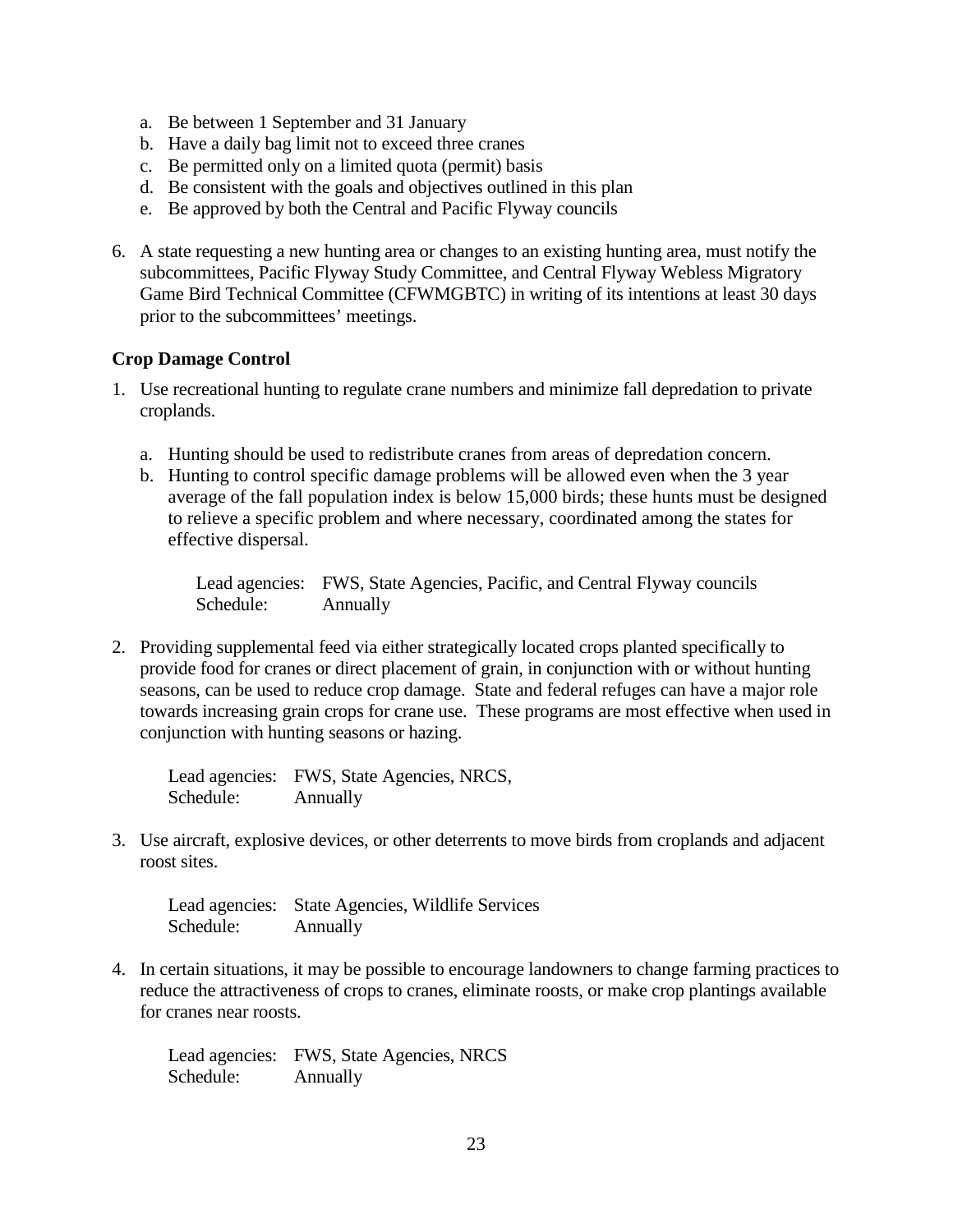5. State and federal agencies, in cooperation with key stakeholders, may find it beneficial to provide field demonstrations of methods available to reduce crop damage by cranes.

Lead agencies: FWS, State Agencies, NRCS Schedule: Annually

# <span id="page-33-0"></span>**Population Surveys**

- 1. Conduct a fall population survey each September when peak numbers of cranes are present on pre-migration staging areas in summer range states. The average of the three most recent, reliable surveys, described in Objective 1, will be used in the harvest allocation formula. The survey team (pilot and observers) will provide insight into the reliability of the estimate based on survey timing, survey coverage, and weather conditions. If the count is judged to be poor, it will be excluded from the average and the most recent 3 reliable surveys will be used to determine the average.
	- a. The September survey will be conducted from the air and ground, as appropriate, during a consecutive 5-day period between 5–25 September each year. An effort will be made to complete the count during three consecutive days within the 5-day period. If conditions prevent a state cooperator from meeting this schedule, counts must be completed as soon thereafter as conditions permit. State cooperators will forward results of any surveys they conduct to the FWS Flyway biologist by 30 September each year. FWS biologist will report to the FWS Pacific and Central Flyway Representatives and the appropriate technical committee of the Pacific and Central Flyway Councils by 1 December each year.
	- b. If an aerial or ground survey location has been void of cranes for a period of three or more years, that area may be removed from the survey. If a new area is found to contain cranes by ground or aerial survey crews, those cranes will be added to the total, but the area will need to be surveyed for three years by a ground crew before being considered to be added to the official aerial fall survey.
	- c. The costs of the fall pre-migration survey are shared among the FWS and states with RMP cranes. The FWS pays for an airplane and one pilot. States with assigned coverage areas during the fall pre-migration staging counts pay for their own personnel and equipment costs to complete the surveys.

Lead agencies: FWS and all states with breeding cranes Schedule: Annually

2. Conduct an annual recruitment survey, where an index to recruitment (percent juveniles) is obtained each October in the SLV using methods described by Drewien (2005). A consultant will be retained by the Pacific Flyway Council to conduct the October recruitment survey and data compilation. The consultant's costs are negotiated periodically and paid by the Pacific Flyway Council. A report of results will be provided to the FWS Pacific and Central Flyway Representatives and the appropriate technical committee of the Pacific and Central Flyway Councils by 1 December each year.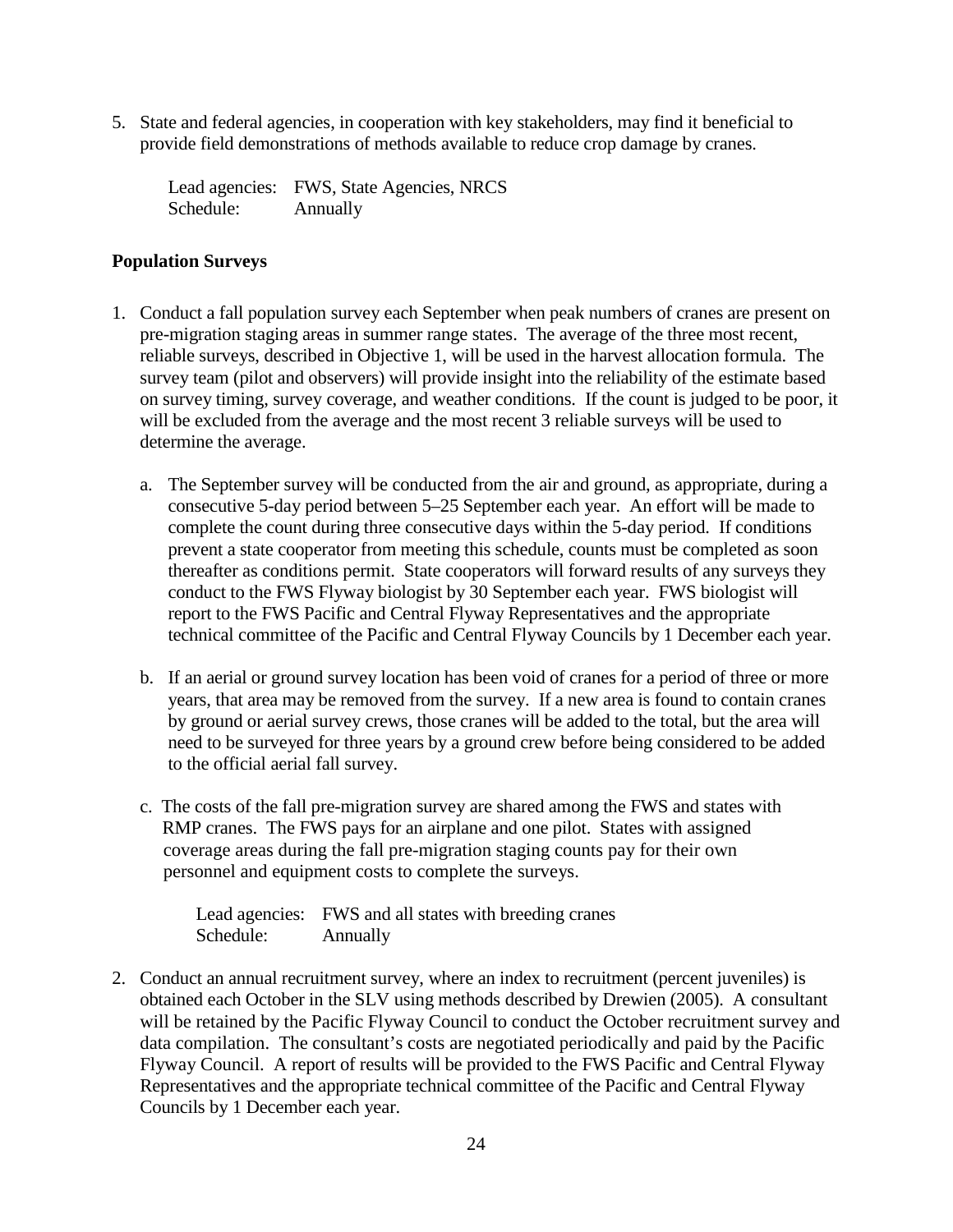|           | Lead agencies: Pacific Flyway Council, FWS |
|-----------|--------------------------------------------|
| Schedule: | Annually                                   |

## <span id="page-34-0"></span>**Research**

1. Investigate if agricultural food resources are limiting RMP crane numbers and how different agricultural practices affect the amount of waste grain available to RMP cranes.

|                | Lead agencies: RMP Crane Subcommittees                            |
|----------------|-------------------------------------------------------------------|
| Participating: | FWS, Monte Vista NWR, CPW, academic institutions, and consultants |
|                | with applicable expertise                                         |
| Schedule:      | Continuing                                                        |

2. Investigate if natural food resources are limiting RMP crane numbers and investigate methods of increasing natural food resources by improving and increasing wetland habitat.

|           | Lead agencies: RMP Crane Subcommittees.                                              |
|-----------|--------------------------------------------------------------------------------------|
|           | Participating: FWS, academic institutions, and consultants with applicable expertise |
| Schedule: | Continuing                                                                           |

3. Refine the method of collecting adult and juvenile survival estimates.

|           | Lead agencies: RMP Crane Subcommittees.                                              |
|-----------|--------------------------------------------------------------------------------------|
|           | Participating: FWS, academic institutions, and consultants with applicable expertise |
| Schedule: | Continuing                                                                           |

4. Develop a more accurate recruitment estimate.

Lead agencies: RMP Crane Subcommittees. Participating: FWS, academic institutions, and consultants with applicable expertise<br>Schedule: Continuing **Continuing** 

5. Investigate the biological justification for managing western populations of greater sandhill cranes collectively.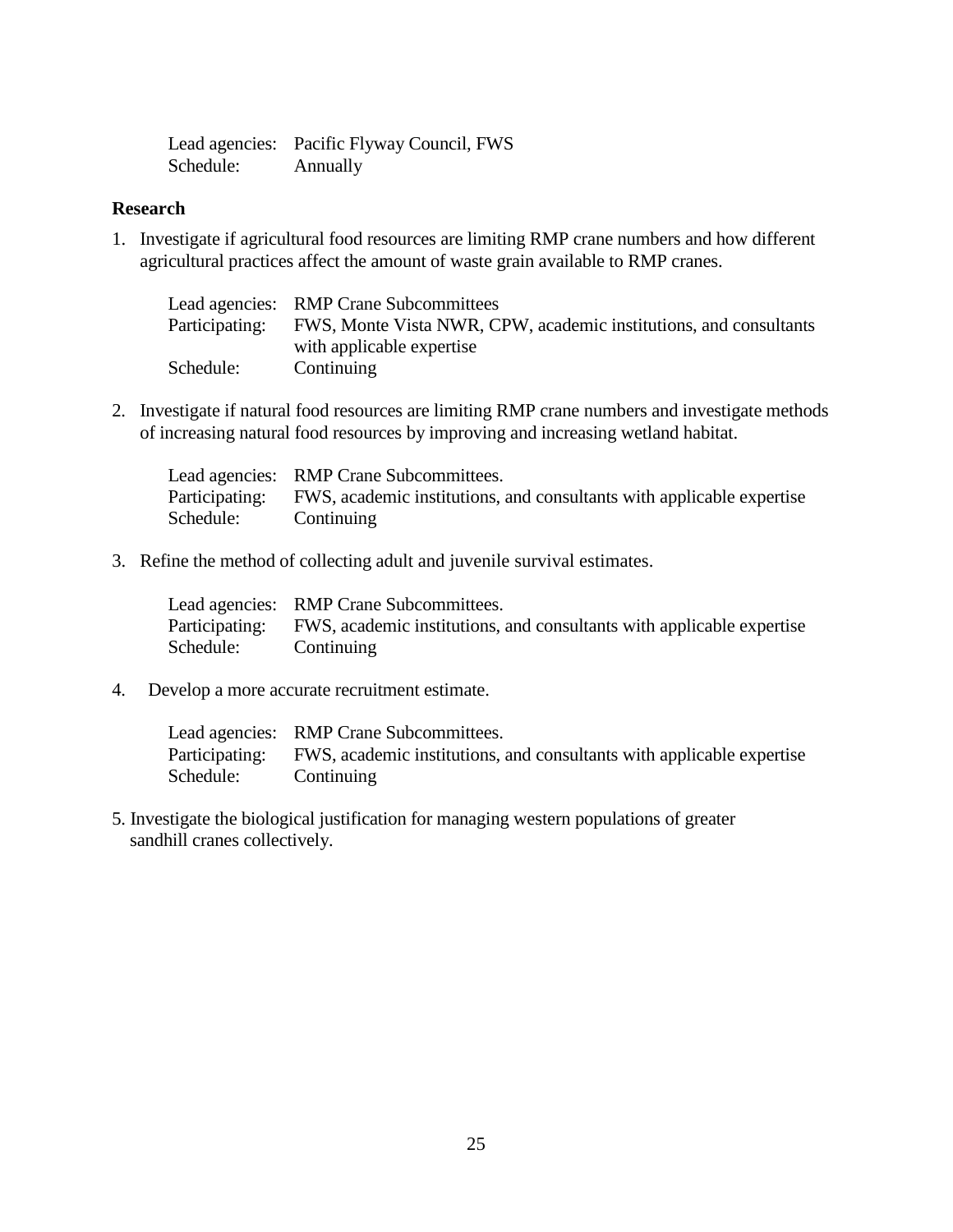#### **ANNUAL REVIEW OF PLAN AND REPORTING**

<span id="page-35-0"></span>The Subcommittees will meet annually or as needed to review progress toward achieving the goals and objectives of this plan and to recommend revisions to the Pacific Flyway Study Committee and the CFWMGBTC. The CFWMGBTC and the Pacific Flyway Study Committee will submit all proposed revisions to this management plan to both the Central and Pacific Flyway councils for approval. As appropriate, the Subcommittees will also report on accomplishments and shortcomings of its cooperative management efforts to both councils, those state and federal agencies having management responsibilities, and those agencies and organizations either interested or cooperating in the management of cranes.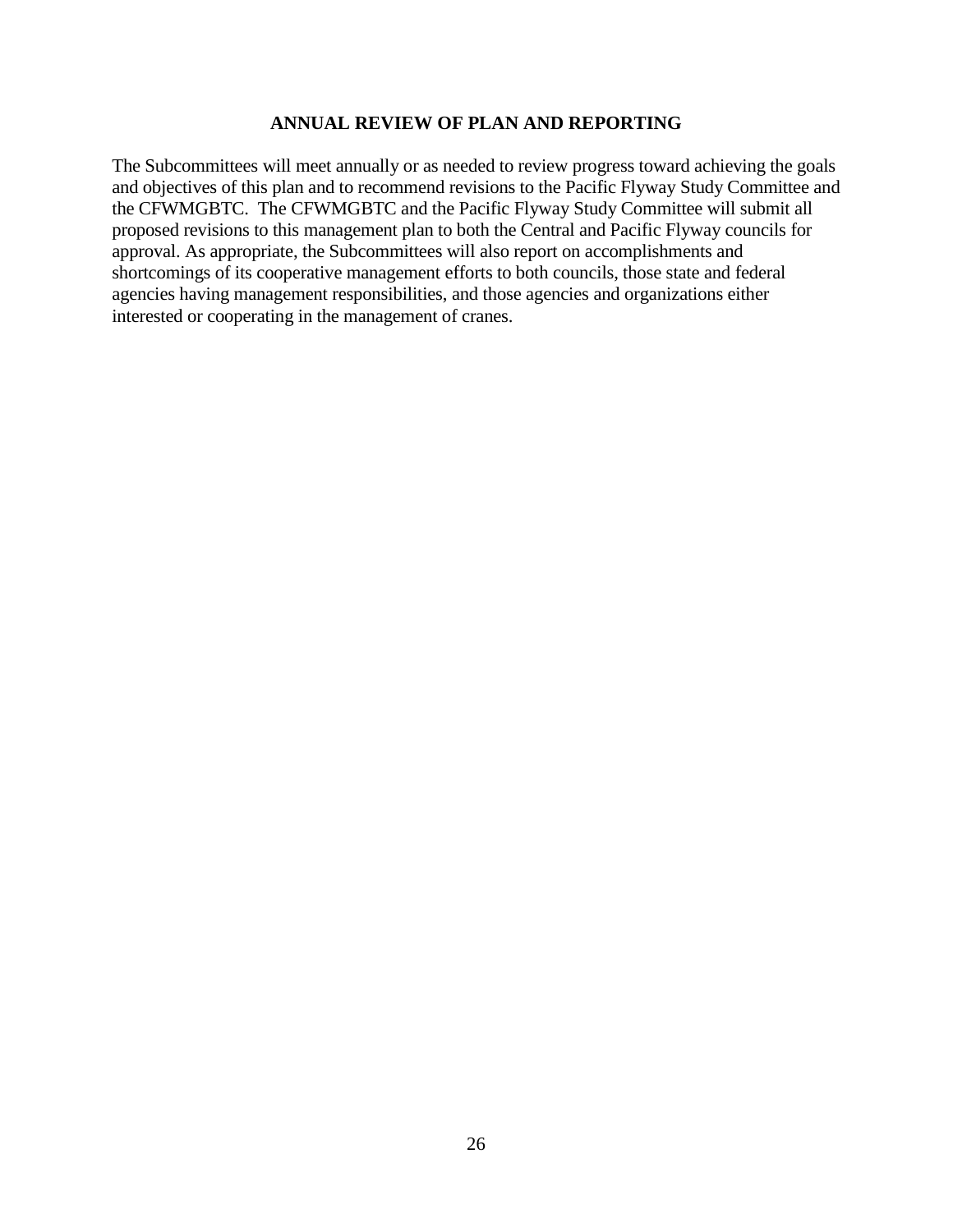#### **LITERATURE CITED**

- <span id="page-36-0"></span>Armbruster, M. J. 1987. Habitat suitability index models: greater sandhill crane. U.S. Fish and Wildlife Service Biological Report 82 (10.140). 26 pp.
- Ballard, B. M., J. E. Thompson, M. T. Merendino, J. D. Ray, J. A. Roberson, and T. C. Tacha. 1997. Demographics of the Gulf Coast subpopulation of Mid-continent sandhill cranes. Paper presented at the 4th Annual Conference of The Wildlife Society. Snowmass Village, CO, Sept 21–27, 1997.
- Benning, D. S., R. C. Drewien, D. H. Johnson, W. M. Brown, and E. L. Boeker. 1997. Spring population estimates of Rocky Mountain greater sandhill cranes in Colorado. Proceedings North American Crane Workshop 7:165–172.
- Bieniasz, K. A. 1979. The greater sandhill crane in Routt County, Colorado, pp. 197–203 *in* J.C. Lewis, editor. Proceedings 1978 Crane Workshop. Colorado State University Printing Service, Ft. Collins, CO.
- Boise, C. M. 1976. Breeding biology of the lesser sandhill crane *Grus canadensis canadensis*  (L.) on the Yukon-Kuskokwim Delta, Alaska. M.S. thesis. University of Alaska, Fairbanks, AK. 79 pp.
- Braun, C. E., R. C. Drewien, C. D. Littlefield, and L. H. Walkinshaw. 1975. Conservation committee on status of sandhill cranes. Wilson Bulletin 87(2):297–302.
- Brown, W. M. 2014. October 2014 Recruitment survey of the Rocky Mountain population of greater sandhill cranes. Special Report in the files of the Central Flyway Representative, Denver, CO. 2 pp.
- Brown, W. M., and R. C. Drewien. 1995. Evaluation of two powerline markers to reduce crane and waterfowl collision mortality. Wildlife Society Bulletin 23:217–227.
- Case, D. J., and S. J. Sanders. 2009. Priority Information Needs for Sandhill Cranes: A Funding Strategy. Association of Fish and Wildlife Agencies' Migratory Shore and Upland Game Bird Support Task Force. 13 pp.
- Collins, D.P., B.A. Grisham, C. M. Conring, J.M. Knetter, W. C. Conway, S.A. Carleton, M.A. Boggie. 2015. Evidence of new summer areas and interpopulation mixing of two Greater Sandhill Crane Populations in the Intermountain West. Journal of Fish and Wildlife Management ?? 25pp.
- Donnelly, J. P., and J. L. Vest. 2014. Greater Sandhill Crane Habitat Initiative: Meeting the information needs for a landscape conservation strategy. Intermountain West Joint Venture Technical Series 2014-1, Intermountain West Joint Venture, Missoula, MT.
- Drewien, R. C. 1973. Ecology of Rocky Mountain greater sandhill cranes. Ph.D. Thesis. University of Idaho, Moscow. 152 pp.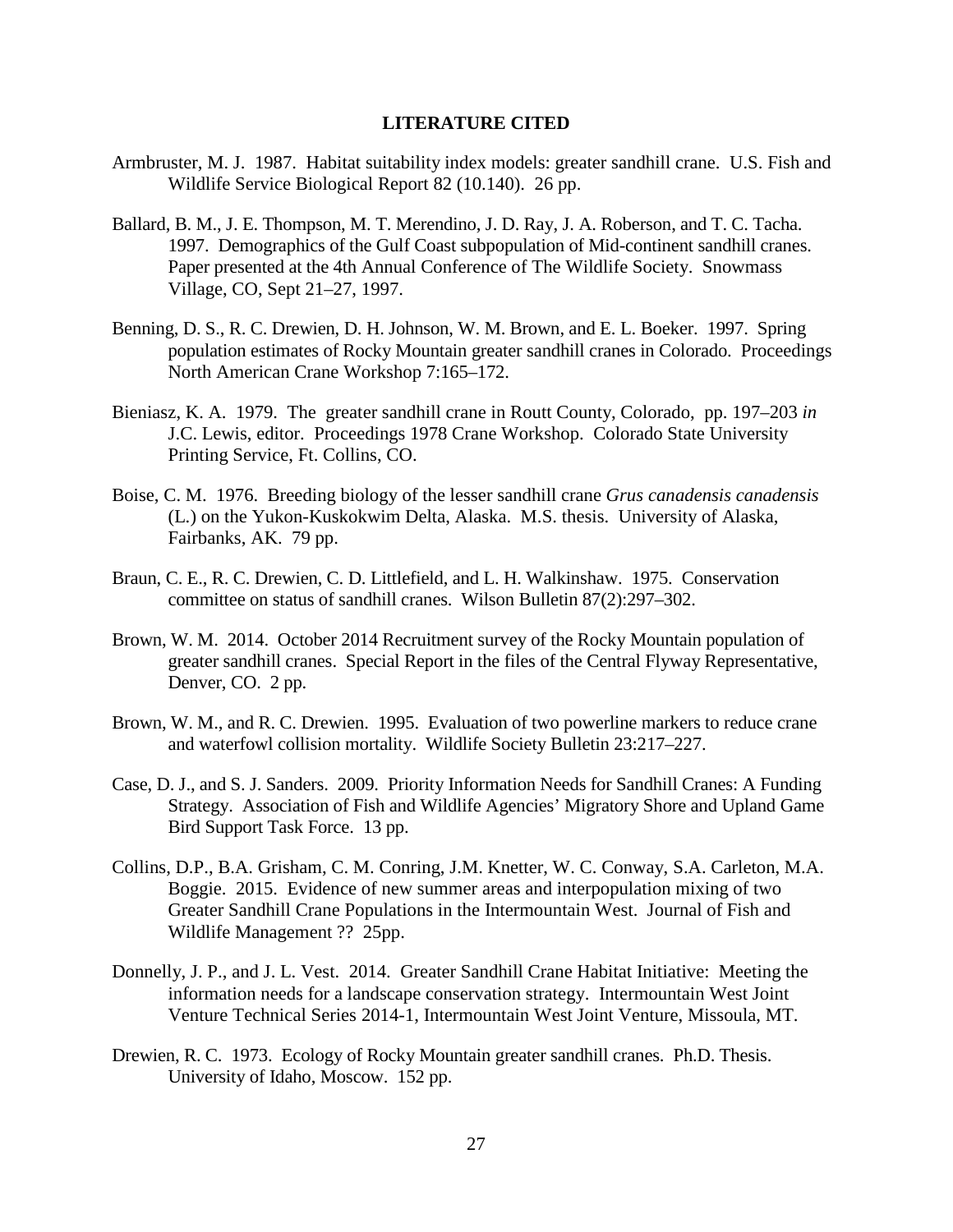- Drewien, R. C. 2005. October 2005 Recruitment survey of the Rocky Mountain population of greater sandhill cranes. Special Report in the files of the Central Flyway Representative. Denver, CO. 2 pp.
- Drewien, R. C., and E. G. Bizeau. 1974. Status and distribution of greater sandhill cranes in the Rocky Mountains. Journal of Wildlife Management 38:720–742.
- Drewien, R. C., and P. P Thorpe. 2005. September 2005 survey of the Rocky Mountain population of the greater sandhill cranes. Special Report in the files of the Central Flyway Representative. Denver, CO. 8 pp.
- Drewien, R. C., W. M. Brown, and D. S. Benning. 1996. Distribution and abundance of sandhill cranes in Mexico. Journal of Wildlife Management 60(2):270–285.
- Drewien, R. C., W. M. Brown, and W. L. Kendall. 1995. Recruitment in Rocky Mountain greater sandhill cranes and comparisons with other populations. Journal of Wildlife Management 59(2):339–356.
- Drewien, R. C., A. Lafón, J. P. Taylor, J. M. Ochoa B., and R. E. Shea. 2003. Status of lesser snow geese and Ross's geese wintering in the Interior Highlands of Mexico. Wildlife Society Bulletin 31:417–432.
- Drewien, R. C., W. M. Brown, D. C. Lockman, W. L. Kendall, K. R. Clegg, V. K. Graham, S. S. Manes. 2001. Band recoveries, mortality factors, and survival of Rocky Mountain greater sandhill cranes. Unpublished report, Hornocker Wildlife Institute, Bozeman, MT. (on file, DMBM office, UWFWS, Denver, CO).
- Kauffeld, J. D. 1982. Management of migratory crane habitat on Alamosa and Monte Vista National Wildlife Refuges. Pages 117–121 *in* J. C. Lewis, ed. Proceedings 1981 Crane Workshop, National Audubon Society, Tavernier, FL.
- Kruse, K. L., and J. A. Dubovsky. 2015. Status and harvests of sandhill cranes: Mid-continent, Rocky Mountain, Lower Colorado River Valley and Eastern Populations. Administrative Report, U.S. Fish and Wildlife Service, Lakewood, Colorado. 14 pp. plus tables and figures.
- Lafón A., and D. M. Soto. 1989. Evaluacion del aprovechamiento cinegético en el estado de Chihuahua. Reporte Final NAWCA-SEDUE-U.S. F&WS.
- Lewis, J. C., Chairman. 1977. Sandhill crane. Pages 4–53 *in* G. C. Sanderson, editor. Management of migratory shore and upland game birds in North America. International Association of Fish and Wildlife Agencies, Washington, D.C.
- Littlefield, C. D., and S. M. Lindstedt. 1992. Survival of juvenile greater sandhill cranes at Malheur National Wildlife Refuge, OR. Pages 21–31 *in* D. A. Wood, editor. Proceedings 1988 North American Crane workshop. Florida Game Fresh Water Fish Commission. Nongame Wildlife Program Technical Report 12. Tallahassee, FL.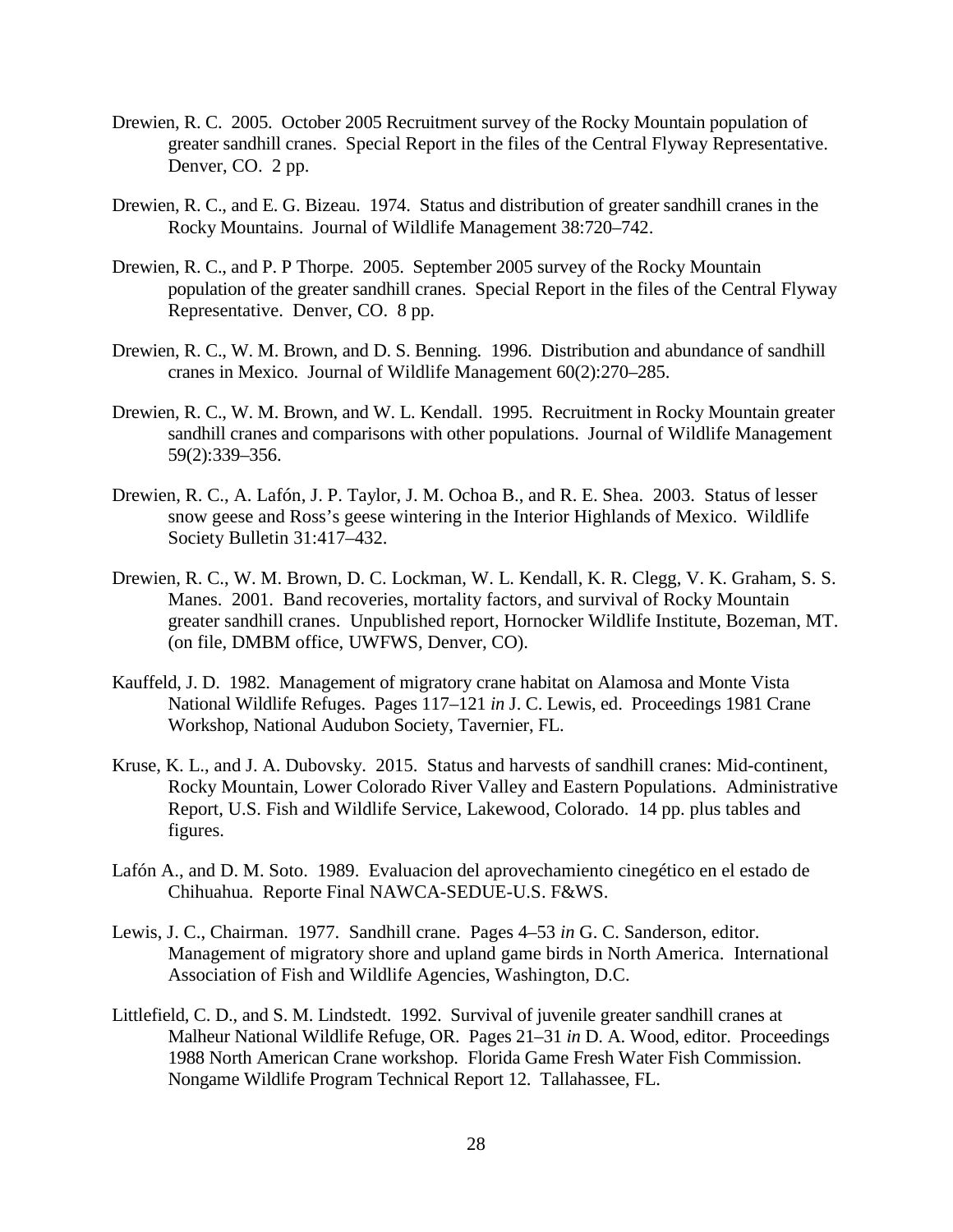- Littlefield, C. D., and S. P. Thompson. 1987. Distribution and status of the Central Valley Population of greater sandhill cranes. Pages 113–120 *in* J. C. Lewis, editor. Proceedings 1978 Crane Workshop. Colorado State University Printing Service, Fort Collins, CO.
- Lockman, D. C., L. Serdiuk, and R. C. Drewien. 1987. An experimental greater sandhill crane and Canada goose hunt in Wyoming. Pages 47–57 *in* J. C. Lewis and J. W. Ziewitz, editors. Proceedings 1985 Crane Workshop. The Platte River Whooping Crane Trust and U.S. Fish and Wildlife Service, Grand Island, NE.
- Meine, C. D., and G. W. Archibald, editors. 1996. The cranes: Status survey and conservation action plan. IUCN, Gland, Switzerland, and Cambridge, U.K. 294 pp. University of Chicago, Chicago, IL.
- Mitchusson, T. 2003. Long-range plan for the management of sandhill cranes in New Mexico 2003–2007. Federal Aid in Wildlife Restoration Grant W-139-R-1, Project 08.01 Santa Fe (NM), New Mexico Department of Game and Fish, 46 pp.
- Nesbitt, S. A. 1989. The significance of mate loss in Florida sandhill cranes. Wilson Bulletin 101:648–651.
- Nesbitt, S. A., and T. C. Tacha 1997. Monogamy and productivity in sandhill cranes. Proceedings North American Crane Workshop 7:10–13.
- Nesbitt, S. A., and A .S. Wenner. 1987. Pair formation and mate fidelity in sandhill cranes, pp. 117–122 *in* J. C. Lewis, editor. Proceedings 1985 Crane Workshop. U.S. Fish and Wildlife Service, Grand Island, NE.
- Olson, S. M. Compiler. 2015. Pacific Flyway Data Book, 2015. U.S. Department of Interior, Fish and Wildlife Service, Division of Migratory Bird Management, Vancouver, Washington.
- Perkins, D. L., and D. E. Brown. 1981. The sandhill crane in Arizona. Arizona Game and Fish Department Special Publication 11, Phoenix, AZ. 47 pp.
- Peterson, M. K., and R. C. Drewien. 1997. Hart's Basin, Colorado, a spring migration stopover area for Rocky Mountain sandhill and whooping cranes. Proceedings North American Crane Workshop 7:153–156.
- Samuel, M. D., D. J. Shadduck, D. R. Goldberg, and W. P Johnson. 2005. Avian cholera in waterfowl: the role of lesser snow and Ross's geese as disease carriers in the Playa Lakes Region. Journal of Wildlife Diseases 41:48–57.
- Schmitt, C. G., and B. Hale. 1997. Sandhill crane hunts in the Rio Grande Valley and southwest New Mexico. Proceedings North American Crane Workshop 7:219–231.
- Snyder, S. B., M. J. Richard, R. C. Drewien, and J. C. Lewis. 1987. Pasteurella multocida infestation in a whooping crane associated with an avian cholera outbreak. Pages 149–155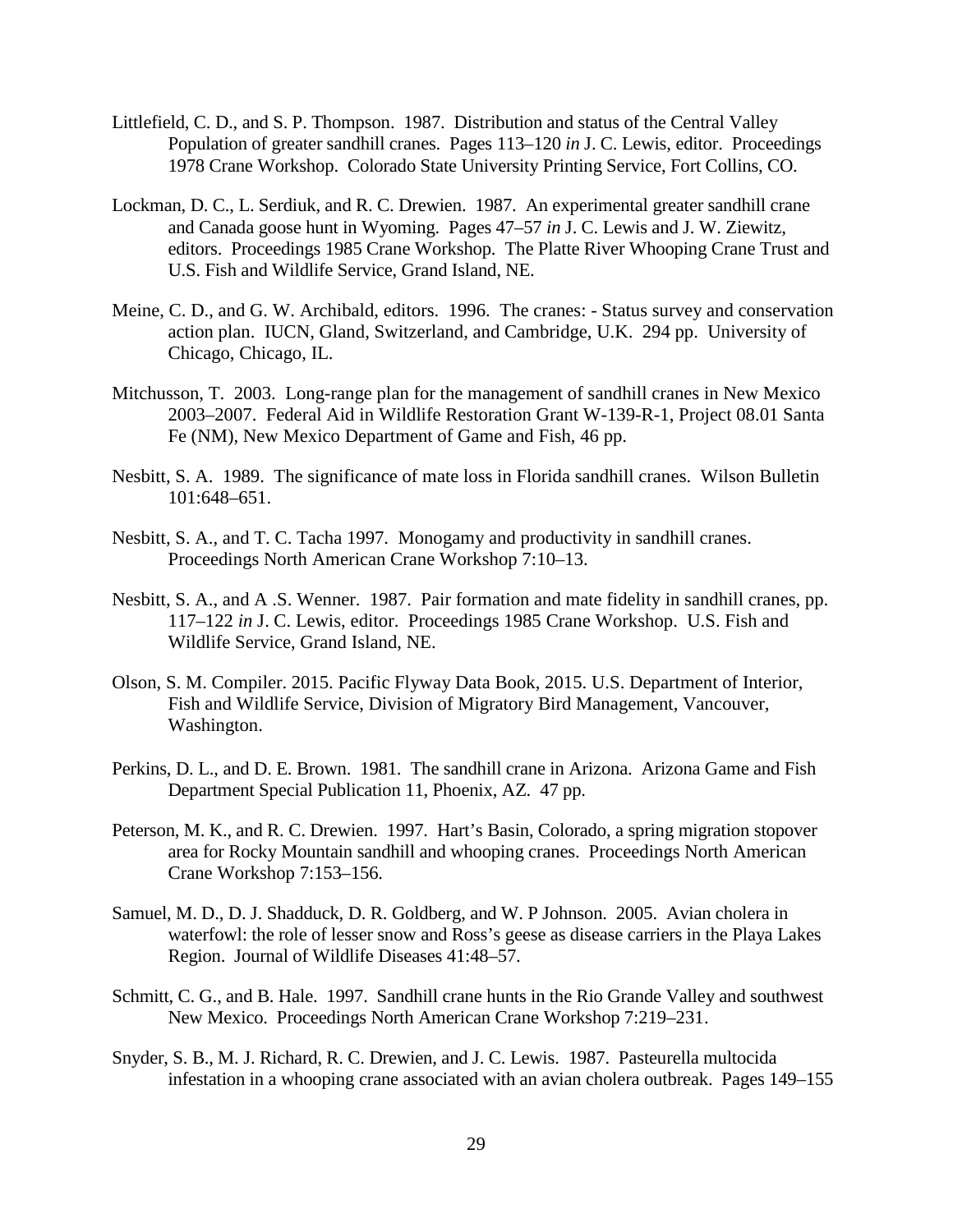*in* J. C. Lewis, editor. Proceedings 1985 Crane Workshop. Platte River Whooping Crane Habitat Maintenance Trust, Grand Island, NE.

- Stahlecker, D. W. 1992. Crane migration in northern New Mexico. Pages 1–7 *in* D. A. Wood, editor. Proceedings 1988 North American Crane Workshop. Florida Game and Fresh Water Fish Commission, Nongame Wildlife Program Technical Report 12. Tallahassee, FL.
- Tacha, T. C. 1988. Social organization of sandhill cranes from mid-continental North America. Wildlife Monographs 99.
- Tacha, T. C., S. A. Nesbitt, and P. A. Vohs. 1992. Sandhill crane. *In* A. Poole, P. Stettenheim, and F. Gill, editors. The birds of North America, 31. Academy of Natural Sciences, Philadelphia, PA, and the American Ornithologists' Union, Washington, D.C.
- Tacha, T. C., S. A. Nesbitt, and P. A. Vohs. 1994. Sandhill crane. pp. 76–94 *in* T. C. Tacha and C. E. Braun, editors. Migratory Shore and Upland Game Bird Management in North America. International Association of Fish and Wildlife Agencies, Washington, D.C.
- Tacha, T. C., P. A. Vohs, and G. C. Iverson. 1984. Migration routes of sandhill cranes from Midcontinental North America. Journal of Wildlife Management 48(3):1028–1033.
- Taylor, W.E. 1976. Sandhill crane habitat management on the Hiawath National Forest. Pages 44-50 *In* J.C. Lewis, ed. Proceedings of the international crane workshop. Oklahoma State University Publication Print., Stillwater.
- Taylor, J. P. 1999. A plan for the management of waterfowl, sandhill cranes, and other migratory birds in the Middle Rio Grande Valley of New Mexico. U.S. Fish and Wildlife Service, Albuquerque, NM. 51 pp.
- Taylor, J. P., and R. E. Kirby. 1990. Experimental dispersal of wintering snow and Ross' geese. Wildlife Society Bulletin 18:312–319.
- Thorpe P. P., P. Donnelly, D. Collins. 2013 September 2013 Survey of the Rocky Mountain Population of Greater Sandhill Cranes. U.S. Fish and Wildlife Service Report unpublished.
- U.S. Fish and Wildlife Service. 2011. Birding in the United States: a demographic and economic analysis. Addendum to the 2011 National Survey of Fishing, Hunting, and Wildlife-Associated Recreation, Report 2011-1. Arlington, VA.
- Walkinshaw, L. H. 1949. The sandhill cranes. Cranbrook Institute of Science, Bloomfield Hills, MI, Bulletin 29. 202 pp.
- Walkinshaw, L. H. 1973. Cranes of the world. Winchester Press, New York.
- Windingstad, R. M. 1988. Nonhunting mortality in sandhill cranes. Journal of Wildlife Management 52:260–263.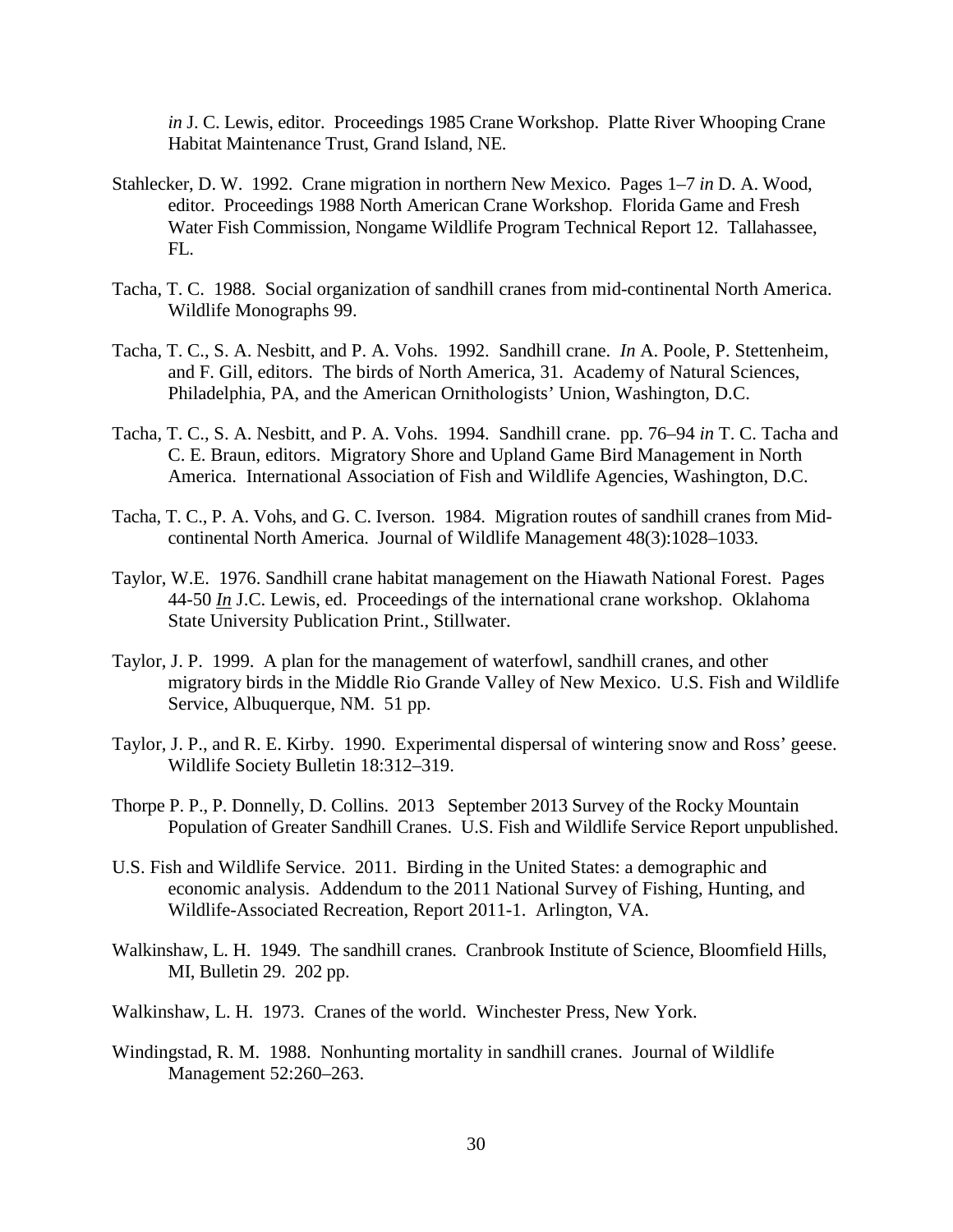| Survey Area                          | 2003                   | 2004             | 2005             | 2006                   | 2007             | 2008                   | 2009            | 2010                   | 2011                   | 2012                   | 2013            | 2014             | 2015                   |
|--------------------------------------|------------------------|------------------|------------------|------------------------|------------------|------------------------|-----------------|------------------------|------------------------|------------------------|-----------------|------------------|------------------------|
| Colorado                             |                        |                  |                  |                        |                  |                        |                 |                        |                        |                        |                 |                  |                        |
| (1) Yampa Valley                     | 693                    | 223              | 318              | <b>NS</b>              | 225              | 346                    | 540             | 523                    | 901                    | 202                    | 879             | 519              | 454                    |
| (2) Lower Elk River                  |                        |                  |                  |                        |                  |                        |                 |                        |                        |                        | 532             | 17               | 236                    |
| (3) White River                      |                        |                  |                  |                        |                  |                        | 63              |                        |                        |                        | 91              | 140              | $\overline{115}$       |
| (4) Williams Fork River              |                        |                  |                  |                        |                  |                        |                 |                        |                        |                        | 8               | $\theta$         | $\boldsymbol{0}$       |
| (5) Little Snake River               |                        |                  |                  |                        |                  |                        |                 |                        |                        |                        | 13              | 6                | 14                     |
| (6) Delta County                     |                        | 52               | 9                |                        | 16               | 25                     | $\overline{4}$  | $\overline{0}$         | $\overline{0}$         | 20                     | $\overline{0}$  | $\Omega$         | $\overline{4}$         |
| (7) San Luis Valley                  | 34                     | 1,135            | 515              | 230                    | 1,352            | 654                    | 378             | 287                    | $\overline{68}$        | 94                     | $\overline{71}$ | 136              | 266                    |
| Subtotal                             | 745                    | 1,410            | 1,052            | 230                    | 1,743            | 1,080                  | 1,162           | 985                    | 1,347                  | 413                    | 1,594           | 1,258            | 1,089                  |
| Idaho                                |                        |                  |                  |                        |                  |                        |                 |                        |                        |                        |                 |                  |                        |
| (1) American Falls Reservoir         | 168                    | 96               | 67               | <b>NS</b>              | 89               | 124                    | 91              | 68                     | 52                     | 103                    | 288             | 155              | 71                     |
| (2) Ashton-St. Anthony               | 1,180                  | , 337            | $\overline{716}$ | $\overline{\text{NS}}$ | 807              | 798                    | 830             | 444                    | $\overline{400}$       | $\overline{450}$       | 662             | $\overline{654}$ | 840                    |
| (3) Bear River Valley                | 1,188                  | 946              | 1,436            | <b>NS</b>              | 1,690            | 921                    | 780             | ,211                   | 908                    | 559                    | 410             | 778              | ,272                   |
| (4) Blackfoot Reservoir              | 773                    | 228              | 467              | <b>NS</b>              | 284              | 752                    | 361             | 429                    | 298                    | 434                    | 333             | 520              | 537                    |
| (5) Camas NWR                        | 347                    | 381              | 532              | <b>NS</b>              | 632              | 475                    | 806             | 664                    | 430                    | 60                     | 200             | 375              | 426                    |
| (6) Camas Prairie                    | $\boldsymbol{0}$       | $\boldsymbol{0}$ | $\boldsymbol{0}$ | <b>NS</b>              | $\overline{c}$   | $\overline{\text{NS}}$ | 103             | 5                      | $\overline{32}$        | <b>NS</b>              | $\overline{21}$ | <b>NS</b>        | $\boldsymbol{0}$       |
| (7) Carey Lake                       | $\overline{0}$         | $\overline{0}$   | $\overline{0}$   | <b>NS</b>              | $\overline{0}$   | $\overline{0}$         | $\overline{0}$  | $\overline{0}$         | $\overline{0}$         | $\boldsymbol{0}$       | $\overline{0}$  | <b>NS</b>        | $\overline{0}$         |
| (8) Chesterfield Reservoir           | $\overline{38}$        | $\overline{7}$   | 138              | <b>NS</b>              | $\overline{27}$  | 111                    | 109             | 103                    | $\overline{135}$       | $\overline{40}$        | 103             | 49               | 196                    |
| (9) Grays Lake NWR                   | 1,430                  | 1,728            | 1,384            | <b>NS</b>              | 1,943            | 41                     | 1,483           | 1,115                  | 972                    | 262                    | 907             | 839              | 489                    |
| $\overline{(10)}$ Henry's Lake Flats | 21                     | $\overline{58}$  | $\overline{35}$  | <b>NS</b>              | 8                | 3                      | 28              | 112                    | 144                    | $\overline{72}$        | $\overline{59}$ | 2                | $\mathbf{1}$           |
| (11) Island Park Reservoir           | $\overline{2}$         | $\overline{0}$   | $\overline{2}$   | <b>NS</b>              | $\overline{0}$   | $\overline{8}$         | $\overline{34}$ | 5                      | 5                      | $\overline{65}$        | $\overline{0}$  | $\overline{4}$   | $\overline{0}$         |
| (12) Kilgore                         | $\overline{\text{NS}}$ | <b>NS</b>        | $\boldsymbol{0}$ | <b>NS</b>              | $\boldsymbol{0}$ | $\overline{\text{NS}}$ | $\overline{0}$  | $\overline{\text{NS}}$ | $\overline{\text{NS}}$ | $\overline{\text{NS}}$ | <b>NS</b>       | <b>NS</b>        | $\overline{\text{NS}}$ |
| $\overline{(13)}$ Market Lake WMA    | $\overline{0}$         | $\mathbf{1}$     | $\overline{0}$   | <b>NS</b>              | $\overline{0}$   | $\theta$               | $\overline{0}$  | 3                      | $\overline{2}$         | 6                      | 5               | 6                | $\overline{25}$        |
| (14) Marsh Valley                    | 202                    | 120              | 245              | <b>NS</b>              | 127              | 304                    | 167             | 117                    | 135                    | 193                    | 122             | 238              | 149                    |
| (15) Mud Lake WMA                    | 371                    | 164              | 100              | <b>NS</b>              | 364              | 94                     | <b>NS</b>       | 137                    | 13                     | 103                    | 248             | 53               | 54                     |
| (16) Oxford Slough-Swan Lake         | 93                     | 220              | 145              | <b>NS</b>              | 373              | 152                    | 231             | 366                    | 241                    | 136                    | 136             | 205              | 214                    |
| (17) Silver Lake                     | 466                    | 240              | 567              | $\overline{\text{NS}}$ | 316              | 397                    | 381             | 309                    | 399                    | 281                    | 421             | 431              | 575                    |
| (18) Teton Basin                     | ,543                   | 1,626            | 1,834            | <b>NS</b>              | 1,477            | 1,591                  | 1,253           | 688                    | 592                    | 572                    | 1,065           | 1,430            | ,285                   |
| (19) Malad River                     | <b>NS</b>              | <b>NS</b>        | <b>NS</b>        | <b>NS</b>              | 123              | 352                    | 277             | $\overline{\text{NS}}$ | $\overline{271}$       | 96                     | 248             | 325              | 320                    |
| Subtotal                             | 7,822                  | 7,152            | 7,668            | $\overline{0}$         | 8,262            | 6,123                  | 6,934           | 5,776                  | 5,029                  | 3,432                  | 5,228           | 6,064            | 6,454                  |
|                                      |                        |                  |                  |                        |                  |                        |                 |                        |                        |                        |                 |                  |                        |

Appendix A. Rocky Mountain population pre-migration staging areas and associated September estimates (Olson S. compiler, 2015 Pacific Flyway Databook).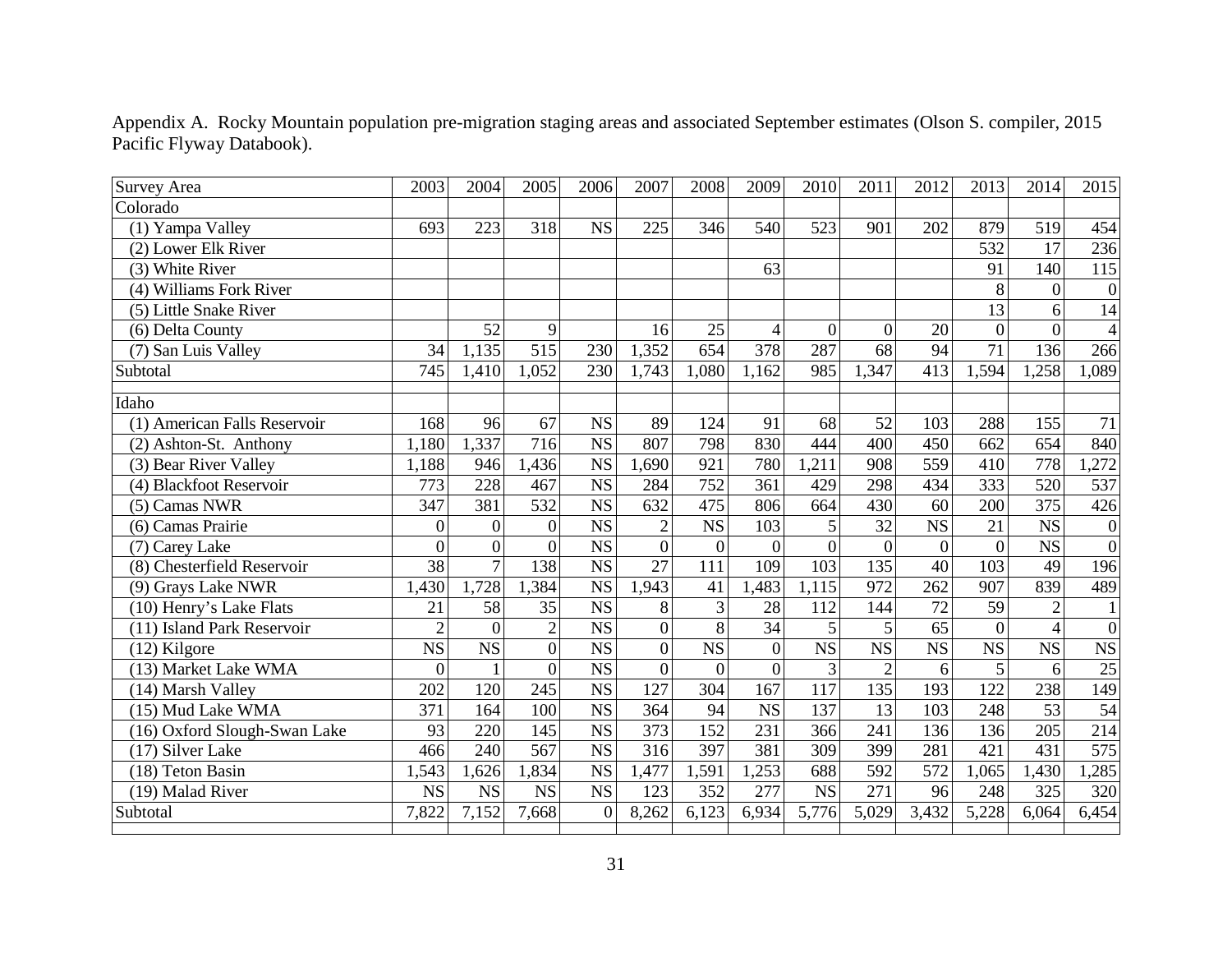| <b>Survey Area</b>                         | 2003             | 2004            | 2005             | 2006                   | 2007            | 2008             | 2009            | 2010             | 2011             | 2012             | 2013             | 2014               | 2015            |
|--------------------------------------------|------------------|-----------------|------------------|------------------------|-----------------|------------------|-----------------|------------------|------------------|------------------|------------------|--------------------|-----------------|
| Montana                                    |                  |                 |                  |                        |                 |                  |                 |                  |                  |                  |                  |                    |                 |
| (1) Blackfoot/Ovando Valley                | 514              | 57              | 361              | 48                     | 94              | 147              | 166             | 199              | 328              | 240              | 159              | 311                | $\mathbf{0}$    |
| (2) Cascade-Ulm                            | 87               | 135             | 124              | 114                    | 254             | $\overline{221}$ | 128             | $\overline{256}$ | $\overline{52}$  | 279              | $\overline{228}$ | 157                | 202             |
| (3) Centennial Valley                      | 46               | $\overline{0}$  | $\overline{2}$   | $\gamma$               | $\theta$        | $\overline{2}$   | $\overline{25}$ | $\Omega$         | $\overline{15}$  | 8                | $\overline{96}$  | 85                 | $\mathbf{1}$    |
| (4) Clark Fork of the Yellowstone          |                  |                 |                  |                        |                 |                  |                 |                  |                  |                  | 452              | 427                | 678             |
| (5) Deadman's Basin                        | 481              | 160             | 336              | 208                    | 253             |                  | 523             | 580              | 407              | 293              | $\overline{225}$ | 306                | 349             |
| (6) Dillon-Twin Bridges                    | ,681             | ,788            | ,443             | <b>NS</b>              | 2,061           | 1,920            | 2,080           | 2,856            | 2,356            | 1,587            | 2,434            | 1,804              | 3,357           |
| (7) Gallatin Valley                        | 411              | 412             | <b>NS</b>        | $\overline{305}$       | 338             | 430              | 260             | 314              | 356              | 184              | 215              | 182                | 309             |
| (8) Helena Valley                          | 170              | 104             | $\overline{56}$  | $\overline{41}$        | 54              | $\overline{37}$  | 176             | $\overline{65}$  | 200              | 214              | 327              | 216                | 190             |
| (9) Melville                               | 581              | 42              | 881              | 660                    | ,046            | 720              | 586             | 179              | 696              | 929              | 682              | ,039               | 912             |
| (10) Musselshell River                     | 202              | 246             | $\overline{226}$ | 296                    | 484             | 963              | 479             | 463              | 498              | 334              | 606              | 606                | 483             |
| (11) Otter Creek                           | 8                | $\overline{4}$  | $\mathbf{0}$     | 13                     | 5               | 153              | 81              | 670              | 133              | $11\overline{7}$ | 88               | $\overline{4}$     | 284             |
| (12) Teton River-Eureka Reservoir          |                  | 336             | 358              | $\overline{351}$       | 514             | 400              | 380             | 536              | 491              | 315              | 335              | 399                | 485             |
| (13) Toston-Townsend                       | 306              | 544             | $\overline{577}$ | $\overline{573}$       | 644             | 631              | 623             | $\overline{532}$ | 419              | 540              | $\frac{519}{ }$  | 482                | 861             |
| (14) Upper Madison Valley                  | 120              | 121             | 298              | $\overline{\text{NS}}$ | 251             | 251              | 217             | 171              | 148              | $\overline{312}$ | $\overline{300}$ | 90                 | 266             |
| $(15)$ Warm Springs                        | 71               | 40              | 180              | 24                     | $\Omega$        | $\overline{0}$   | $\overline{0}$  | $\overline{38}$  | $\overline{34}$  | $\overline{36}$  | 191              | 15                 | 201             |
| (16) White Sulphur Springs                 | $\overline{175}$ | 487             | 442              | 406                    | 392             | 403              | 461             | 394              | 329              | 369              | 297              | 349                | 578             |
| (17) Whitehall                             | 111              | 161             | 304              | $\overline{\text{NS}}$ | 119             | 141              | 144             | $\overline{82}$  | 180              | 119              | 64               | 83                 | 337             |
| Subtotal                                   | 4,964            | 4,637           | 5,588            | 3,039                  | 6,509           | 6,419            | 6,329           | 7,335            | 6,642            | 6,150            | 7,218            | $6,55\overline{5}$ | 9,493           |
| Utah                                       |                  |                 |                  |                        |                 |                  |                 |                  |                  |                  |                  |                    |                 |
| (1) Cache County                           | 701              | 252             | 862              |                        | 422             | 576              | 315             | 575              | 133              | 256              | 483              | 448                | 350             |
|                                            | 425              | 381             | 327              |                        | 518             | 412              | 394             | 411              | 331              | 240              | 476              | $\overline{341}$   | 335             |
| (2) Box Elder County<br>(3) Davis County   | $\overline{87}$  | $\overline{42}$ | $\overline{87}$  |                        | $\overline{73}$ | $\overline{74}$  | 129             | $\overline{81}$  | $\overline{2}$   | 5                | 5                |                    | $\overline{13}$ |
| (4) Weber County                           | 148              | $\overline{79}$ | $\overline{43}$  |                        | 52              | 161              | 115             | $\overline{78}$  | $\overline{13}$  | $\overline{15}$  | 37               | 6<br>22            | 28              |
|                                            | 18               | $\overline{30}$ | $\overline{32}$  |                        | 46              | $\overline{55}$  | $\overline{33}$ | 42               | $\overline{52}$  | $\overline{82}$  | 89               | $\overline{87}$    | 91              |
| (5) Morgan County<br>(6) Bear River Valley | 298              | $\overline{54}$ | 252              |                        | 437             | $\overline{217}$ | 287             | 494              | $\overline{117}$ | 9                | 327              | 581                | 980             |
|                                            | $\overline{52}$  | 59              | 43               |                        | 27              | 61               | 71              | $\overline{53}$  | 19               | 95               | 59               | 72                 | 100             |
| (7) Round Valley<br>(8) Summit County      | 39               | $\overline{55}$ | 32               |                        | $\overline{30}$ | $\overline{31}$  | 39              | $\overline{22}$  | $\overline{2}$   | $\overline{18}$  | 6                | $\overline{19}$    | $\overline{27}$ |
|                                            | 747              | 1,195           | 922              |                        |                 | 1,917            | 809             | ,412             | 786              | 995              |                  | 992                | ,520            |
| $(9)$ Jensen                               |                  |                 |                  |                        | 540             |                  |                 |                  |                  |                  | 1,066            |                    |                 |
| (10) Pelican Lake area                     | 21               | 74              | $\overline{4}$   |                        | 66              | 204              | 66              | 28               | $\overline{0}$   | 299              | 127              | 176                | 220             |
| (11) Leland Bench                          | 10               | 18              | $\overline{42}$  |                        | 190             | $\overline{0}$   | $\overline{25}$ | 46               | 8                | $\overline{55}$  | $\overline{30}$  | 11                 | $\overline{10}$ |
| (12) Wasatch County                        |                  |                 |                  |                        |                 |                  |                 |                  | $\overline{23}$  | 29               | $\overline{27}$  | 28                 | $\overline{24}$ |
| Subtotal                                   | 2,546            | 2,239           | 2,646            | $\overline{0}$         | 2,401           | 3,708            | 2,283           | 3,242            | 1,498            | 2,109            | 2,732            | 2,783              | 3,698           |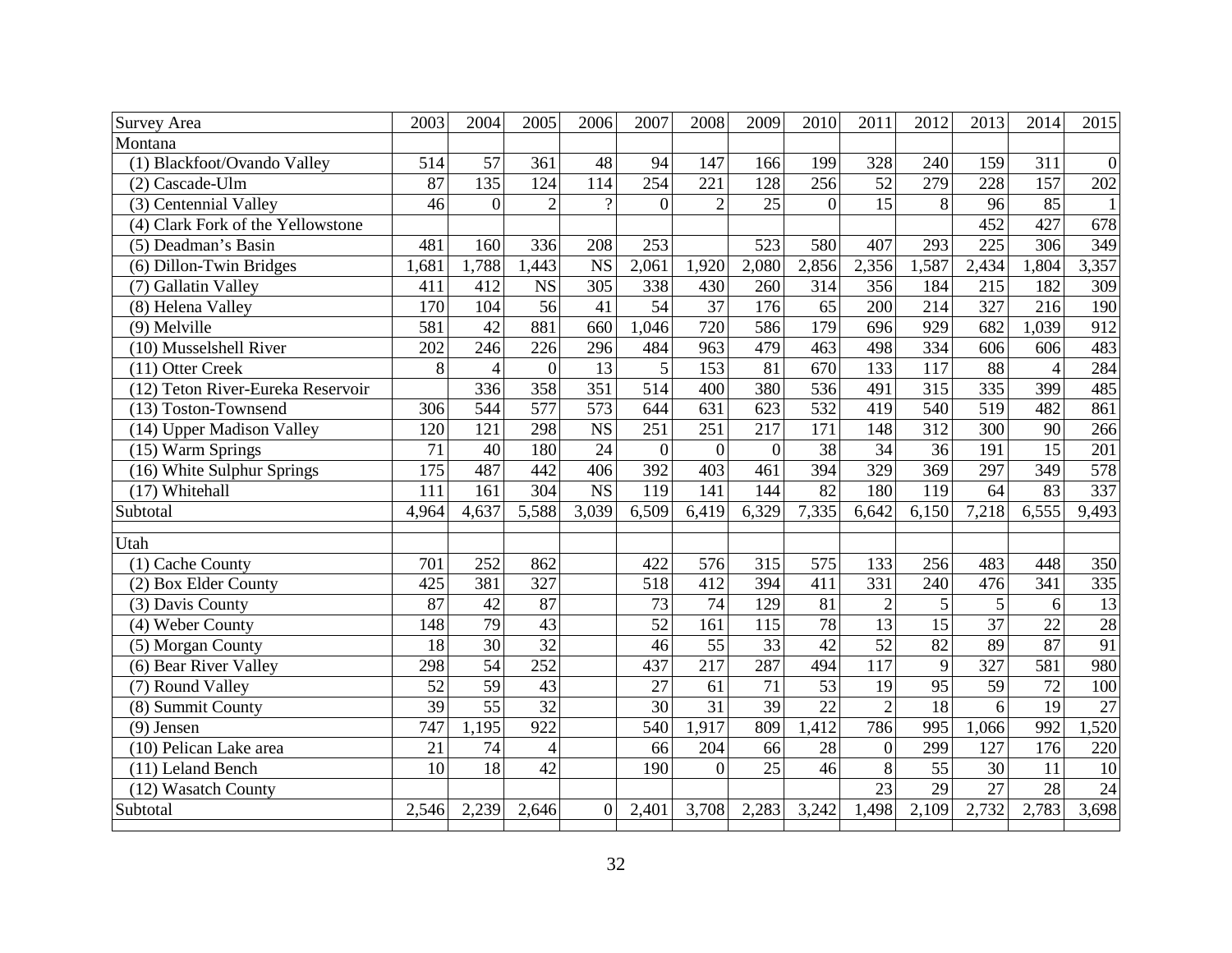| Survey Area                    | 2003           | 2004             | 2005            | 2006      | 2007             | 2008           | 2009                                                                                      | 2010            | 2011            | 2012            | 2013        | 2014           | 2015                    |
|--------------------------------|----------------|------------------|-----------------|-----------|------------------|----------------|-------------------------------------------------------------------------------------------|-----------------|-----------------|-----------------|-------------|----------------|-------------------------|
| Wyoming                        |                |                  |                 |           |                  |                |                                                                                           |                 |                 |                 |             |                |                         |
| $(1)$ Baggs                    | 4              | $\boldsymbol{0}$ | 5               |           | $\overline{2}$   | $\overline{0}$ | $\overline{2}$                                                                            | $\theta$        | $\theta$        | $\theta$        | 5           | $\theta$       | $\mathbf{0}$            |
| (2) Bear River Valley          | 233            | 149              | $\overline{96}$ | <b>NS</b> | 510              | 264            | 153                                                                                       | 488             | 539             | 490             | 379         | 163            | 692                     |
| (3) Greybull River/Otto        | 439            | 179              | 437             |           | 374              | 481            | 283                                                                                       | 454             | 185             | 166             | 197         | 99             | 109                     |
| (4) Shoshone river/Ralston     | 742            | 680              | 938             |           | 386              | 196            | 389                                                                                       | 470             | 341             | 446             | 366         | 384            | 109                     |
| (5) Worland                    |                |                  |                 |           | 24               | 201            | 215                                                                                       | 322             | 96              | 31              | 113         | 174            | 134                     |
| (6) Big Piney-Daniel           | 174            | 58               | 3               | <b>NS</b> | 46               | 138            | 91                                                                                        | 76              | 14              | 117             | 239         | 19             | 114                     |
| (7) Bridger Valley             | 125            | 43               | 273             |           | 116              | 42             | $\overline{51}$                                                                           | $\overline{75}$ | 105             | 103             | 22          | 23             | 28                      |
| (8) Lonetree                   |                |                  |                 |           | 50               | <b>NS</b>      | <b>NS</b>                                                                                 | $\overline{0}$  | $\mathbf{0}$    | $\overline{0}$  | $\Omega$    |                | $\theta$                |
| $(9)$ Farson                   | 813            | 1,256            | 1,382           | <b>NS</b> | 1,431            | 1,957          | 1,463                                                                                     | 1,297           | 988             | 1,665           | 1,354       | 1,295          | 2,087                   |
| (10) Hams Fork                 | 4              | 24               | 161             | <b>NS</b> | 149              | 51             | 90                                                                                        | 18              | 101             | 15              | 35          | $\Omega$       | $\overline{\mathbf{c}}$ |
| (11) Pinedale-Cora-Boulder     | $\overline{2}$ | $\overline{2}$   | 35              | <b>NS</b> | 8                | $\overline{0}$ | 45                                                                                        | $\overline{2}$  | $\overline{0}$  | 3               | $\theta$    | $\theta$       | $\mathbf{0}$            |
| (12) Seedskadee NWR            | $\overline{2}$ | 3                | $\mathbf{0}$    |           | $\overline{0}$   | $\theta$       |                                                                                           |                 | 6               | $\overline{0}$  | $_{\rm NS}$ | NS             | ${\rm NS}$              |
| (13) Saratoga                  | 193            | 85               | $\overline{2}$  |           | $\overline{0}$   | 11             | 5                                                                                         | 26              | $\overline{60}$ | 69              | 12          | $\overline{0}$ | $\overline{3}$          |
| (14) Jackson Hole (Elk Refuge) | 117            | 84               | $\overline{40}$ |           | 64               | 118            | 220                                                                                       | 132             | 69              | $\overline{23}$ | 279         | 150            | $\overline{33}$         |
| (15) Star Valley               | 316            | 234              | 191             | <b>NS</b> | $\overline{314}$ | 234            | 257                                                                                       | 127             | 198             | 182             | 223         | 467            | 192                     |
| (16) Hidden Valley             | 39             | 119              | 43              |           | $\overline{0}$   | 3              | 19                                                                                        | 40              | 88              | 112             | 56          | 122            | $\boldsymbol{0}$        |
| (17) Ocean Lake                | 229            | 113              | 96              |           | 391              | 25             | 200                                                                                       | 14              | 73              | 67              | 228         | 48             | $\boldsymbol{0}$        |
| (18) Riverview Valley          | 14             | 43               | 209             |           | 42               | 105            | 126                                                                                       | 181             | 115             | 98              | 80          | 60             | $\overline{93}$         |
| $(19)$ Barnum                  |                |                  |                 |           |                  |                |                                                                                           |                 |                 |                 |             |                |                         |
| (20) Mayoworth                 |                |                  |                 |           |                  |                |                                                                                           |                 |                 |                 |             |                |                         |
| $(21)$ Sussex                  |                |                  |                 |           |                  |                |                                                                                           |                 |                 |                 |             |                |                         |
| $(22)$ Buffalo                 |                |                  |                 |           |                  |                |                                                                                           |                 |                 |                 |             |                |                         |
| $(23)$ 33 Mile                 |                |                  |                 |           |                  |                |                                                                                           |                 |                 |                 |             |                |                         |
| (24) Dayton                    |                |                  |                 |           |                  |                |                                                                                           |                 |                 |                 |             |                |                         |
| Subtotal                       | 3,446          | 3,072            | 3,911           | $\Omega$  | 3,907            | 3,826          | 3,613                                                                                     | 3,726           | 2,978           | 3,587           | 3,588       | 3,008          | 3,596                   |
| <b>Total Cranes</b>            |                |                  |                 |           |                  |                | 19,523 18,510 20,865 3,269 22,822 21,156 20,321 21,064 17,494 15,417 20,360 19,668 24,330 |                 |                 |                 |             |                |                         |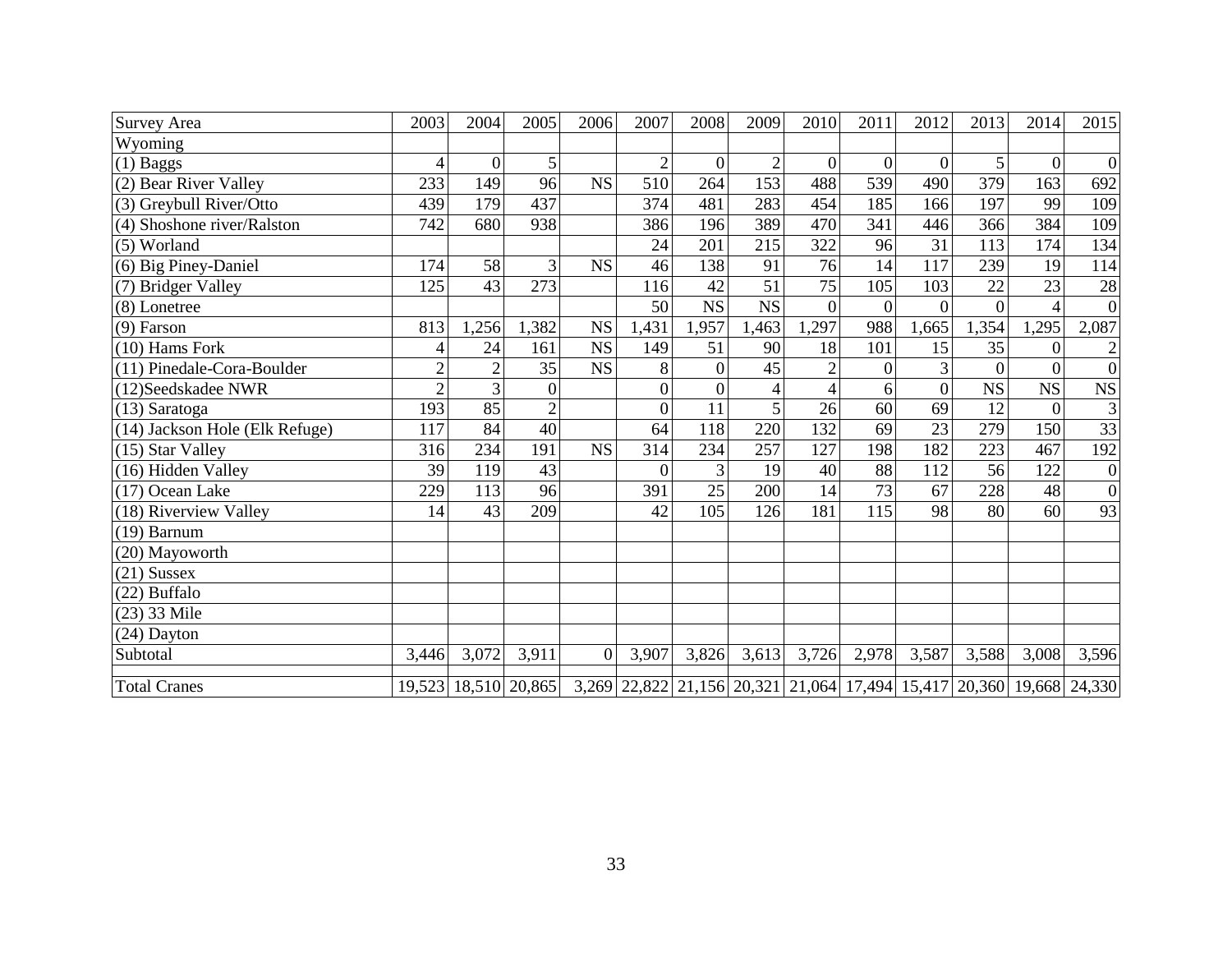Year Bosque del Apache NWR Peak Count Off-Refuge Count MRGV<sup>1</sup> Peak Ground Count MRGV Nov.- Feb. Average 1967 5,100 197 5,297 1968 5,500 661 6,161 -1969 6,100 1,238 7,338 1970 9,800 2,171 11,971 -1971 10,000 3,920 13,820 1972 10,500 2,476 12,976 -1973 12,300 3,548 15,848 -1974 8,500 4,951 13,451 1975 7,500 10,472 17,972 1976 9,900 5,549 15,449 -1977 14,400 4,998 19,398 -1978 11,800 2,747 14,547 1979 12,500 4,883 17,383 1980 13,928 5,409 19,337 1981 12,900 7,702 19,864 -1982 12,000 10,864 22,864 -1983 14,400 10,930 25,330 1984 10,900 5,529 16,429 15,056<sup>4</sup> 1985 11,000 6,029 17,029 12,751<sup>4</sup>  $1986^2$  4,629 18,430 23,059 19,168<sup>4</sup>  $1987<sup>2</sup>$  8,334 20,282 29,126 19,421 1988<sup>2</sup> 11,302 12,056 23,358 20,809  $1989<sup>2</sup>$  6,196 10,357 16,553 15,383  $1990^2$  13,810 10,660 24,470 19,037 1991<sup>2, 3</sup> 12,900 10,280 23,180 17,064  $1992^{2,3}$  11,160 10,300 21,460 18,412  $1993^{2,3}$  10,570 15,200 25,770 23,030  $1994^{2,3}$  15,700 9,200 24,900 21,162  $1995^{2,3}$  15,312 10,200 25,512 19,753  $1996^{2,3}$  13,000 8,250 21,250 18,093  $1997^{2,3}$  10,440 10,740 21,180 17,133 1998<sup>2, 3</sup> 12,950 15,400 28,350 24,203  $1999^{2,3}$  11,900 15,240 27,140 21,103  $2000^{2,3}$  12,200 18,690 30,890 21,023  $2001^{2,3}$  11,090 21,065 32,155 23,510  $2002^{2,3}$  13,500 16,565 30,065 23,399  $2003^{2,3}$  12,490 19,560 32,050 22,685  $2004^{2,3}$  13,941 14,813 28,754 22,876  $2005^{2,3}$  13,597 15,250 26,635 20,926 2006 9,802 -------- 30,749 21,227

Appendix B. Peak winter sandhill crane counts (all subspecies) in the Rio Grande Valley, New Mexico. Counts include three subspecies from the Rocky Mountain and Mid-continent populations.